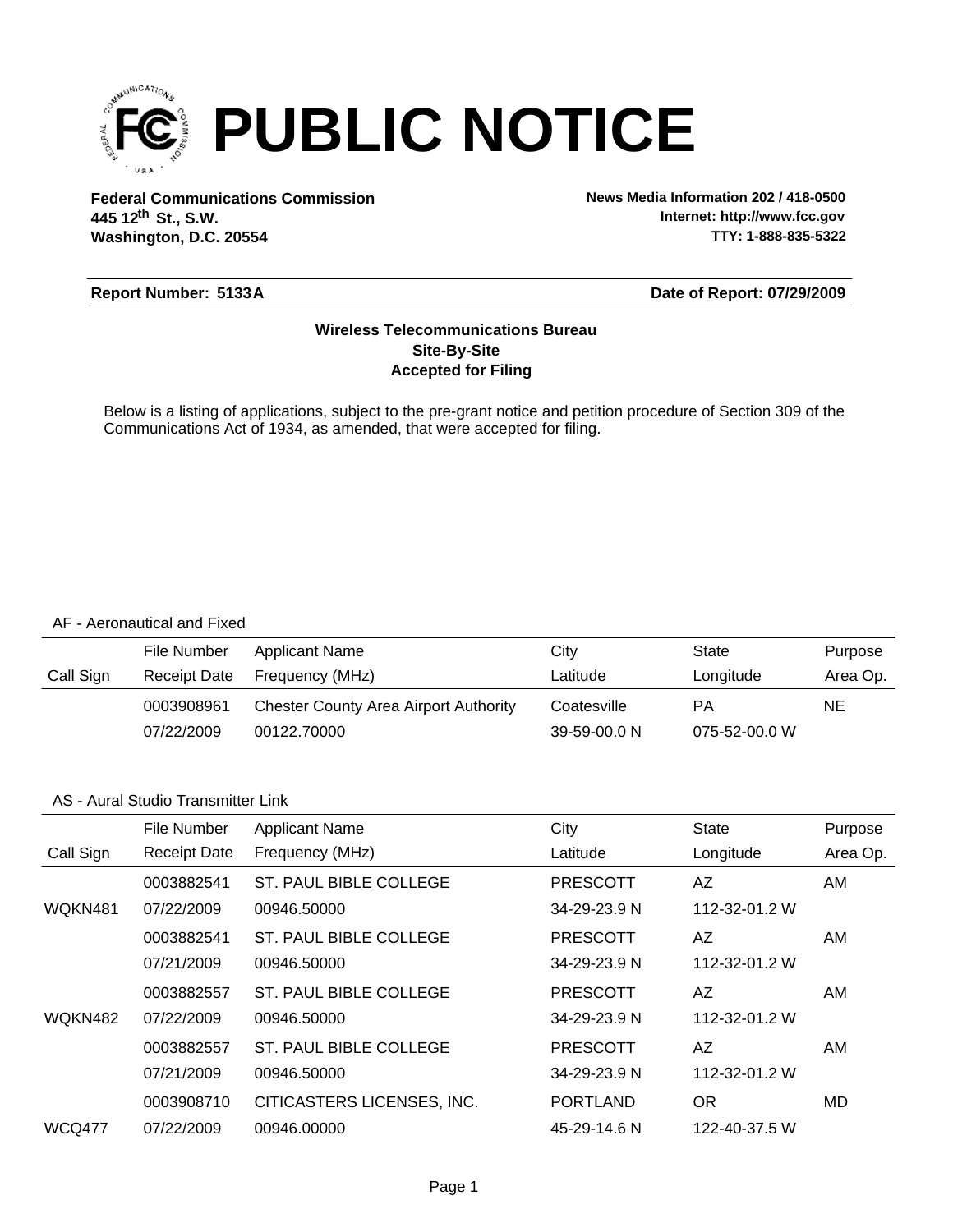## AS - Aural Studio Transmitter Link

|               | File Number         | <b>Applicant Name</b>                       | City             | State         | Purpose   |
|---------------|---------------------|---------------------------------------------|------------------|---------------|-----------|
| Call Sign     | <b>Receipt Date</b> | Frequency (MHz)                             | Latitude         | Longitude     | Area Op.  |
|               | 0003909193          | <b>GRENAX BROADCASTING II, LLC</b>          | <b>FLAGSTAFF</b> | AZ            | MD.       |
| <b>WLP844</b> | 07/22/2009          | 00945.25000                                 | 35-12-42.3 N     | 111-36-50.0 W |           |
|               | 0003909286          | UNIVERSITY OF SOUTHERN CALIFORN LOS ANGELES |                  | CA            | MD.       |
| <b>WLF392</b> | 07/22/2009          | 00944.87500                                 | 34-02-21.3 N     | 118-15-39.4 W |           |
|               | 0003910670          | DAYTON CITY SCHOOLS                         | <b>DAYTON</b>    | <b>OH</b>     | MD.       |
| WPNM362       | 07/24/2009          | 00948.37500                                 | 39-44-58.2 N     | 084-12-04.8 W |           |
|               | 0003910670          | DAYTON CITY SCHOOLS                         | <b>DAYTON</b>    | <b>OH</b>     | MD.       |
| WPNM362       | 07/24/2009          | 00948.62500                                 | 39-44-58.2 N     | 084-12-04.8 W |           |
|               | 0003908257          | DAKOTA CIRCLE TIPI, INC                     | St. Michael      | ND.           | NE.       |
|               | 07/21/2009          | 00950.00000                                 | 48-01-03.0 N     | 098-54-29.0 W |           |
|               | 0003910141          | KMA BROADCASTING, L.P.                      | Shenandoah       | ΙA            | <b>NE</b> |
|               | 07/23/2009          | 00946.00000                                 | 40-46-02.6 N     | 095-22-22.7 W |           |

|           | File Number         | <b>Applicant Name</b>                         | City         | <b>State</b>  | Purpose  |
|-----------|---------------------|-----------------------------------------------|--------------|---------------|----------|
| Call Sign | <b>Receipt Date</b> | Frequency (MHz)                               | Latitude     | Longitude     | Area Op. |
|           | 0003875768          | LAST MILE INC. dba STING COMMUNIC JENNERSTOWN |              | <b>PA</b>     | AM       |
| WQFW838   | 07/22/2009          | 05974.85000                                   | 40-10-51.2 N | 079-07-45.2 W |          |
|           | 0003875768          | LAST MILE INC. dba STING COMMUNIC JENNERSTOWN |              | <b>PA</b>     | AM       |
| WQFW838   | 07/22/2009          | 06004.50000                                   | 40-10-51.2 N | 079-07-45.2 W |          |
|           | 0003875768          | LAST MILE INC. dba STING COMMUNIC JENNERSTOWN |              | <b>PA</b>     | AM       |
| WQFW838   | 07/22/2009          | 06093.45000                                   | 40-10-51.2 N | 079-07-45.2 W |          |
|           | 0003875768          | LAST MILE INC. dba STING COMMUNIC JENNERSTOWN |              | <b>PA</b>     | AM       |
| WQFW838   | 07/22/2009          | 10835.00000                                   | 40-10-51.2 N | 079-07-45.2 W |          |
|           | 0003875768          | LAST MILE INC. dba STING COMMUNIC JENNERSTOWN |              | PA            | AM       |
| WQFW838   | 07/22/2009          | 10915.00000                                   | 40-10-51.2 N | 079-07-45.2 W |          |
|           | 0003879067          | Royal Street BTA 262, LLC                     | Hesperia     | CA            | AM       |
|           | 07/22/2009          | 19470.00000                                   | 34-25-28.2 N | 117-18-01.4 W |          |
|           | 0003907639          | Edge Wireless, LLC                            | Iona         | ID            | AM       |
| WPRX298   | 07/22/2009          | 06345.49000                                   | 43-32-40.0 N | 111-53-15.2 W |          |
|           | 0003907639          | Edge Wireless, LLC                            | Iona         | ID            | AM       |
| WPRX298   | 07/22/2009          | 06815.00000                                   | 43-32-40.0 N | 111-53-15.2 W |          |
|           | 0003907639          | Edge Wireless, LLC                            | Iona         | ID            | AM       |
| WPRX298   | 07/22/2009          | 11325.00000                                   | 43-32-40.0 N | 111-53-15.2 W |          |
|           | 0003907639          | Edge Wireless, LLC                            | lona         | ID            | AM       |
| WPRX298   | 07/22/2009          | 11405.00000                                   | 43-32-40.0 N | 111-53-15.2 W |          |
|           | 0003907639          | Edge Wireless, LLC                            | Iona         | ID            | AM       |
| WPRX298   | 07/22/2009          | 11485.00000                                   | 43-32-40.0 N | 111-53-15.2 W |          |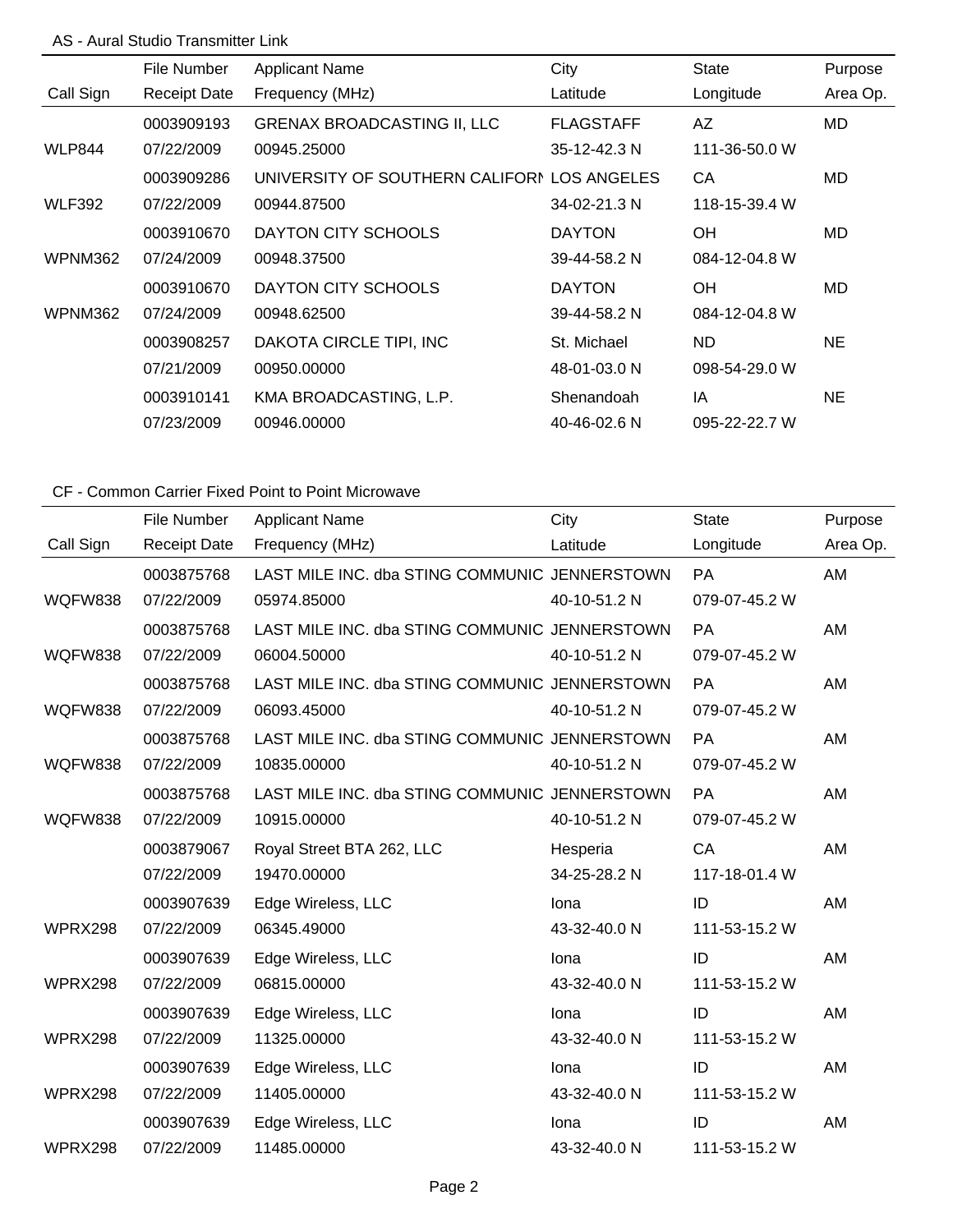|                | File Number         | <b>Applicant Name</b>                | City              | State         | Purpose  |
|----------------|---------------------|--------------------------------------|-------------------|---------------|----------|
| Call Sign      | <b>Receipt Date</b> | Frequency (MHz)                      | Latitude          | Longitude     | Area Op. |
|                | 0003907639          | Edge Wireless, LLC                   | lona              | ID            | AM       |
| WPRX298        | 07/22/2009          | 11622.50000                          | 43-32-40.0 N      | 111-53-15.2 W |          |
|                | 0003907639          | Edge Wireless, LLC                   | lona              | ID            | AM       |
| WPRX298        | 07/22/2009          | 11657.50000                          | 43-32-40.0 N      | 111-53-15.2 W |          |
|                | 0003907639          | Edge Wireless, LLC                   | lona              | ID            | AM       |
| WPRX298        | 07/22/2009          | 17835.00000                          | 43-32-40.0 N      | 111-53-15.2 W |          |
|                | 0003907639          | Edge Wireless, LLC                   | lona              | ID            | AM       |
| WPRX298        | 07/22/2009          | 17855.00000                          | 43-32-40.0 N      | 111-53-15.2 W |          |
|                | 0003908253          | Edge Wireless, LLC                   | Saint Anthony     | ID            | MD       |
| WQFU318        | 07/21/2009          | 06825.00000                          | 44-10-29.9 N      | 111-25-50.9 W |          |
|                | 0003908274          | Edge Wireless, LLC                   | <b>Sugar City</b> | ID            | MD       |
| <b>WQFU320</b> | 07/21/2009          | 17835.00000                          | 43-52-26.0 N      | 111-44-39.9 W |          |
|                | 0003908281          | Edge Wireless, LLC                   | Rexburg           | ID            | MD       |
| WQGG961        | 07/21/2009          | 17775.00000                          | 43-49-14.8 N      | 111-47-10.5 W |          |
|                | 0003908593          | Los Angeles SMSA Limited Partnership | Hemet             | CA            | MD       |
| WPYQ602        | 07/22/2009          | 11285.00000                          | 33-40-20.8 N      | 116-58-22.1 W |          |
|                | 0003908626          | NEW CINGULAR WIRELESS PCS, LLC       | Pahala            | HI            | MD       |
| WPTZ535        | 07/22/2009          | 06063.80000                          | 19-05-17.4 N      | 155-34-10.0 W |          |
|                | 0003908679          | Edge Wireless, LLC                   | Shelley           | ID            | MD       |
| WPRX297        | 07/22/2009          | 11132.50000                          | 43-22-06.4 N      | 112-06-06.4 W |          |
|                | 0003908679          | Edge Wireless, LLC                   | Shelley           | ID            | MD       |
| WPRX297        | 07/22/2009          | 19415.00000                          | 43-22-06.4 N      | 112-06-06.4 W |          |
|                | 0003908679          | Edge Wireless, LLC                   | Shelley           | ID            | MD       |
| WPRX297        | 07/22/2009          | 19435.00000                          | 43-22-06.4 N      | 112-06-06.4 W |          |
|                | 0003908713          | CNG COMMUNICATIONS, INC.             | PAGE              | AZ            | MD       |
| WPXS204        | 07/22/2009          | 06645.00000                          | 36-54-37.3 N      | 111-27-17.1 W |          |
|                | 0003908713          | CNG COMMUNICATIONS, INC.             | PAGE              | AZ            | MD       |
| WPXS204        | 07/22/2009          | 10735.00000                          | 36-54-37.3 N      | 111-27-17.1 W |          |
|                | 0003908715          | CNG Communications, Inc.             | PAGE              | AZ            | MD       |
| KPH83          | 07/22/2009          | 06256.54000                          | 36-41-51.0 N      | 111-37-47.6 W |          |
|                | 0003908715          | CNG Communications, Inc.             | <b>PAGE</b>       | AZ            | MD       |
| KPH83          | 07/22/2009          | 06775.00000                          | 36-41-51.0 N      | 111-37-47.6 W |          |
|                | 0003908715          | CNG Communications, Inc.             | <b>PAGE</b>       | AZ            | MD       |
| KPH83          | 07/22/2009          | 06785.00000                          | 36-41-51.0 N      | 111-37-47.6 W |          |
|                | 0003908715          | CNG Communications, Inc.             | PAGE              | AZ            | MD       |
| KPH83          | 07/22/2009          | 06805.00000                          | 36-41-51.0 N      | 111-37-47.6 W |          |
|                | 0003908715          | CNG Communications, Inc.             | PAGE              | AZ            | MD       |
| KPH83          | 07/22/2009          | 06825.00000                          | 36-41-51.0 N      | 111-37-47.6 W |          |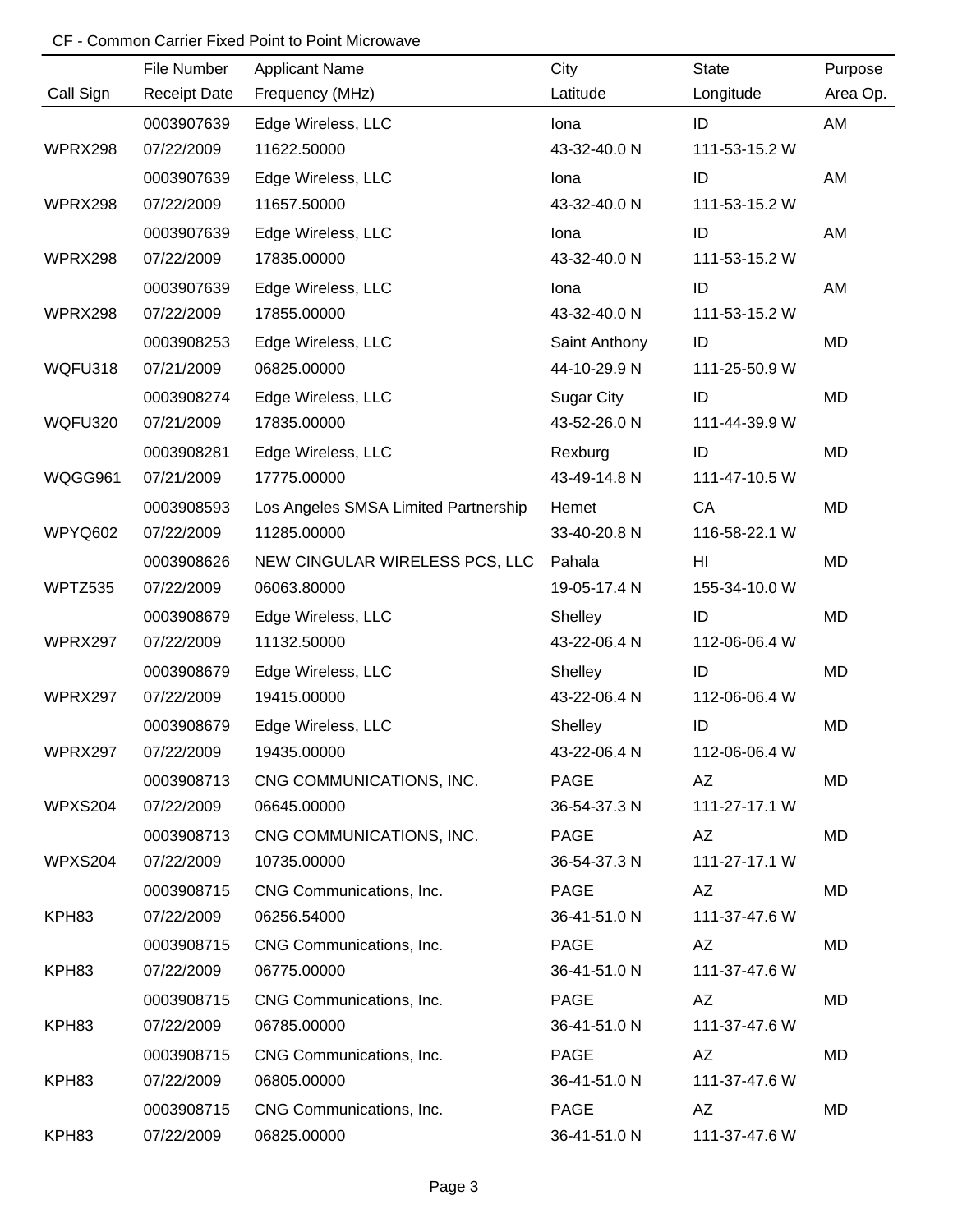|                | File Number         | <b>Applicant Name</b>    | City           | <b>State</b>  | Purpose   |
|----------------|---------------------|--------------------------|----------------|---------------|-----------|
| Call Sign      | <b>Receipt Date</b> | Frequency (MHz)          | Latitude       | Longitude     | Area Op.  |
|                | 0003908715          | CNG Communications, Inc. | <b>PAGE</b>    | AZ            | MD        |
| KPH83          | 07/22/2009          | 11225.00000              | 36-41-51.0 N   | 111-37-47.6 W |           |
|                | 0003908715          | CNG Communications, Inc. | <b>PAGE</b>    | AZ            | MD        |
| KPH83          | 07/22/2009          | 17825.00000              | 36-41-51.0 N   | 111-37-47.6 W |           |
|                | 0003908715          | CNG Communications, Inc. | <b>PAGE</b>    | AZ            | MD        |
| KPH83          | 07/22/2009          | 17935.00000              | 36-41-51.0 N   | 111-37-47.6 W |           |
|                | 0003908716          | SPARKPLUG CHICAGO, INC.  | <b>CHICAGO</b> | IL            | <b>MD</b> |
| <b>WQIH548</b> | 07/22/2009          | 22370.00000              | 41-53-02.8 N   | 087-38-29.8 W |           |
|                | 0003908719          | CNG Communications, Inc. | <b>GREER</b>   | AZ            | <b>MD</b> |
| WPY77          | 07/22/2009          | 03710.00000              | 34-06-33.1 N   | 109-34-29.3 W |           |
|                | 0003908719          | CNG Communications, Inc. | <b>GREER</b>   | AZ            | <b>MD</b> |
| WPY77          | 07/22/2009          | 03730.00000              | 34-06-33.1 N   | 109-34-29.3 W |           |
|                | 0003908719          | CNG Communications, Inc. | <b>GREER</b>   | AZ            | <b>MD</b> |
| WPY77          | 07/22/2009          | 03750.00000              | 34-06-33.1 N   | 109-34-29.3 W |           |
|                | 0003908719          | CNG Communications, Inc. | <b>GREER</b>   | AZ            | <b>MD</b> |
| WPY77          | 07/22/2009          | 03770.00000              | 34-06-33.1 N   | 109-34-29.3 W |           |
|                | 0003908719          | CNG Communications, Inc. | <b>GREER</b>   | AZ            | <b>MD</b> |
| WPY77          | 07/22/2009          | 03790.00000              | 34-06-33.1 N   | 109-34-29.3 W |           |
|                | 0003908719          | CNG Communications, Inc. | <b>GREER</b>   | AZ            | <b>MD</b> |
| WPY77          | 07/22/2009          | 03810.00000              | 34-06-33.1 N   | 109-34-29.3 W |           |
|                | 0003908719          | CNG Communications, Inc. | <b>GREER</b>   | AZ            | <b>MD</b> |
| WPY77          | 07/22/2009          | 03830.00000              | 34-06-33.1 N   | 109-34-29.3 W |           |
|                | 0003908719          | CNG Communications, Inc. | <b>GREER</b>   | AZ            | <b>MD</b> |
| WPY77          | 07/22/2009          | 03850.00000              | 34-06-33.1 N   | 109-34-29.3 W |           |
|                | 0003908719          | CNG Communications, Inc. | <b>GREER</b>   | AZ            | MD        |
| WPY77          | 07/22/2009          | 03870.00000              | 34-06-33.1 N   | 109-34-29.3 W |           |
|                | 0003908719          | CNG Communications, Inc. | <b>GREER</b>   | AZ            | MD        |
| WPY77          | 07/22/2009          | 03890.00000              | 34-06-33.1 N   | 109-34-29.3 W |           |
|                | 0003908719          | CNG Communications, Inc. | <b>GREER</b>   | AZ            | MD        |
| WPY77          | 07/22/2009          | 03910.00000              | 34-06-33.1 N   | 109-34-29.3 W |           |
|                | 0003908719          | CNG Communications, Inc. | <b>GREER</b>   | AZ            | MD        |
| WPY77          | 07/22/2009          | 03930.00000              | 34-06-33.1 N   | 109-34-29.3 W |           |
|                | 0003908719          | CNG Communications, Inc. | <b>GREER</b>   | AZ            | MD        |
| WPY77          | 07/22/2009          | 03950.00000              | 34-06-33.1 N   | 109-34-29.3 W |           |
|                | 0003908719          | CNG Communications, Inc. | <b>GREER</b>   | AZ            | MD        |
| WPY77          | 07/22/2009          | 03970.00000              | 34-06-33.1 N   | 109-34-29.3 W |           |
|                | 0003908719          | CNG Communications, Inc. | <b>GREER</b>   | AZ            | MD        |
| WPY77          | 07/22/2009          | 03990.00000              | 34-06-33.1 N   | 109-34-29.3 W |           |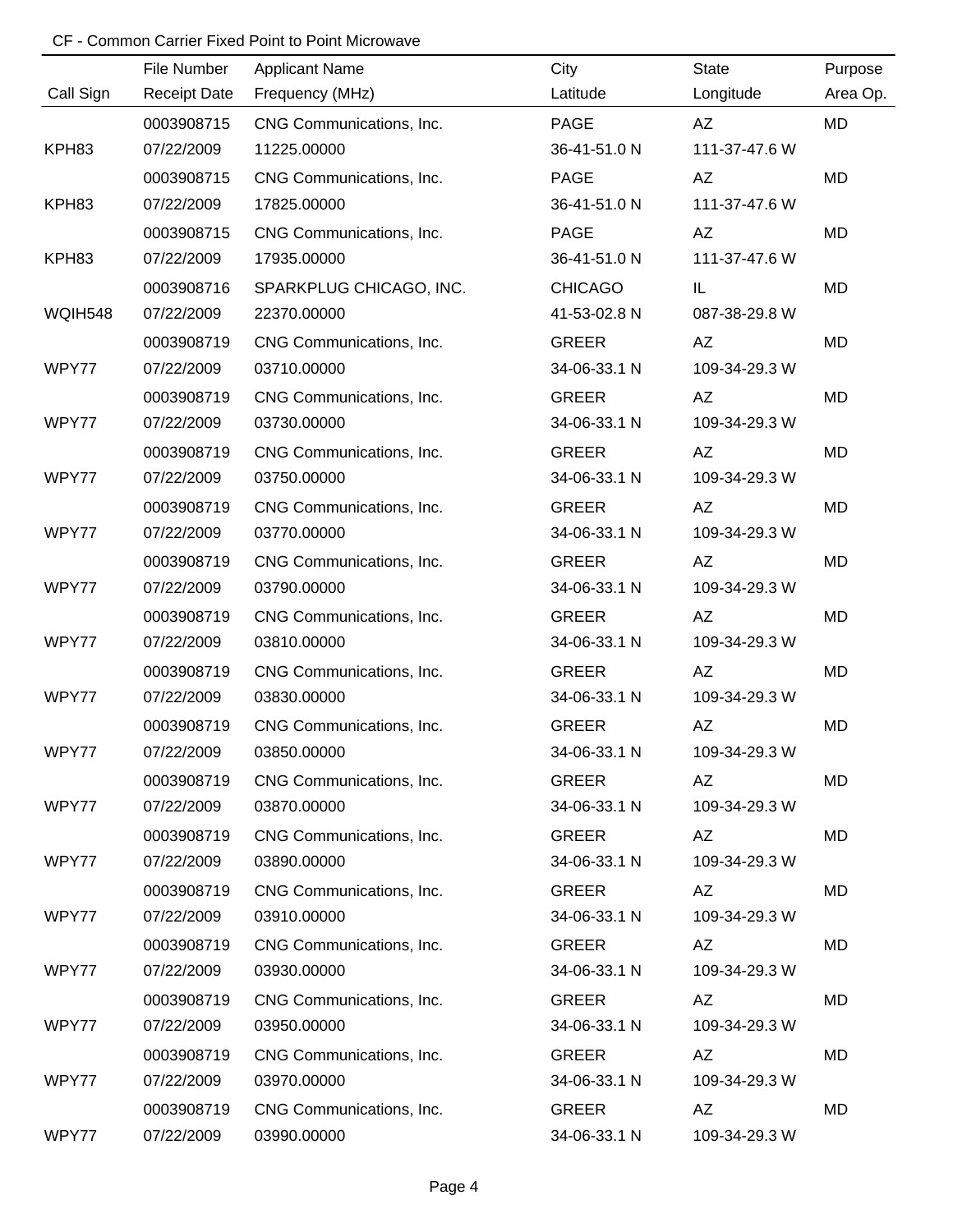|               | File Number         | <b>Applicant Name</b>                   | City               | <b>State</b>  | Purpose   |
|---------------|---------------------|-----------------------------------------|--------------------|---------------|-----------|
| Call Sign     | <b>Receipt Date</b> | Frequency (MHz)                         | Latitude           | Longitude     | Area Op.  |
|               | 0003908719          | CNG Communications, Inc.                | <b>GREER</b>       | AZ            | MD        |
| WPY77         | 07/22/2009          | 04010.00000                             | 34-06-33.1 N       | 109-34-29.3 W |           |
|               | 0003908719          | CNG Communications, Inc.                | <b>GREER</b>       | AZ            | MD        |
| WPY77         | 07/22/2009          | 04030.00000                             | 34-06-33.1 N       | 109-34-29.3 W |           |
|               | 0003908719          | CNG Communications, Inc.                | <b>GREER</b>       | AZ            | MD        |
| WPY77         | 07/22/2009          | 04050.00000                             | 34-06-33.1 N       | 109-34-29.3 W |           |
|               | 0003908719          | CNG Communications, Inc.                | <b>GREER</b>       | AZ            | <b>MD</b> |
| WPY77         | 07/22/2009          | 04070.00000                             | 34-06-33.1 N       | 109-34-29.3 W |           |
|               | 0003908719          | CNG Communications, Inc.                | <b>GREER</b>       | AZ            | MD        |
| WPY77         | 07/22/2009          | 04090.00000                             | 34-06-33.1 N       | 109-34-29.3 W |           |
|               | 0003908719          | CNG Communications, Inc.                | <b>GREER</b>       | AZ            | <b>MD</b> |
| WPY77         | 07/22/2009          | 04130.00000                             | 34-06-33.1 N       | 109-34-29.3 W |           |
|               | 0003908719          | CNG Communications, Inc.                | <b>GREER</b>       | AZ            | <b>MD</b> |
| WPY77         | 07/22/2009          | 04170.00000                             | 34-06-33.1 N       | 109-34-29.3 W |           |
|               | 0003908719          | CNG Communications, Inc.                | <b>GREER</b>       | AZ            | <b>MD</b> |
| WPY77         | 07/22/2009          | 06345.49000                             | 34-06-33.1 N       | 109-34-29.3 W |           |
|               | 0003908719          | CNG Communications, Inc.                | <b>GREER</b>       | AZ            | MD        |
| WPY77         | 07/22/2009          | 06815.00000                             | 34-06-33.1 N       | 109-34-29.3 W |           |
|               | 0003908719          | CNG Communications, Inc.                | <b>GREER</b>       | AZ            | <b>MD</b> |
| WPY77         | 07/22/2009          | 10735.00000                             | 34-06-33.1 N       | 109-34-29.3 W |           |
|               | 0003908719          | CNG Communications, Inc.                | <b>GREER</b>       | AZ            | <b>MD</b> |
| WPY77         | 07/22/2009          | 10815.00000                             | 34-06-33.1 N       | 109-34-29.3 W |           |
|               | 0003908726          | Edge Wireless, LLC                      | <b>SHELLEY</b>     | ID            | <b>MD</b> |
| WPRW216       | 07/22/2009          | 17815.00000                             | 43-22-11.6 N       | 112-12-09.6 W |           |
|               | 0003908726          | Edge Wireless, LLC                      | <b>SHELLEY</b>     | ID            | MD        |
| WPRW216       | 07/22/2009          | 17875.00000                             | 43-22-11.6 N       | 112-12-09.6 W |           |
|               | 0003908730          | Los Angeles SMSA LIMITED PARTNERS HEMET |                    | CA            | MD        |
| <b>WLV885</b> | 07/22/2009          | 10795.00000                             | 33-49-38.0 N       | 116-57-15.0 W |           |
|               | 0003908745          | Edge Wireless, LLC                      | Blackfoot          | ID            | MD        |
| WPRW215       | 07/22/2009          | 19375.00000                             | 43-17-03.3 N       | 112-17-23.6 W |           |
|               | 0003908835          | NEXTLINK WIRELESS INC.                  | <b>LOS ANGELES</b> | CA            | MD        |
| WQJX572       | 07/22/2009          | 10875.00000                             | 33-56-50.0 N       | 118-22-58.0 W |           |
|               | 0003908835          | NEXTLINK WIRELESS INC.                  | <b>LOS ANGELES</b> | CA            | MD        |
| WQJX572       | 07/22/2009          | 18065.00000                             | 33-56-50.0 N       | 118-22-58.0 W |           |
|               | 0003908892          | Business Only Broadband, LLC            | Chicago            | IL            | MD        |
| WQCC526       | 07/22/2009          | 11345.00000                             | 41-52-54.0 N       | 087-38-51.0 W |           |
|               | 0003908892          | Business Only Broadband, LLC            | Chicago            | IL            | MD        |
| WQCC526       | 07/22/2009          | 11385.00000                             | 41-52-54.0 N       | 087-38-51.0 W |           |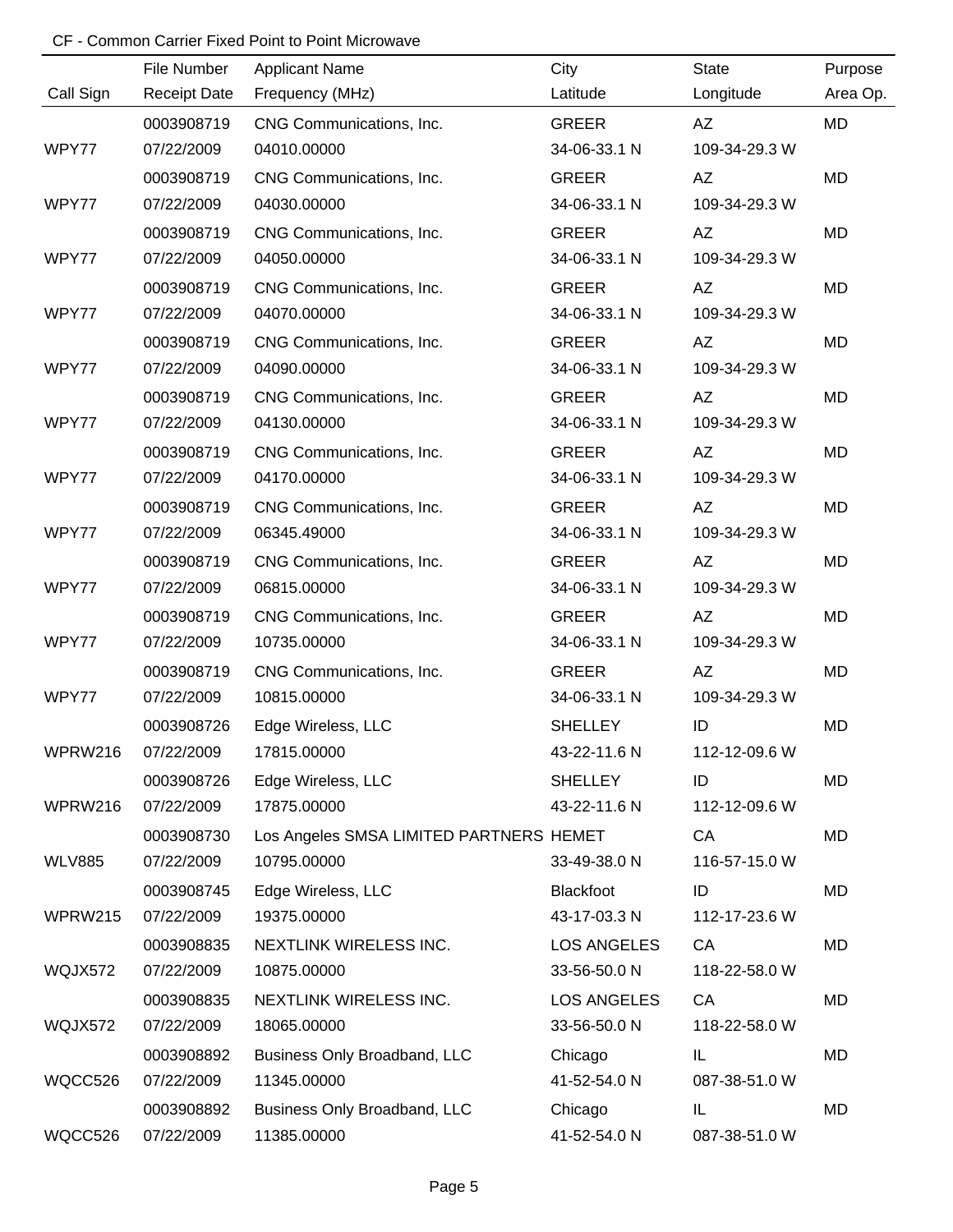|                | File Number         | <b>Applicant Name</b>                       | City         | <b>State</b>  | Purpose   |
|----------------|---------------------|---------------------------------------------|--------------|---------------|-----------|
| Call Sign      | <b>Receipt Date</b> | Frequency (MHz)                             | Latitude     | Longitude     | Area Op.  |
|                | 0003908892          | Business Only Broadband, LLC                | Chicago      | IL.           | <b>MD</b> |
| WQCC526        | 07/22/2009          | 17865.00000                                 | 41-52-54.0 N | 087-38-51.0 W |           |
|                | 0003908892          | Business Only Broadband, LLC                | Chicago      | IL            | <b>MD</b> |
| WQCC526        | 07/22/2009          | 17965.00000                                 | 41-52-54.0 N | 087-38-51.0 W |           |
|                | 0003908892          | Business Only Broadband, LLC                | Chicago      | IL            | MD        |
| WQCC526        | 07/22/2009          | 18015.00000                                 | 41-52-54.0 N | 087-38-51.0 W |           |
|                | 0003908892          | Business Only Broadband, LLC                | Chicago      | IL            | <b>MD</b> |
| WQCC526        | 07/22/2009          | 18115.00000                                 | 41-52-54.0 N | 087-38-51.0 W |           |
|                | 0003908892          | Business Only Broadband, LLC                | Chicago      | IL            | MD        |
| WQCC526        | 07/22/2009          | 23175.00000                                 | 41-52-54.0 N | 087-38-51.0 W |           |
|                | 0003908892          | Business Only Broadband, LLC                | Chicago      | IL            | MD        |
| WQCC526        | 07/22/2009          | 23225.00000                                 | 41-52-54.0 N | 087-38-51.0 W |           |
|                | 0003908894          | BUSINESS ONLY BROADBAND LLC                 | Chicago      | IL            | MD        |
| WQHK986        | 07/22/2009          | 10975.00000                                 | 41-53-06.4 N | 087-37-18.0 W |           |
|                | 0003908894          | BUSINESS ONLY BROADBAND LLC                 | Chicago      | IL            | <b>MD</b> |
| WQHK986        | 07/22/2009          | 11095.00000                                 | 41-53-06.4 N | 087-37-18.0 W |           |
|                | 0003908894          | BUSINESS ONLY BROADBAND LLC                 | Chicago      | IL            | MD        |
| WQHK986        | 07/22/2009          | 17815.00000                                 | 41-53-06.4 N | 087-37-18.0 W |           |
|                | 0003908894          | BUSINESS ONLY BROADBAND LLC                 | Chicago      | IL            | MD        |
| WQHK986        | 07/22/2009          | 17915.00000                                 | 41-53-06.4 N | 087-37-18.0 W |           |
|                | 0003908894          | BUSINESS ONLY BROADBAND LLC                 | Chicago      | IL            | <b>MD</b> |
| WQHK986        | 07/22/2009          | 18015.00000                                 | 41-53-06.4 N | 087-37-18.0 W |           |
|                | 0003908894          | BUSINESS ONLY BROADBAND LLC                 | Chicago      | IL            | <b>MD</b> |
| WQHK986        | 07/22/2009          | 18115.00000                                 | 41-53-06.4 N | 087-37-18.0 W |           |
|                | 0003908894          | BUSINESS ONLY BROADBAND LLC                 | Chicago      | IL.           | MD        |
| WQHK986        | 07/22/2009          | 22875.00000                                 | 41-53-06.4 N | 087-37-18.0 W |           |
|                | 0003908894          | BUSINESS ONLY BROADBAND LLC                 | Chicago      | IL.           | MD        |
| WQHK986        | 07/22/2009          | 23225.00000                                 | 41-53-06.4 N | 087-37-18.0 W |           |
|                | 0003908918          | SACRAMENTO VALLEY LIMITED PARTI CARSON CITY |              | <b>NV</b>     | MD        |
| <b>WLT809</b>  | 07/22/2009          | 11142.50000                                 | 39-15-34.0 N | 119-42-20.0 W |           |
|                | 0003908945          | SACRAMENTO VALLEY LIMITED PARTI RENO        |              | <b>NV</b>     | MD        |
| <b>WLT808</b>  | 07/22/2009          | 11632.50000                                 | 39-18-38.0 N | 119-53-05.0 W |           |
|                | 0003908946          | Edge Wireless, LLC                          | Tetonia      | ID            | MD        |
| <b>WPTS305</b> | 07/22/2009          | 06034.15000                                 | 43-42-28.0 N | 111-20-45.5 W |           |
|                | 0003908946          | Edge Wireless, LLC                          | Tetonia      | ID            | MD        |
| <b>WPTS305</b> | 07/22/2009          | 06093.45000                                 | 43-42-28.0 N | 111-20-45.5 W |           |
|                | 0003908946          | Edge Wireless, LLC                          | Tetonia      | ID            | MD        |
| <b>WPTS305</b> | 07/22/2009          | 06635.00000                                 | 43-42-28.0 N | 111-20-45.5 W |           |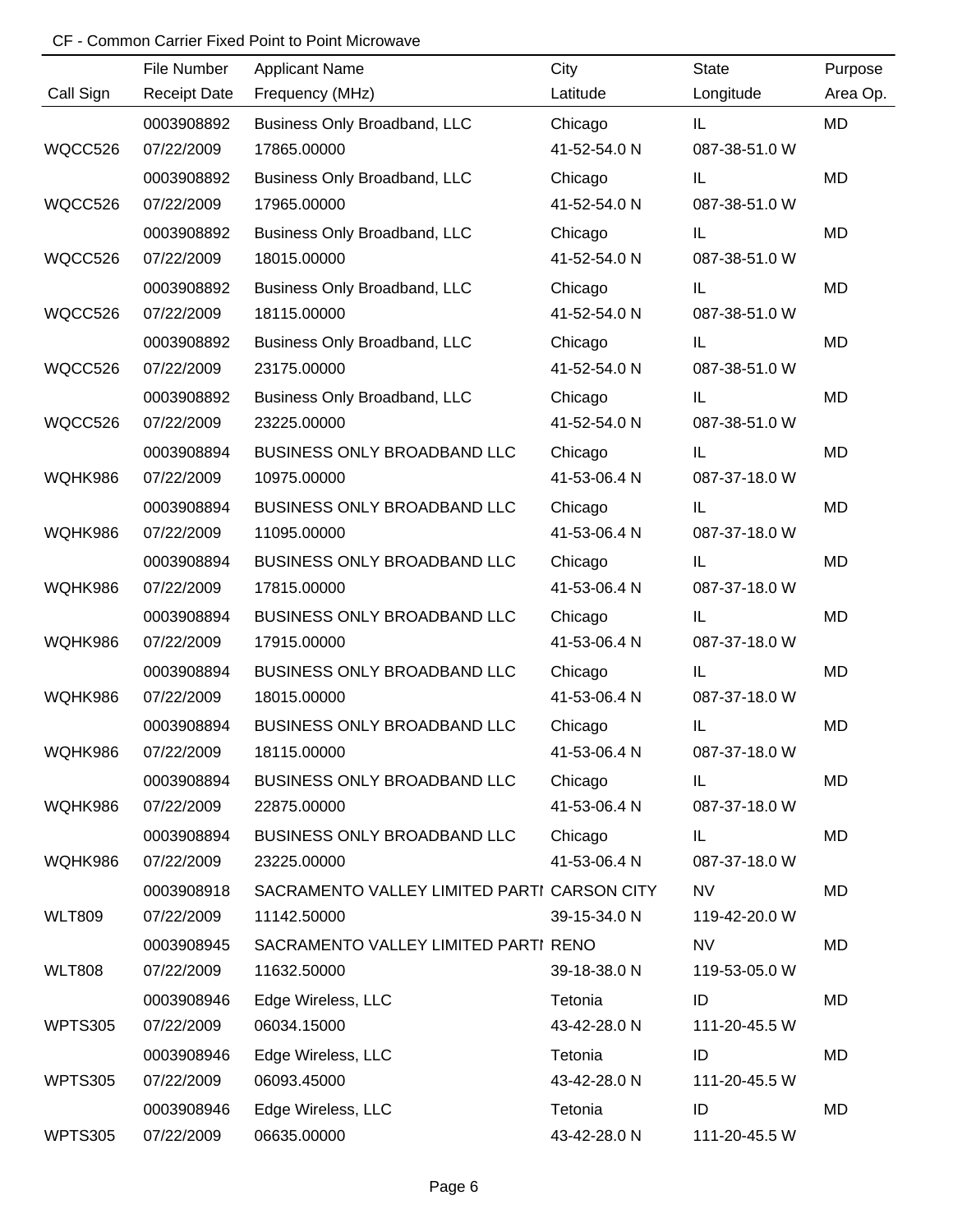|                | File Number         | <b>Applicant Name</b>        | City         | State         | Purpose   |
|----------------|---------------------|------------------------------|--------------|---------------|-----------|
| Call Sign      | <b>Receipt Date</b> | Frequency (MHz)              | Latitude     | Longitude     | Area Op.  |
|                | 0003908946          | Edge Wireless, LLC           | Tetonia      | ID            | <b>MD</b> |
| <b>WPTS305</b> | 07/22/2009          | 06655.00000                  | 43-42-28.0 N | 111-20-45.5 W |           |
|                | 0003908946          | Edge Wireless, LLC           | Tetonia      | ID            | <b>MD</b> |
| <b>WPTS305</b> | 07/22/2009          | 10568.12500                  | 43-42-28.0 N | 111-20-45.5 W |           |
|                | 0003908946          | Edge Wireless, LLC           | Tetonia      | ID            | <b>MD</b> |
| <b>WPTS305</b> | 07/22/2009          | 11138.12500                  | 43-42-28.0 N | 111-20-45.5 W |           |
|                | 0003909019          | Edge Wireless, LLC           | Wilson       | <b>WY</b>     | MD        |
| <b>WPTS309</b> | 07/22/2009          | 06286.19000                  | 43-29-33.5 N | 110-57-20.5 W |           |
|                | 0003909019          | Edge Wireless, LLC           | Wilson       | <b>WY</b>     | MD        |
| <b>WPTS309</b> | 07/22/2009          | 06795.00000                  | 43-29-33.5 N | 110-57-20.5 W |           |
|                | 0003909019          | Edge Wireless, LLC           | Wilson       | <b>WY</b>     | MD        |
| <b>WPTS309</b> | 07/22/2009          | 10705.00000                  | 43-29-33.5 N | 110-57-20.5 W |           |
|                | 0003909019          | Edge Wireless, LLC           | Wilson       | <b>WY</b>     | MD        |
| WPTS309        | 07/22/2009          | 10715.00000                  | 43-29-33.5 N | 110-57-20.5 W |           |
|                | 0003909019          | Edge Wireless, LLC           | Wilson       | <b>WY</b>     | MD        |
| <b>WPTS309</b> | 07/22/2009          | 17815.00000                  | 43-29-33.5 N | 110-57-20.5 W |           |
|                | 0003909052          | airBand Communications, Inc. | Atlanta, GA  | GA            | MD        |
| WQJU291        | 07/22/2009          | 11505.00000                  | 33-39-36.8 N | 084-25-29.9 W |           |
|                | 0003909052          | airBand Communications, Inc. | Atlanta, GA  | GA            | MD        |
| WQJU291        | 07/22/2009          | 11565.00000                  | 33-39-36.8 N | 084-25-29.9 W |           |
|                | 0003909054          | airBand Communications, Inc. | Atlanta, GA  | GA            | MD        |
| WQJT382        | 07/22/2009          | 11015.00000                  | 33-45-21.2 N | 084-23-27.3 W |           |
|                | 0003909054          | airBand Communications, Inc. | Atlanta, GA  | GA            | MD        |
| WQJT382        | 07/22/2009          | 19540.00000                  | 33-45-21.2 N | 084-23-27.3 W |           |
|                | 0003909057          | airBand Communications, Inc. | Raleigh, NC  | <b>NC</b>     | MD        |
| WQGL282        | 07/22/2009          | 11305.00000                  | 35-46-27.4 N | 078-38-24.0 W |           |
|                | 0003909057          | airBand Communications, Inc. | Raleigh, NC  | <b>NC</b>     | MD        |
| WQGL282        | 07/22/2009          | 19425.00000                  | 35-46-27.4 N | 078-38-24.0 W |           |
|                | 0003909057          | airBand Communications, Inc. | Raleigh, NC  | <b>NC</b>     | MD        |
| WQGL282        | 07/22/2009          | 19575.00000                  | 35-46-27.4 N | 078-38-24.0 W |           |
|                | 0003909057          | airBand Communications, Inc. | Raleigh, NC  | <b>NC</b>     | MD        |
| WQGL282        | 07/22/2009          | 23070.00000                  | 35-46-27.4 N | 078-38-24.0 W |           |
|                | 0003909061          | airBand Communications, Inc. | Dallas       | TX            | MD        |
| WQKD829        | 07/22/2009          | 11075.00000                  | 32-56-54.1 N | 096-49-39.5 W |           |
|                | 0003909061          | airBand Communications, Inc. | Dallas       | <b>TX</b>     | MD        |
| WQKD829        | 07/22/2009          | 23125.00000                  | 32-56-54.1 N | 096-49-39.5 W |           |
|                | 0003909061          | airBand Communications, Inc. | Dallas       | TX            | MD        |
| WQKD829        | 07/22/2009          | 23175.00000                  | 32-56-54.1 N | 096-49-39.5 W |           |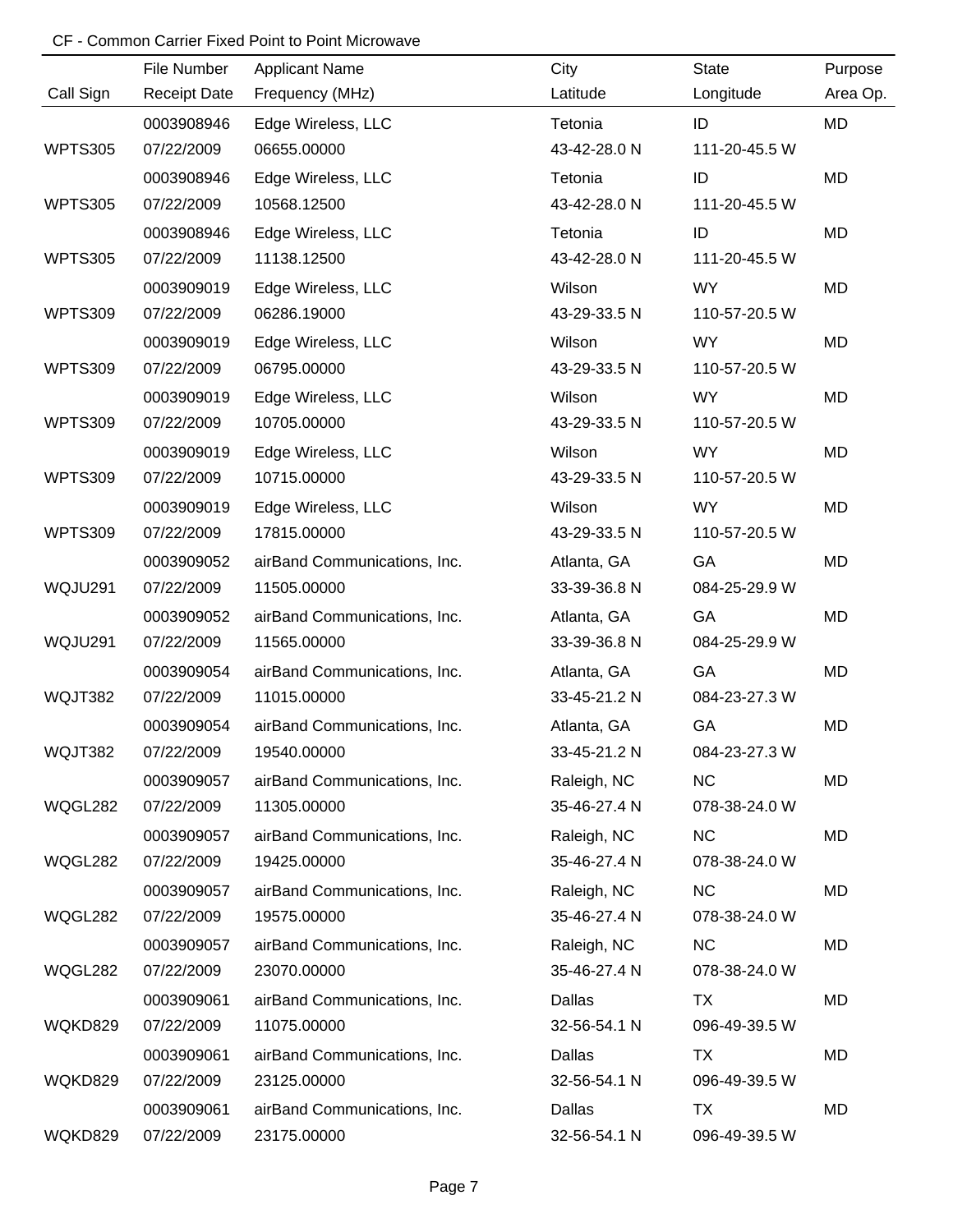|                | File Number         | <b>Applicant Name</b>                     | City                  | <b>State</b>  | Purpose   |
|----------------|---------------------|-------------------------------------------|-----------------------|---------------|-----------|
| Call Sign      | <b>Receipt Date</b> | Frequency (MHz)                           | Latitude              | Longitude     | Area Op.  |
|                | 0003909063          | airBand Communications, Inc.              | Scottsdale, AZ        | AZ            | MD        |
| WQKC648        | 07/22/2009          | 21875.00000                               | 33-37-29.8 N          | 111-55-42.2 W |           |
|                | 0003909063          | airBand Communications, Inc.              | Scottsdale, AZ        | <b>AZ</b>     | <b>MD</b> |
| WQKC648        | 07/22/2009          | 21975.00000                               | 33-37-29.8 N          | 111-55-42.2 W |           |
|                | 0003909063          | airBand Communications, Inc.              | Scottsdale, AZ        | <b>AZ</b>     | MD        |
| WQKC648        | 07/22/2009          | 22025.00000                               | 33-37-29.8 N          | 111-55-42.2 W |           |
|                | 0003909071          | Edge Wireless, LLC                        | Jackson               | <b>WY</b>     | MD        |
| WPTS304        | 07/22/2009          | 19375.00000                               | 43-27-47.2 N          | 110-45-47.5 W |           |
|                | 0003909124          | Edge Wireless, LLC                        | Jackson               | <b>WY</b>     | MD        |
| WPTS296        | 07/22/2009          | 11205.00000                               | 43-25-07.8 N          | 110-46-27.0 W |           |
|                | 0003909124          | Edge Wireless, LLC                        | Jackson               | <b>WY</b>     | MD        |
| <b>WPTS296</b> | 07/22/2009          | 11215.00000                               | 43-25-07.8 N          | 110-46-27.0 W |           |
|                | 0003909142          | Edge Wireless, LLC                        | <b>Driggs</b>         | ID            | MD        |
| WQGC796        | 07/22/2009          | 10633.12500                               | 43-41-06.5 N          | 111-06-56.5 W |           |
|                | 0003909169          | Edge Wireless, LLC                        | Roberts               | ID            | MD        |
| WPRX292        | 07/22/2009          | 11147.50000                               | 43-37-36.5 N          | 112-04-52.0 W |           |
|                | 0003909169          | Edge Wireless, LLC                        | Roberts               | ID            | MD        |
| WPRX292        | 07/22/2009          | 11167.50000                               | 43-37-36.5 N          | 112-04-52.0 W |           |
|                | 0003909169          | Edge Wireless, LLC                        | Roberts               | ID            | MD        |
| WPRX292        | 07/22/2009          | 19395.00000                               | 43-37-36.5 N          | 112-04-52.0 W |           |
|                | 0003909203          | Edge Wireless, LLC                        | Pocatello             | ID            | MD        |
| WPRX628        | 07/22/2009          | 06004.50000                               | 42-52-25.1 N          | 112-30-48.5 W |           |
|                | 0003909203          | Edge Wireless, LLC                        | Pocatello             | ID            | MD        |
| WPRX628        | 07/22/2009          | 11245.00000                               | 42-52-25.1 N          | 112-30-48.5 W |           |
|                | 0003909233          | Edge Wireless, LLC                        | <b>American Falls</b> | ID            | MD        |
| WPRX630        | 07/22/2009          | 06256.54000                               | 42-45-56.3 N          | 112-56-30.4 W |           |
|                | 0003909233          | Edge Wireless, LLC                        | <b>American Falls</b> | ID            | MD        |
| WPRX630        | 07/22/2009          | 19435.00000                               | 42-45-56.3 N          | 112-56-30.4 W |           |
|                | 0003909498          | Edge Wireless, LLC                        | <b>American Falls</b> | ID            | MD        |
| WPRX631        | 07/23/2009          | 17875.00000                               | 42-40-57.5 N          | 112-58-10.0 W |           |
|                | 0003909522          | Edge Wireless, LLC                        | Cotterel              | ID            | MD        |
| WPRX632        | 07/23/2009          | 05945.20000                               | 42-33-10.1 N          | 113-27-18.6 W |           |
|                | 0003909522          | Edge Wireless, LLC                        | Cotterel              | ID            | MD        |
| WPRX632        | 07/23/2009          | 06004.50000                               | 42-33-10.1 N          | 113-27-18.6 W |           |
|                | 0003909593          | LOS ANGELES SMSA LIMITED PARTNE RIVERSIDE |                       | CA            | MD        |
| <b>WMR315</b>  | 07/23/2009          | 10995.00000                               | 33-53-18.0 N          | 117-20-33.1 W |           |
|                | 0003909664          | Edge Wireless, LLC                        | <b>Burley</b>         | ID            | MD        |
| WPRX634        | 07/23/2009          | 06197.24000                               | 42-29-00.8 N          | 113-54-44.1 W |           |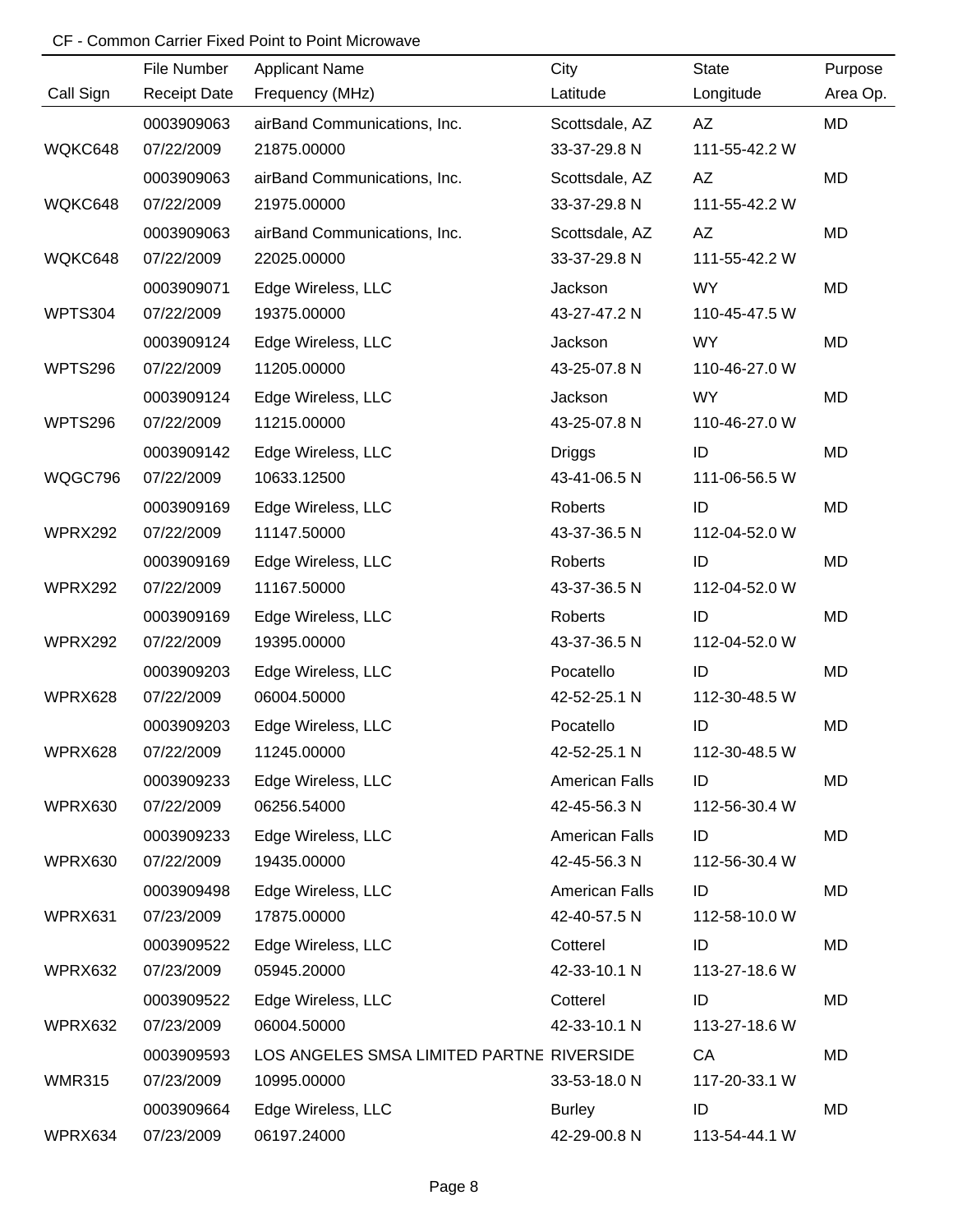|                | File Number         | <b>Applicant Name</b>                            | City             | <b>State</b>  | Purpose   |
|----------------|---------------------|--------------------------------------------------|------------------|---------------|-----------|
| Call Sign      | <b>Receipt Date</b> | Frequency (MHz)                                  | Latitude         | Longitude     | Area Op.  |
|                | 0003909664          | Edge Wireless, LLC                               | <b>Burley</b>    | ID            | <b>MD</b> |
| WPRX634        | 07/23/2009          | 06345.49000                                      | 42-29-00.8 N     | 113-54-44.1 W |           |
|                | 0003909664          | Edge Wireless, LLC                               | <b>Burley</b>    | ID            | <b>MD</b> |
| WPRX634        | 07/23/2009          | 11622.50000                                      | 42-29-00.8 N     | 113-54-44.1 W |           |
|                | 0003909664          | Edge Wireless, LLC                               | <b>Burley</b>    | ID            | <b>MD</b> |
| WPRX634        | 07/23/2009          | 19395.00000                                      | 42-29-00.8 N     | 113-54-44.1 W |           |
|                | 0003909664          | Edge Wireless, LLC                               | <b>Burley</b>    | ID            | <b>MD</b> |
| WPRX634        | 07/23/2009          | 19455.00000                                      | 42-29-00.8 N     | 113-54-44.1 W |           |
|                | 0003909675          | Sacred Wind Communications, Inc.                 | Farmington       | <b>NM</b>     | <b>MD</b> |
| WQIY550        | 07/23/2009          | 11485.00000                                      | 36-39-15.1 N     | 108-12-04.6 W |           |
|                | 0003909677          | LOS ANGELES SMSA LIMITED PARTNE MORENO VALLEY CA |                  |               | <b>MD</b> |
| WPNH805        | 07/23/2009          | 11485.00000                                      | 33-57-42.1 N     | 117-16-49.1 W |           |
|                | 0003910085          | Edge Wireless, LLC                               | Paul             | ID            | <b>MD</b> |
| WQFU252        | 07/23/2009          | 11132.50000                                      | 42-45-43.5 N     | 113-53-49.8 W |           |
|                | 0003910108          | Edge Wireless, LLC                               | <b>Burley</b>    | ID            | <b>MD</b> |
| WPTS279        | 07/23/2009          | 17835.00000                                      | 42-32-24.3 N     | 113-47-27.6 W |           |
|                | 0003910108          | Edge Wireless, LLC                               | <b>Burley</b>    | ID            | <b>MD</b> |
| WPTS279        | 07/23/2009          | 17875.00000                                      | 42-32-24.3 N     | 113-47-27.6 W |           |
|                | 0003910108          | Edge Wireless, LLC                               | <b>Burley</b>    | ID            | <b>MD</b> |
| WPTS279        | 07/23/2009          | 17895.00000                                      | 42-32-24.3 N     | 113-47-27.6 W |           |
|                | 0003910135          | Edge Wireless, LLC                               | Heyburn          | ID            | <b>MD</b> |
| WQFU236        | 07/23/2009          | 19435.00000                                      | 42-30-19.5 N     | 113-47-31.7 W |           |
|                | 0003910191          | Edge Wireless, LLC                               | Paul             | ID            | <b>MD</b> |
| <b>WPTS300</b> | 07/23/2009          | 19455.00000                                      | 42-36-28.8 N     | 113-46-44.9 W |           |
|                | 0003910230          | Edge Wireless, LLC                               | Dietrich         | ID            | <b>MD</b> |
| WPTS281        | 07/23/2009          | 06855.00000                                      | 42-56-44.0 N     | 114-12-50.2 W |           |
|                | 0003910230          | Edge Wireless, LLC                               | Dietrich         | ID            | MD        |
| WPTS281        | 07/23/2009          | 11395.00000                                      | 42-56-44.0 N     | 114-12-50.2 W |           |
|                | 0003910286          | Edge Wireless, LLC                               | Picabo           | ID            | <b>MD</b> |
| WQGC922        | 07/23/2009          | 06695.00000                                      | 43-16-50.0 N     | 114-09-17.0 W |           |
|                | 0003910328          | Edge Wireless, LLC                               | Pocatello        | ID            | <b>MD</b> |
| WPRV483        | 07/23/2009          | 19395.00000                                      | 42-50-55.0 N     | 112-26-48.6 W |           |
|                | 0003910615          | <b>CELLCO PARTNERSHIP</b>                        | <b>WORCESTER</b> | МA            | MD        |
| <b>WMT890</b>  | 07/24/2009          | 06034.15000                                      | 42-13-18.3 N     | 071-46-26.3 W |           |
|                | 0003910615          | <b>CELLCO PARTNERSHIP</b>                        | <b>WORCESTER</b> | МA            | MD        |
| <b>WMT890</b>  | 07/24/2009          | 06093.45000                                      | 42-13-18.3 N     | 071-46-26.3 W |           |
|                | 0003910686          | LOS ANGELES SMSA LIMITED PARTNE PALMDALE         |                  | CA            | <b>MD</b> |
| WPOU357        | 07/24/2009          | 18000.00000                                      | 34-30-11.9 N     | 118-06-09.2 W |           |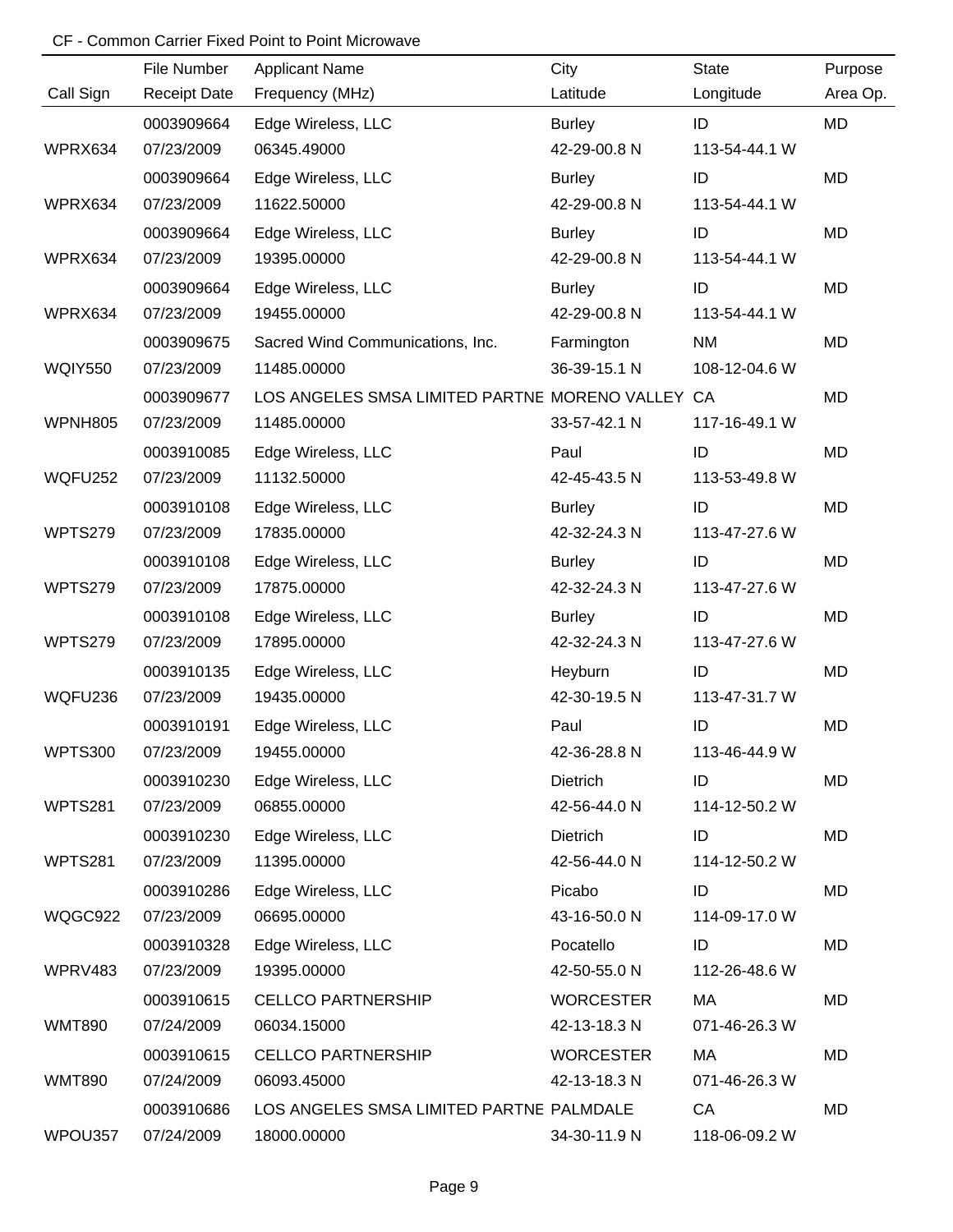|               | File Number         | <b>Applicant Name</b>                    | City             | <b>State</b>  | Purpose   |
|---------------|---------------------|------------------------------------------|------------------|---------------|-----------|
| Call Sign     | <b>Receipt Date</b> | Frequency (MHz)                          | Latitude         | Longitude     | Area Op.  |
|               | 0003910695          | LOS ANGELES SMSA LIMITED PARTNE PALMDALE |                  | CA            | MD        |
| <b>WLT475</b> | 07/24/2009          | 19560.00000                              | 34-31-47.0 N     | 118-08-42.3 W |           |
|               | 0003910790          | Edge Wireless, LLC                       | Wendell          | ID            | MD        |
| WPRX633       | 07/24/2009          | 11633.12500                              | 42-46-16.0 N     | 114-42-12.8 W |           |
|               | 0003910790          | Edge Wireless, LLC                       | Wendell          | ID            | MD        |
| WPRX633       | 07/24/2009          | 17855.00000                              | 42-46-16.0 N     | 114-42-12.8 W |           |
|               | 0003910790          | Edge Wireless, LLC                       | Wendell          | ID            | MD        |
| WPRX633       | 07/24/2009          | 19375.00000                              | 42-46-16.0 N     | 114-42-12.8 W |           |
|               | 0003910813          | Edge Wireless, LLC                       | <b>Buhl</b>      | ID            | MD        |
| WQID885       | 07/24/2009          | 19415.00000                              | 42-51-05.3 N     | 114-54-47.5 W |           |
|               | 0003911549          | Cellco Partnership                       | <b>PEORIA</b>    | IL            | MD        |
| <b>WLN228</b> | 07/24/2009          | 06256.54000                              | 40-47-35.1 N     | 089-37-46.4 W |           |
|               | 0003911549          | Cellco Partnership                       | <b>PEORIA</b>    | IL            | MD        |
| <b>WLN228</b> | 07/24/2009          | 06345.49000                              | 40-47-35.1 N     | 089-37-46.4 W |           |
|               | 0003911549          | Cellco Partnership                       | <b>PEORIA</b>    | IL            | MD        |
| <b>WLN228</b> | 07/24/2009          | 11425.00000                              | 40-47-35.1 N     | 089-37-46.4 W |           |
|               | 0003908321          | Verizon Wireless of the East LP          | <b>OPELIKO</b>   | <b>AL</b>     | <b>NE</b> |
|               | 07/21/2009          | 06115.69000                              | 32-38-43.0 N     | 085-14-31.0 W |           |
|               | 0003908652          | NEW CINGULAR WIRELESS PCS, LLC           | <b>SISTERS</b>   | <b>OR</b>     | <b>NE</b> |
|               | 07/22/2009          | 11157.50000                              | 44-21-05.4 N     | 121-41-30.7 W |           |
|               | 0003908673          | NEW CINGULAR WIRELESS PCS, LLC           | <b>SISTERS</b>   | <b>OR</b>     | <b>NE</b> |
|               | 07/22/2009          | 11647.50000                              | 44-16-49.9 N     | 121-32-17.5 W |           |
|               | 0003908718          | SPARKPLUG SOUTHWEST, LLC                 | <b>ST JOHN</b>   | AZ            | <b>NE</b> |
|               | 07/22/2009          | 06093.45000                              | 34-30-07.2 N     | 109-21-52.6 W |           |
|               | 0003908802          | SPARKPLUG CENTRAL, INC.                  | THOMASBORO       | IL.           | <b>NE</b> |
|               | 07/22/2009          | 11425.00000                              | 40-14-40.7 N     | 088-11-13.9 W |           |
|               | 0003908805          | SPARKPLUG CENTRAL, INC.                  | <b>SEYMOUR</b>   | IL.           | <b>NE</b> |
|               | 07/22/2009          | 11345.00000                              | 40-06-28.8 N     | 088-25-33.7 W |           |
|               | 0003908807          | SPARKPLUG CENTRAL, INC.                  | <b>TOLONO</b>    | IL.           | <b>NE</b> |
|               | 07/22/2009          | 11225.00000                              | 39-59-05.0 N     | 088-15-25.0 W |           |
|               | 0003908811          | SPARKPLUG CENTRAL, INC.                  | <b>CHAMPAIGN</b> | IL.           | <b>NE</b> |
|               | 07/22/2009          | 10735.00000                              | 40-06-35.5 N     | 088-14-03.9 W |           |
|               | 0003908811          | SPARKPLUG CENTRAL, INC.                  | <b>CHAMPAIGN</b> | IL.           | <b>NE</b> |
|               | 07/22/2009          | 10855.00000                              | 40-06-35.5 N     | 088-14-03.9 W |           |
|               | 0003908811          | SPARKPLUG CENTRAL, INC.                  | <b>CHAMPAIGN</b> | IL.           | <b>NE</b> |
|               | 07/22/2009          | 10935.00000                              | 40-06-35.5 N     | 088-14-03.9 W |           |
|               | 0003908839          | NEXTLINK WIRELESS INC.                   | LOS ANGELES      | CA            | <b>NE</b> |
|               | 07/22/2009          | 19625.00000                              | 34-02-15.8 N     | 118-26-36.0 W |           |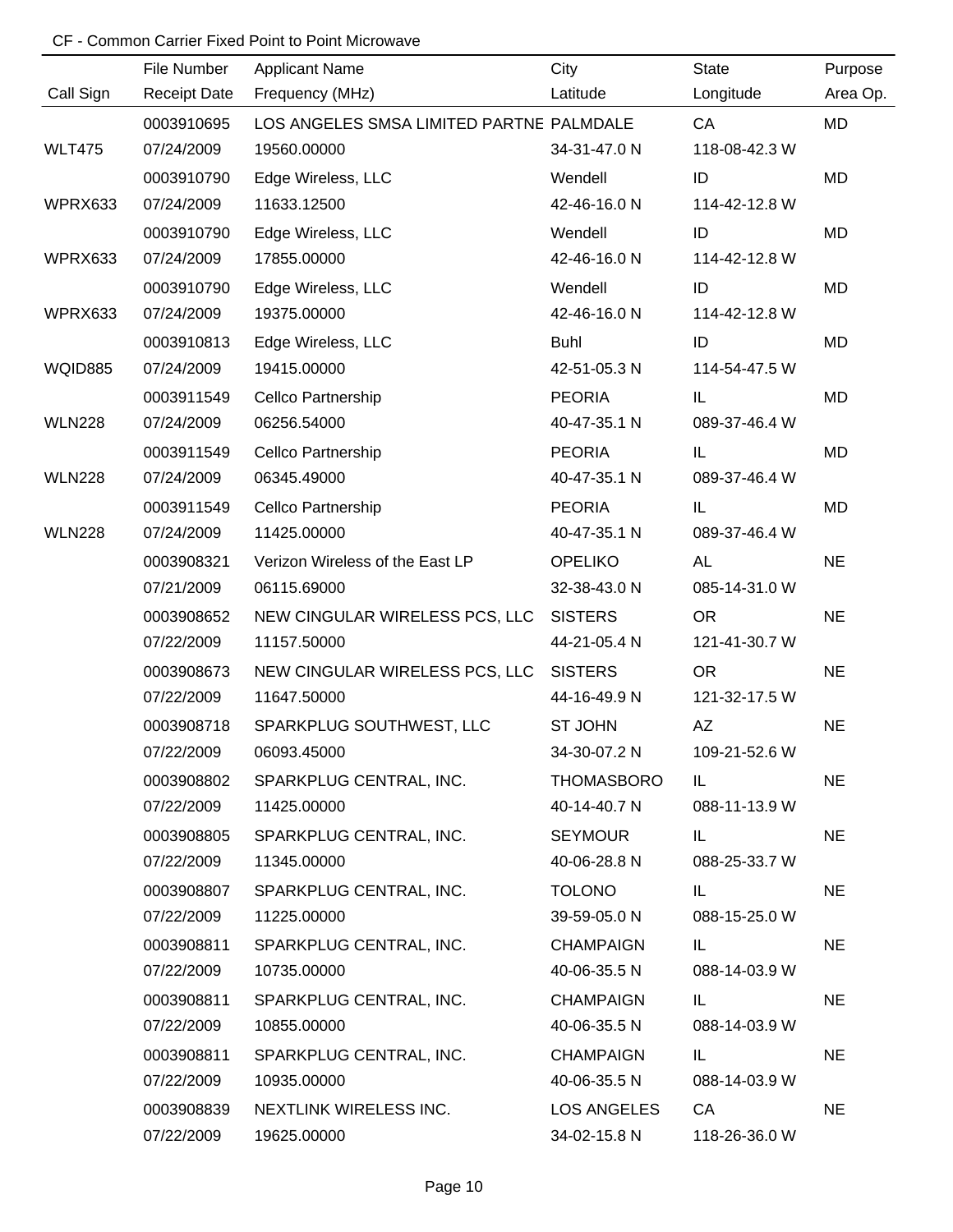|                | File Number         | <b>Applicant Name</b>             | City              | <b>State</b>  | Purpose   |
|----------------|---------------------|-----------------------------------|-------------------|---------------|-----------|
| Call Sign      | <b>Receipt Date</b> | Frequency (MHz)                   | Latitude          | Longitude     | Area Op.  |
|                | 0003908893          | BUSINESS ONLY BROADBAND, LLC      | <b>CHICAGO</b>    | IL.           | <b>NE</b> |
|                | 07/22/2009          | 21675.00000                       | 41-53-06.0 N      | 087-37-59.0 W |           |
|                | 0003908895          | BUSINESS ONLY BROADBAND, LLC      | <b>CHICAGO</b>    | IL            | <b>NE</b> |
|                | 07/22/2009          | 22025.00000                       | 41-53-20.0 N      | 087-37-48.0 W |           |
|                | 0003909049          | airBand Communications, Inc.      | <b>ATLANTA</b>    | GA            | <b>NE</b> |
|                | 07/22/2009          | 10955.00000                       | 33-50-51.1 N      | 084-22-16.3 W |           |
|                | 0003909049          | airBand Communications, Inc.      | <b>ATLANTA</b>    | GA            | <b>NE</b> |
|                | 07/22/2009          | 11135.00000                       | 33-50-51.1 N      | 084-22-16.3 W |           |
|                | 0003909050          | airBand Communications, Inc.      | <b>DALLAS</b>     | <b>TX</b>     | <b>NE</b> |
|                | 07/22/2009          | 21975.00000                       | 32-58-21.8 N      | 096-49-51.1 W |           |
|                | 0003909056          | airBand Communications, Inc.      | <b>RALEIGH</b>    | <b>NC</b>     | <b>NE</b> |
|                | 07/22/2009          | 17865.00000                       | 35-45-14.0 N      | 078-40-04.4 W |           |
|                | 0003909058          | airBand Communications, Inc.      | <b>PHOENIX</b>    | AZ            | <b>NE</b> |
|                | 07/22/2009          | 11465.00000                       | 33-41-41.1 N      | 112-07-06.6 W |           |
|                | 0003909059          | airBand Communications, Inc.      | <b>SCOTTSDALE</b> | AZ            | <b>NE</b> |
|                | 07/22/2009          | 23075.00000                       | 33-38-37.5 N      | 111-53-45.1 W |           |
|                | 0003909062          | airBand Communications, Inc.      | <b>ATLANTA</b>    | GA            | <b>NE</b> |
|                | 07/22/2009          | 11445.00000                       | 33-47-30.5 N      | 084-23-07.1 W |           |
|                | 0003909754          | <b>Sacred Wind Communications</b> | Aztec             | <b>NM</b>     | <b>NE</b> |
|                | 07/23/2009          | 10995.00000                       | 36-58-14.6 N      | 108-09-59.8 W |           |
|                | 0003908638          | LOS ANGELES SMSA LIMITED PARTNE   |                   |               | <b>RO</b> |
| <b>WPOS980</b> | 07/22/2009          |                                   |                   |               |           |
|                | 0003908639          | LOS ANGELES SMSA LIMITED PARTNE   |                   |               | <b>RO</b> |
| WPOV284        | 07/22/2009          |                                   |                   |               |           |

#### CL - Cellular

|           | File Number         | <b>Applicant Name</b> | City           | <b>State</b>  | Purpose  |
|-----------|---------------------|-----------------------|----------------|---------------|----------|
| Call Sign | <b>Receipt Date</b> | Frequency (MHz)       | Latitude       | Longitude     | Area Op. |
|           | 0003887342          | WWC HOLDING CO., INC. | Arvada         | <b>WY</b>     | AM       |
| KNKN276   | 07/21/2009          |                       | 44-40-19.1 N   | 105-59-50.2 W |          |
|           | 0003887342          | WWC HOLDING CO., INC. | <b>Buffalo</b> | WY.           | AM       |
| KNKN276   | 07/21/2009          |                       | 44-11-50.8 N   | 106-16-12.9 W |          |
|           | 0003887342          | WWC HOLDING CO., INC. | <b>Buffalo</b> | <b>WY</b>     | AM       |
| KNKN276   | 07/21/2009          |                       | 44-13-57.5 N   | 106-42-00.5 W |          |
|           | 0003887342          | WWC HOLDING CO., INC. | Dayton         | <b>WY</b>     | AM       |
| KNKN276   | 07/21/2009          |                       | 44-55-15.9 N   | 107-13-51.3 W |          |
|           | 0003887342          | WWC HOLDING CO., INC. | Edgerton       | WY            | AM       |
| KNKN276   | 07/21/2009          |                       | 43-24-53.0 N   | 106-15-05.4 W |          |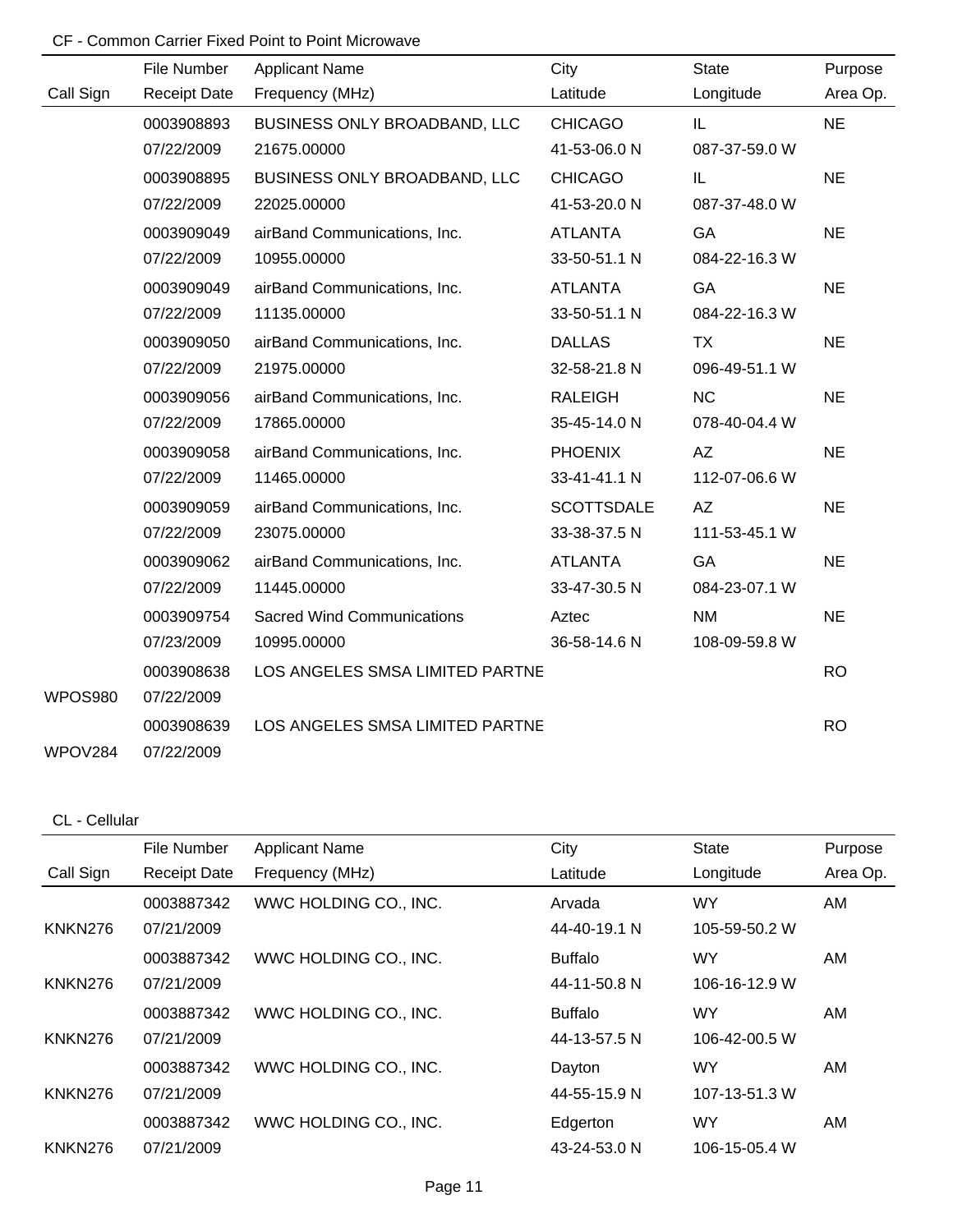CL - Cellular

|                | File Number         | <b>Applicant Name</b>          | City               | <b>State</b>  | Purpose   |
|----------------|---------------------|--------------------------------|--------------------|---------------|-----------|
| Call Sign      | <b>Receipt Date</b> | Frequency (MHz)                | Latitude           | Longitude     | Area Op.  |
|                | 0003887342          | WWC HOLDING CO., INC.          | Gillette           | <b>WY</b>     | AM        |
| KNKN276        | 07/21/2009          |                                | 44-27-38.6 N       | 105-35-31.7 W |           |
|                | 0003909881          | Cellco Partnership             | <b>LITTLE LAKE</b> | СA            | MD        |
| KNKN228        | 07/23/2009          |                                | 35-55-33.8 N       | 117-54-47.3 W |           |
|                | 0003910317          | FRESNO MSA LIMITED PARTNERSHIP | <b>LITTLE LAKE</b> | CA            | MD        |
| KNKA405        | 07/23/2009          |                                | 35-55-33.8 N       | 117-54-47.3 W |           |
|                | 0003910317          | FRESNO MSA LIMITED PARTNERSHIP | <b>METTLER</b>     | СA            | MD        |
| KNKA405        | 07/23/2009          |                                | 35-03-22.9 N       | 118-59-40.4 W |           |
|                | 0003910317          | FRESNO MSA LIMITED PARTNERSHIP | <b>TAFT</b>        | СA            | MD        |
| <b>KNKA405</b> | 07/23/2009          |                                | 35-12-24.9 N       | 119-29-07.4 W |           |
|                | 0003910439          | Verizon Wireless (VAW) LLC     | Colorado Springs   | CO            | MD        |
| KNKA371        | 07/23/2009          |                                | 38-56-26.4 N       | 105-09-34.9 W |           |
|                | 0003910439          | Verizon Wireless (VAW) LLC     | Florissant         | CO            | MD        |
| KNKA371        | 07/23/2009          |                                | 38-56-52.0 N       | 105-16-27.3 W |           |
|                | 0003910138          | RCC Minnesota, Inc.            |                    |               | <b>RO</b> |
| KNKN465        | 07/23/2009          |                                |                    |               |           |

## CT - Local Television Transmission

|           | File Number         | <b>Applicant Name</b>        | City     | <b>State</b> | Purpose      |
|-----------|---------------------|------------------------------|----------|--------------|--------------|
| Call Sign | <b>Receipt Date</b> | Frequency (MHz)              | Latitude | Longitude    | Area Op.     |
|           | 0003910745          | UniSat, Inc.                 |          | US           | <b>MD</b>    |
| KC26389   | 07/24/2009          | 01990.00000 - 02110.00000    |          |              | N            |
|           | 0003910745          | UniSat, Inc.                 |          | US           | MD           |
| KC26389   | 07/24/2009          | 02025.00000 - 02110.00000    |          |              | N            |
|           | 0003910745          | UniSat, Inc.                 |          | US           | <b>MD</b>    |
| KC26389   | 07/24/2009          | 02450.00000 - 02483.50000    |          |              | N            |
|           | 0003910745          | UniSat, Inc.                 |          | US           | <b>MD</b>    |
| KC26389   | 07/24/2009          | 06425.00000 - 06525.00000    |          |              | $\mathsf{N}$ |
|           | 0003910745          | UniSat, Inc.                 |          | US           | MD           |
| KC26389   | 07/24/2009          | 06875.00000 - 07125.00000    |          |              | $\mathsf{N}$ |
|           | 0003910745          | UniSat, Inc.                 |          | US           | MD           |
| KC26389   | 07/24/2009          | 12700.00000 - 13250.00000    |          |              | N            |
|           | 0003911124          | RANDY HERMES PRODUCTIONS INC |          | US           | MD           |
| KA86260   | 07/24/2009          | 02025.00000 - 02110.00000    |          |              | U            |
|           | 0003911124          | RANDY HERMES PRODUCTIONS INC |          | US           | <b>MD</b>    |
| KA86260   | 07/24/2009          | 02450.00000 - 02483.50000    |          |              | U            |
|           | 0003911124          | RANDY HERMES PRODUCTIONS INC |          | US           | MD           |
| KA86260   | 07/24/2009          | 06425.00000 - 06525.00000    |          |              | U            |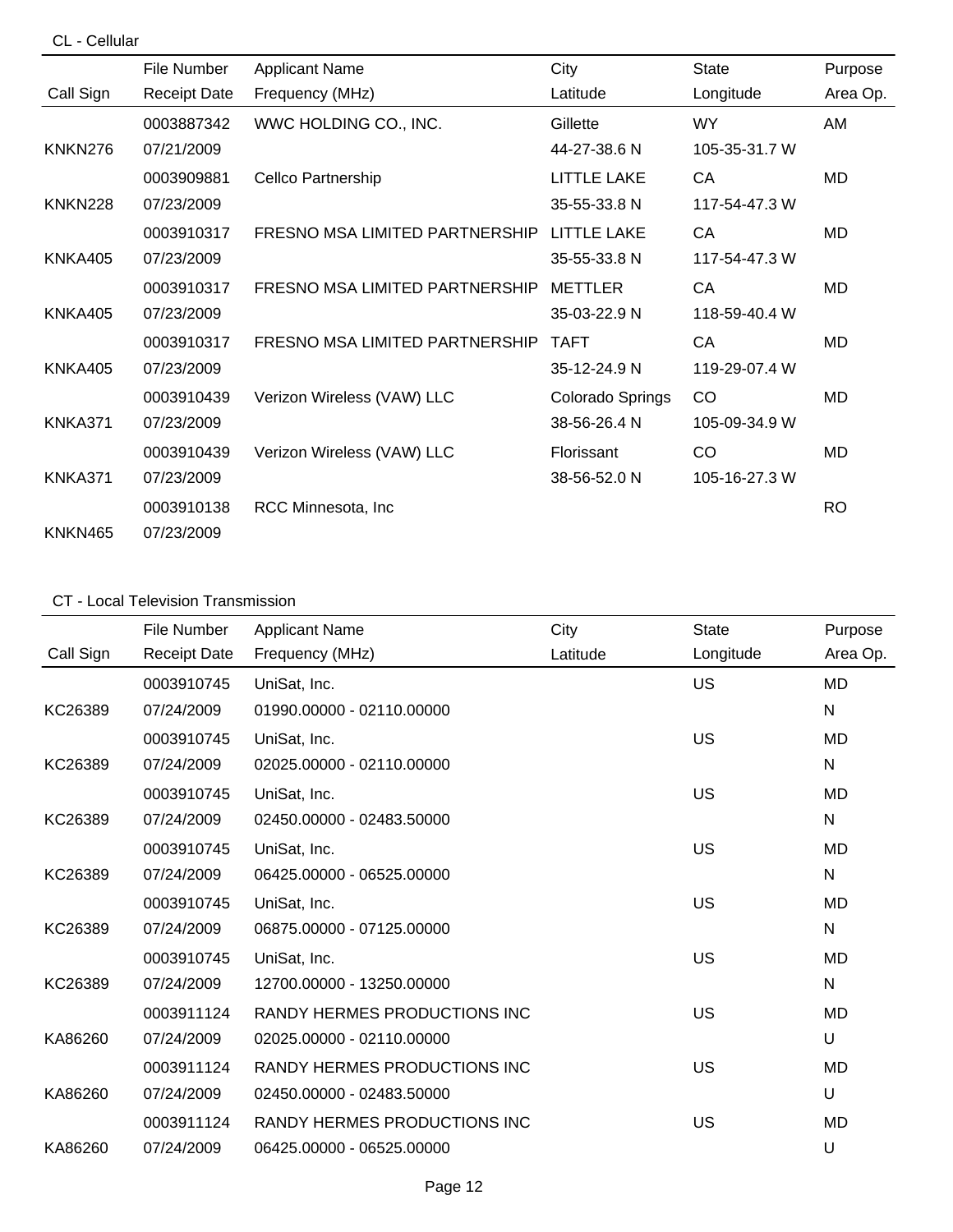#### CT - Local Television Transmission

|           | File Number         | <b>Applicant Name</b>        | City     | State     | Purpose  |
|-----------|---------------------|------------------------------|----------|-----------|----------|
| Call Sign | <b>Receipt Date</b> | Frequency (MHz)              | Latitude | Longitude | Area Op. |
|           | 0003911124          | RANDY HERMES PRODUCTIONS INC |          | US        | MD       |
| KA86260   | 07/24/2009          | 06875.00000 - 07125.00000    |          |           | U        |
|           | 0003911124          | RANDY HERMES PRODUCTIONS INC |          | US        | MD       |
| KA86260   | 07/24/2009          | 12700.00000 - 13250.00000    |          |           | U        |

## GM - 800 MHz Conventional SMR (SMR, Site-specific)

|           | File Number         | <b>Applicant Name</b>          | City     | <b>State</b> | Purpose   |
|-----------|---------------------|--------------------------------|----------|--------------|-----------|
| Call Sign | <b>Receipt Date</b> | Frequency (MHz)                | Latitude | Longitude    | Area Op.  |
|           | 0003909645          | G&G Communications, Inc.       |          |              | <b>RO</b> |
| WNRC434   | 07/23/2009          |                                |          |              |           |
|           | 0003911005          | NEXTEL COMMUNICATIONS OF THE M |          |              | <b>RO</b> |
| WQGU547   | 07/24/2009          |                                |          |              |           |
|           | 0003911432          | Nextel License Holdings 1 Inc  |          |              | <b>RO</b> |
| WQHR940   | 07/24/2009          |                                |          |              |           |
|           | 0003911522          | Nextel License Holdings 1 Inc  |          |              | <b>RO</b> |
| WQHR939   | 07/24/2009          |                                |          |              |           |

## GS - Private Carrier Paging, 929-930 MHz

|                | File Number         | <b>Applicant Name</b>         | City     | State     | Purpose   |
|----------------|---------------------|-------------------------------|----------|-----------|-----------|
| Call Sign      | <b>Receipt Date</b> | Frequency (MHz)               | Latitude | Longitude | Area Op.  |
|                | 0003909282          | <b>FAST PAGE INC</b>          |          |           | <b>RO</b> |
| <b>WNII543</b> | 07/22/2009          |                               |          |           |           |
|                | 0003910022          | NATIONAL NETWORK COMMUNICATIO |          |           | <b>RO</b> |
| WPFM876        | 07/23/2009          |                               |          |           |           |
|                | 0003910023          | NATIONAL NETWORK COMMUNICATIO |          |           | <b>RO</b> |
| WPFN961        | 07/23/2009          |                               |          |           |           |

|           | File Number         | <b>Applicant Name</b>                     | City     | <b>State</b> | Purpose  |
|-----------|---------------------|-------------------------------------------|----------|--------------|----------|
| Call Sign | <b>Receipt Date</b> | Frequency (MHz)                           | Latitude | Longitude    | Area Op. |
|           | 0003834425          | Nextel Communications of the Mid-Atlantic |          | VA           | AM       |
| WQID875   | 07/24/2009          | 00806.00000 - 00821.00000                 |          |              | S        |
|           | 0003834425          | Nextel Communications of the Mid-Atlantic |          | VA           | AM       |
| WQID875   | 07/24/2009          | 00807.38750                               |          |              | S        |
|           | 0003834425          | Nextel Communications of the Mid-Atlantic |          | VA           | AM       |
| WQID875   | 07/24/2009          | 00808.36250                               |          |              | S        |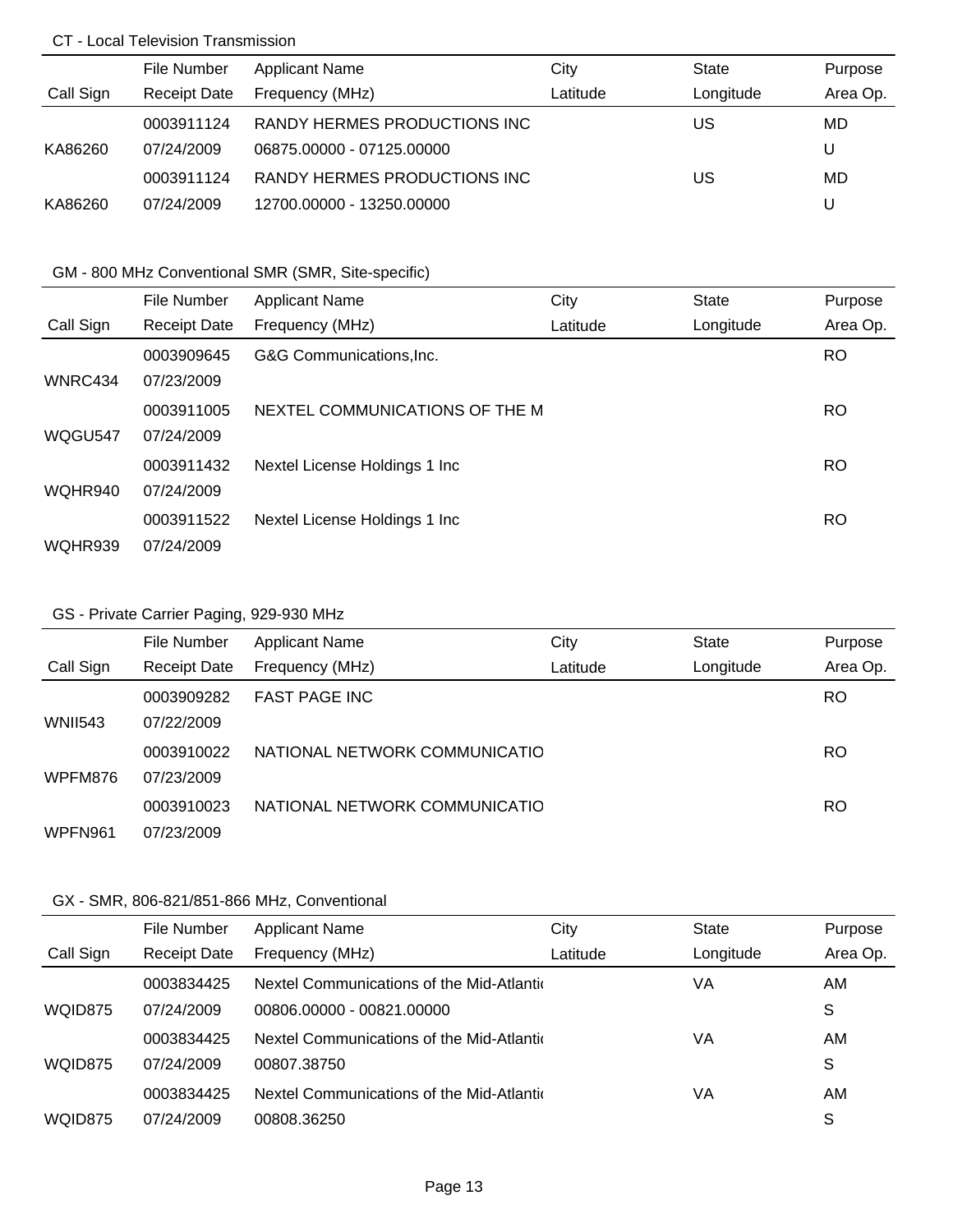|                     | File Number         | <b>Applicant Name</b>                                  | City          | <b>State</b>  | Purpose   |
|---------------------|---------------------|--------------------------------------------------------|---------------|---------------|-----------|
| Call Sign           | <b>Receipt Date</b> | Frequency (MHz)                                        | Latitude      | Longitude     | Area Op.  |
|                     | 0003834425          | Nextel Communications of the Mid-Atlantic              |               | VA            | AM        |
| WQID875             | 07/24/2009          | 00852.38750                                            |               |               | S         |
|                     | 0003834425          | Nextel Communications of the Mid-Atlantic              |               | VA            | AM        |
| WQID875             | 07/24/2009          | 00853.36250                                            |               |               | S         |
|                     | 0003834425          | Nextel Communications of the Mid-Atlantic RICHMOND     |               | <b>VA</b>     | AM        |
| WQID875             | 07/24/2009          | 00808.36250                                            | 37-33-31.5 N  | 077-27-57.9 W |           |
|                     | 0003834425          | Nextel Communications of the Mid-Atlantic RICHMOND     |               | VA            | AM        |
| WQID875             | 07/24/2009          | 00852.38750                                            | 37-33-31.5 N  | 077-27-57.9 W |           |
|                     | 0003834451          | Nextel License Holdings 1 Inc.                         |               |               | AM        |
| <b>WQIN958</b>      | 07/24/2009          | 00806.00000 - 00821.00000                              |               |               | A         |
|                     | 0003834451          | Nextel License Holdings 1 Inc.                         |               |               | <b>AM</b> |
| <b>WQIN958</b>      | 07/24/2009          | 00806.01250                                            |               |               | A         |
|                     | 0003834451          | Nextel License Holdings 1 Inc.                         | <b>VENICE</b> | LA            | AM        |
| <b>WQIN958</b>      | 07/24/2009          | 00851.01250                                            | 29-14-05.8 N  | 089-23-09.2 W |           |
|                     | 0003834457          | Nextel Communications of the Mid-Atlantic              |               | VA            | AM        |
| <b>WQIT869</b>      | 07/24/2009          | 00806.00000 - 00821.00000                              | 37-22-44.5 N  | 077-30-29.0 W | ${\sf P}$ |
|                     | 0003834457          | Nextel Communications of the Mid-Atlantic              |               | VA            | AM        |
| <b>WQIT869</b>      | 07/24/2009          | 00807.48750                                            | 37-22-44.5 N  | 077-30-29.0 W | P         |
|                     | 0003834457          | Nextel Communications of the Mid-Atlantic              |               | VA            | AM        |
| <b>WQIT869</b>      | 07/24/2009          | 00852.48750                                            | 37-22-44.5 N  | 077-30-29.0 W | P         |
|                     | 0003834457          | Nextel Communications of the Mid-Atlantic CHESTERFIELD |               | VA            | AM        |
| <b>WQIT869</b>      | 07/24/2009          | 00852.48750                                            | 37-22-44.5 N  | 077-30-29.0 W |           |
|                     | 0003910971          | NEXTEL COMMUNICATIONS OF THE M                         |               |               | <b>RO</b> |
| <b>WNVS798</b>      | 07/24/2009          |                                                        |               |               |           |
|                     | 0003910972          | NEXTEL COMMUNICATIONS OF THE M                         |               |               | <b>RO</b> |
| WNVT984             | 07/24/2009          |                                                        |               |               |           |
|                     | 0003910973          | NEXTEL COMMUNICATIONS OF THE M                         |               |               | <b>RO</b> |
| WNVT992             | 07/24/2009          |                                                        |               |               |           |
|                     | 0003910974          | NEXTEL COMMUNICATIONS OF THE M                         |               |               | <b>RO</b> |
| WPBP322             | 07/24/2009          |                                                        |               |               |           |
|                     | 0003910975          | Nextel Communications of the Mid-Atlantic              |               |               | <b>RO</b> |
| WPFV649             | 07/24/2009          |                                                        |               |               |           |
|                     | 0003910976          | Nextel Communications of the Mid-Atlantic              |               |               | RO.       |
| WPFV704             | 07/24/2009          |                                                        |               |               |           |
|                     | 0003911014          | NEXTEL COMMUNICATIONS OF THE M                         |               |               | <b>RO</b> |
| WPFU <sub>521</sub> | 07/24/2009          |                                                        |               |               |           |
|                     | 0003911026          | NEXTEL COMMUNICATIONS OF THE M                         |               |               | <b>RO</b> |
| WPFF788             | 07/24/2009          |                                                        |               |               |           |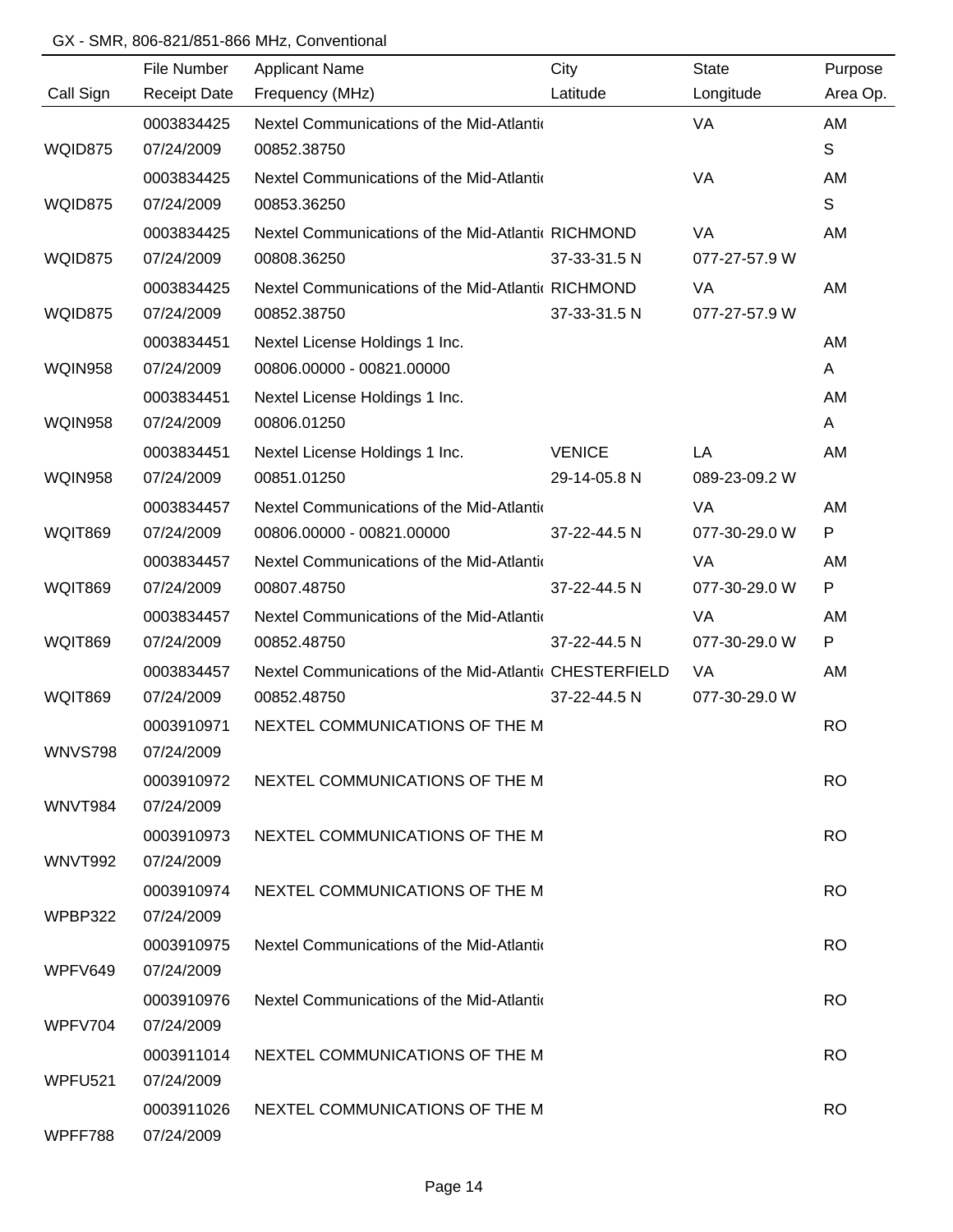|                    | File Number                            | <b>Applicant Name</b>             | City     | <b>State</b> | Purpose   |
|--------------------|----------------------------------------|-----------------------------------|----------|--------------|-----------|
| Call Sign          | <b>Receipt Date</b>                    | Frequency (MHz)                   | Latitude | Longitude    | Area Op.  |
| <b>KNHH551</b>     | 0003911042<br>07/24/2009               | NEXTEL COMMUNICATIONS OF THE M    |          |              | <b>RO</b> |
|                    | 0003911043                             | NEXTEL COMMUNICATIONS OF THE M    |          |              | <b>RO</b> |
| WNPD559            | 07/24/2009                             |                                   |          |              |           |
| WPCT443            | 0003911137<br>07/24/2009               | NEXTEL LICENSE HOLDINGS 1 INC     |          |              | <b>RO</b> |
| WPFF766            | 0003911138<br>07/24/2009               | Nextel License Holdings 1, Inc.   |          |              | <b>RO</b> |
| WPFN761            | 0003911139<br>07/24/2009               | NEXTEL LICENSE HOLDINGS 1 INC     |          |              | <b>RO</b> |
| WPFN762            | 0003911140<br>07/24/2009               | NEXTEL LICENSE HOLDINGS 1 INC     |          |              | <b>RO</b> |
| <b>WPFP255</b>     | 0003911141<br>07/24/2009               | NEXTEL LICENSE HOLDINGS 1 INC     |          |              | <b>RO</b> |
| WPFS925            | 0003911142<br>07/24/2009               | NEXTEL LICENSE HOLDINGS 1 INC     |          |              | <b>RO</b> |
|                    | 0003911143<br>07/24/2009               | NEXTEL LICENSE HOLDINGS 1 INC     |          |              | <b>RO</b> |
| WPFS928            | 0003911144                             | NEXTEL LICENSE HOLDINGS 1 INC     |          |              | <b>RO</b> |
| WPFS929<br>WPFS931 | 07/24/2009<br>0003911145<br>07/24/2009 | NEXTEL LICENSE HOLDINGS 1 INC     |          |              | <b>RO</b> |
| WPFT602            | 0003911146<br>07/24/2009               | NEXTEL LICENSE HOLDINGS 1 INC     |          |              | <b>RO</b> |
| WPFT368            | 0003911147<br>07/24/2009               | NEXTEL LICENSE HOLDINGS 1 INC     |          |              | <b>RO</b> |
| WPFU483            | 0003911148<br>07/24/2009               | NEXTEL LICENSE HOLDINGS 1 INC DB. |          |              | <b>RO</b> |
| WPFV465            | 0003911149                             | Nextel License Holdings 1, Inc.   |          |              | <b>RO</b> |
|                    | 07/24/2009<br>0003911150               | Nextel License Holdings 1, Inc.   |          |              | <b>RO</b> |
| WPFV468            | 07/24/2009<br>0003911151               | NEXTEL LICENSE HOLDINGS 1 INC     |          |              | <b>RO</b> |
| WPFV699            | 07/24/2009<br>0003911152               | NEXTEL LICENSE HOLDINGS 1 INC     |          |              | <b>RO</b> |
| WPFV700            | 07/24/2009<br>0003911153               | NEXTEL LICENSE HOLDINGS 1 INC     |          |              | <b>RO</b> |
| WPFV837            | 07/24/2009                             |                                   |          |              |           |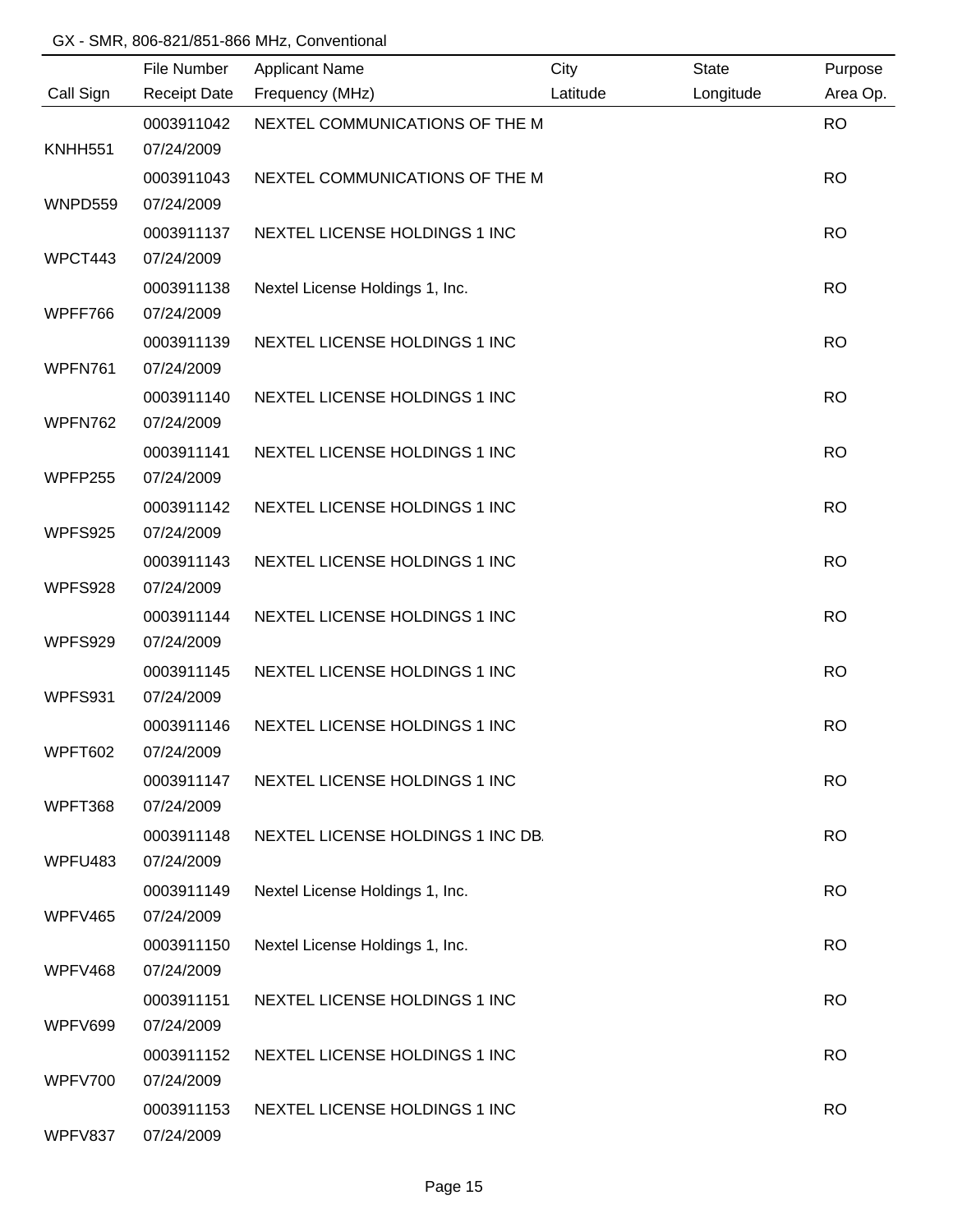|                | File Number         | <b>Applicant Name</b>           | City     | <b>State</b> | Purpose   |
|----------------|---------------------|---------------------------------|----------|--------------|-----------|
| Call Sign      | <b>Receipt Date</b> | Frequency (MHz)                 | Latitude | Longitude    | Area Op.  |
|                | 0003911154          | Nextel License Holdings 1, Inc. |          |              | <b>RO</b> |
| WPFV929        | 07/24/2009          |                                 |          |              |           |
|                | 0003911155          | Nextel License Holdings 1, Inc. |          |              | <b>RO</b> |
| WPFV962        | 07/24/2009          |                                 |          |              |           |
|                | 0003911156          | NEXTEL LICENSE HOLDINGS 1 INC   |          |              | <b>RO</b> |
| WPFW234        | 07/24/2009          |                                 |          |              |           |
|                | 0003911157          | NEXTEL LICENSE HOLDINGS 1 INC   |          |              | <b>RO</b> |
| WPFW238        | 07/24/2009          |                                 |          |              |           |
|                | 0003911158          | NEXTEL LICENSE HOLDINGS 1 INC   |          |              | <b>RO</b> |
| WPFW242        | 07/24/2009          |                                 |          |              |           |
|                | 0003911159          | NEXTEL LICENSE HOLDINGS 1 INC   |          |              | <b>RO</b> |
| WPFW285        | 07/24/2009          |                                 |          |              |           |
|                | 0003911160          | NEXTEL LICENSE HOLDINGS 1 INC   |          |              | <b>RO</b> |
| WPFW732        | 07/24/2009          |                                 |          |              |           |
|                | 0003911236          | NEXTEL LICENSE HOLDINGS 1 INC   |          |              | <b>RO</b> |
| WPFS828        | 07/24/2009          |                                 |          |              |           |
|                | 0003911430          | Nextel License Holdings 1 Inc.  |          |              | <b>RO</b> |
| WPPB247        | 07/24/2009          |                                 |          |              |           |
|                | 0003911444          | NEXTEL LICENSE HOLDINGS 1 INC   |          |              | <b>RO</b> |
| <b>WPFS930</b> | 07/24/2009          |                                 |          |              |           |
|                | 0003911445          | NEXTEL LICENSE HOLDINGS 1 INC   |          |              | <b>RO</b> |
| WPFV932        | 07/24/2009          |                                 |          |              |           |
|                | 0003911477          | Nextel License Holdings 1, Inc  |          |              | <b>RO</b> |
| WQDN894        | 07/24/2009          |                                 |          |              |           |
|                | 0003911480          | NEXTEL LICENSE HOLDINGS 1 INC   |          |              | <b>RO</b> |
| WPFW277        | 07/24/2009          |                                 |          |              |           |
|                | 0003911482          | NEXTEL LICENSE HOLDINGS 1 INC   |          |              | <b>RO</b> |
| WPFT545        | 07/24/2009          |                                 |          |              |           |
|                | 0003911497          | Nextel License Holdings 1 Inc.  |          |              | <b>RO</b> |
| WPFV467        | 07/24/2009          |                                 |          |              |           |
|                | 0003911500          | NEXTEL LICENSE HOLDINGS 1 INC   |          |              | <b>RO</b> |
| WPFT541        | 07/24/2009          |                                 |          |              |           |
|                | 0003911504          | NEXTEL LICENSE HOLDINGS 1 INC   |          |              | <b>RO</b> |
| WPFS926        | 07/24/2009          |                                 |          |              |           |
|                | 0003911505          | Nextel License Holdings 1, Inc. |          |              | <b>RO</b> |
| WPFV709        | 07/24/2009          |                                 |          |              |           |
|                | 0003911524          | Nextel License Holdings 1, Inc. |          |              | <b>RO</b> |
| WPFF768        | 07/24/2009          |                                 |          |              |           |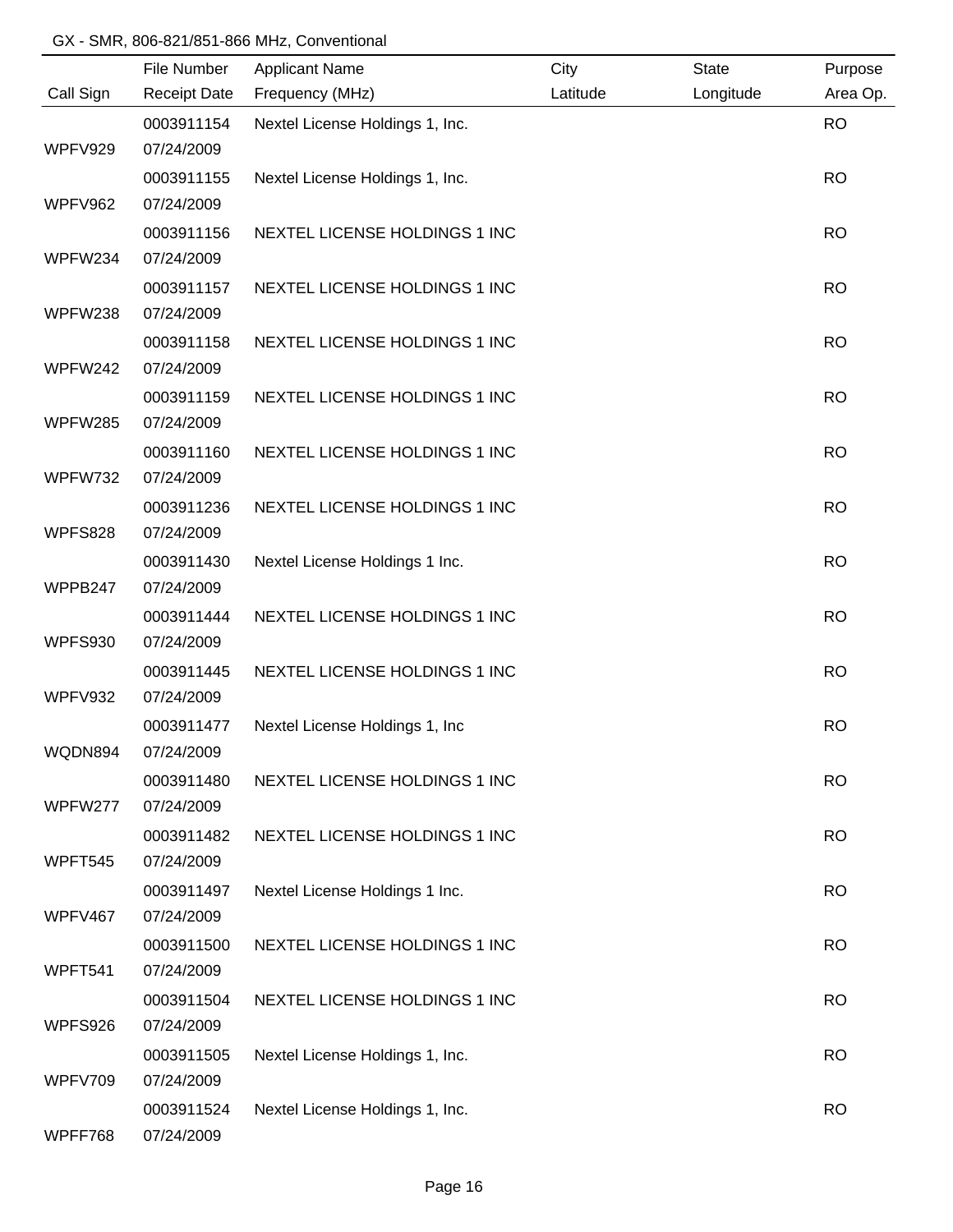|           | File Number         | <b>Applicant Name</b>           | City     | <b>State</b> | Purpose  |
|-----------|---------------------|---------------------------------|----------|--------------|----------|
| Call Sign | <b>Receipt Date</b> | Frequency (MHz)                 | Latitude | Longitude    | Area Op. |
|           | 0003911532          | Nextel License Holdings 1, Inc. |          |              | RO.      |
| WPFV924   | 07/24/2009          |                                 |          |              |          |
|           | 0003911536          | NEXTEL LICENSE HOLDINGS 1 INC   |          |              | RO.      |
| WPFN760   | 07/24/2009          |                                 |          |              |          |
|           | 0003911537          | Nextel License Holdings 1, Inc. |          |              | RO.      |
| WPFT557   | 07/24/2009          |                                 |          |              |          |
|           | 0003911538          | Nextel License Holdings 1, Inc. |          |              | RO       |
| WPFV961   | 07/24/2009          |                                 |          |              |          |

# IK - Industrial/Business Pool - Commercial, Conventional

|                | File Number         | <b>Applicant Name</b>                              | City          | <b>State</b>  | Purpose   |
|----------------|---------------------|----------------------------------------------------|---------------|---------------|-----------|
| Call Sign      | <b>Receipt Date</b> | Frequency (MHz)                                    | Latitude      | Longitude     | Area Op.  |
|                | 0003908558          | RADIO COMMUNICATIONS OF CHARLE BLUFTON             |               | <b>SC</b>     | <b>MD</b> |
| WNNA543        | 07/22/2009          | 00462.87500                                        | 32-13-17.7 N  | 080-49-04.4 W |           |
|                | 0003908558          | RADIO COMMUNICATIONS OF CHARLE Columbia            |               | <b>SC</b>     | <b>MD</b> |
| WNNA543        | 07/22/2009          | 00462.87500                                        | 34-04-29.0 N  | 081-03-55.0 W |           |
|                | 0003908558          | RADIO COMMUNICATIONS OF CHARLE Ritter              |               | <b>SC</b>     | <b>MD</b> |
| WNNA543        | 07/22/2009          | 00462.87500                                        | 32-49-24.0 N  | 080-37-14.0 W |           |
|                | 0003908558          | <b>RADIO COMMUNICATIONS OF CHARLE Russellville</b> |               | <b>SC</b>     | MD        |
| WNNA543        | 07/22/2009          | 00462.87500                                        | 33-23-44.2 N  | 079-57-28.9 W |           |
|                | 0003908558          | RADIO COMMUNICATIONS OF CHARLE Summerville         |               | <b>SC</b>     | <b>MD</b> |
| WNNA543        | 07/22/2009          | 00462.87500                                        | 32-56-56.0 N  | 080-12-32.0 W |           |
|                | 0003909306          | <b>FUTRONICS INC</b>                               |               |               | <b>MD</b> |
| <b>WNNC320</b> | 07/22/2009          | 00461.98750                                        |               |               | A         |
|                | 0003909306          | <b>FUTRONICS INC</b>                               |               |               | <b>MD</b> |
| <b>WNNC320</b> | 07/22/2009          | 00466.98750                                        |               |               | A         |
|                | 0003909306          | <b>FUTRONICS INC</b>                               | <b>OREGON</b> | OH            | <b>MD</b> |
| <b>WNNC320</b> | 07/22/2009          | 00425.00000                                        | 41-40-19.0 N  | 083-25-07.0 W |           |
|                | 0003908742          | <b>KRAWETZ, HOWARD M</b>                           |               |               | <b>RO</b> |
| WPFQ895        | 07/22/2009          |                                                    |               |               |           |
|                | 0003908911          | CHANUTE COMMUNICATIONS                             |               |               | <b>RO</b> |
| WPFE792        | 07/22/2009          |                                                    |               |               |           |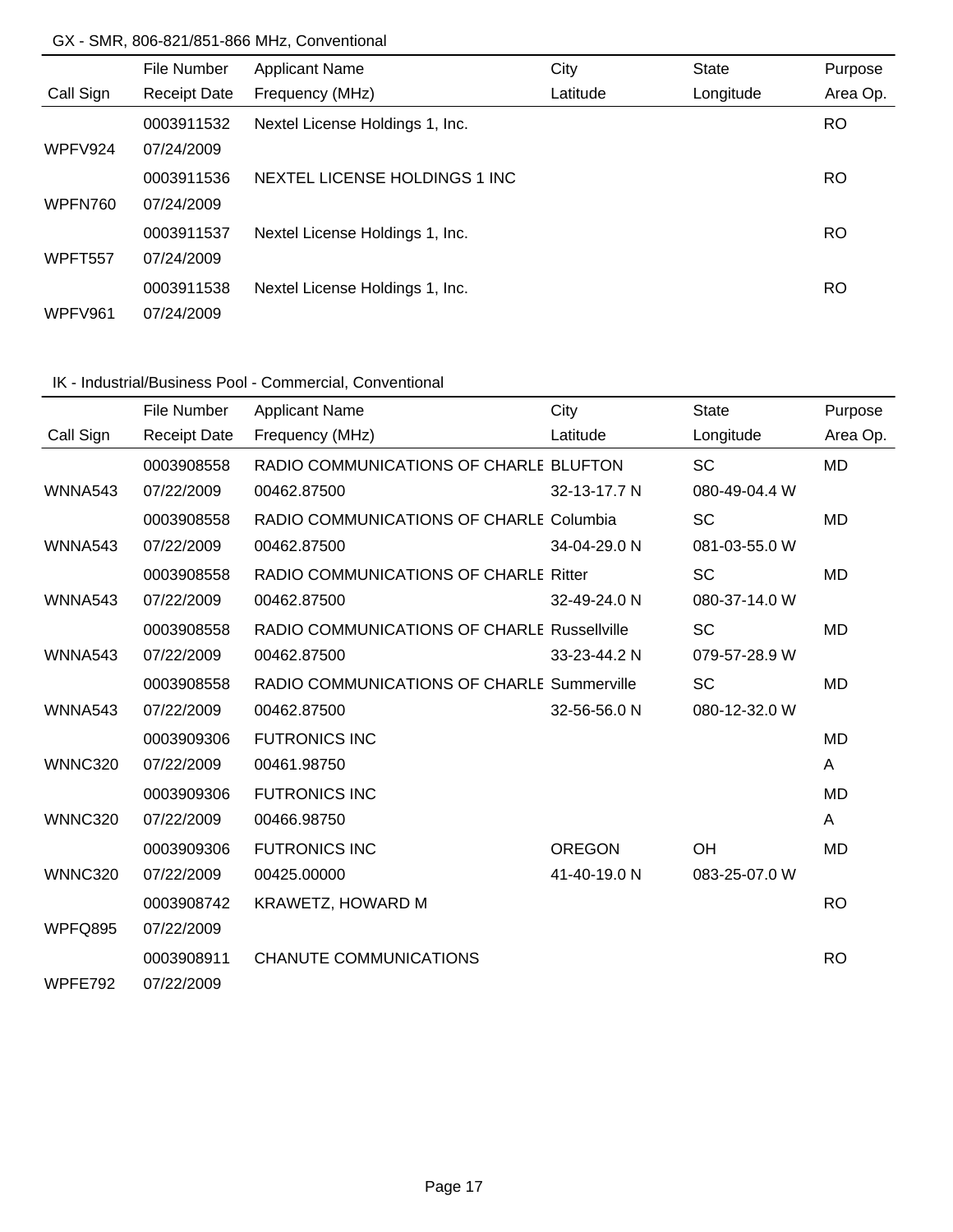|           | File Number         | <b>Applicant Name</b>                             | City                | <b>State</b>  | Purpose  |
|-----------|---------------------|---------------------------------------------------|---------------------|---------------|----------|
| Call Sign | <b>Receipt Date</b> | Frequency (MHz)                                   | Latitude            | Longitude     | Area Op. |
|           | 0003851835          | TAMPA BAY TELEVISION INC                          | <b>TAMPA</b>        | FL.           | AM       |
| WPOQ644   | 07/22/2009          | 21985.00000                                       | 27-58-29.5 N        | 082-30-09.0 W |          |
|           | 0003851835          | TAMPA BAY TELEVISION INC                          | <b>TAMPA</b>        | FL.           | AM       |
| WPOQ644   | 07/22/2009          | 22025.00000                                       | 27-58-29.5 N        | 082-30-09.0 W |          |
|           | 0003882922          | Nevada Power                                      | <b>BOULDER CITY</b> | <b>NV</b>     | AM       |
| WNTC491   | 07/23/2009          | 11138.12500                                       | 35-48-20.9 N        | 115-00-32.9 W |          |
|           | 0003890065          | CLEARWIRE SPECTRUM HOLDINGS III NORTH LAS VEGAINV |                     |               | AM       |
|           | 07/24/2009          | 17815.00000                                       | 36-16-35.1 N        | 115-09-51.5 W |          |
|           | 0003890065          | CLEARWIRE SPECTRUM HOLDINGS III NORTH LAS VEGAINV |                     |               | AM       |
|           | 07/24/2009          | 17915.00000                                       | 36-16-35.1 N        | 115-09-51.5 W |          |
|           | 0003890065          | CLEARWIRE SPECTRUM HOLDINGS III NORTH LAS VEGAINV |                     |               | AM       |
|           | 07/24/2009          | 21825.00000                                       | 36-16-35.1 N        | 115-09-51.5 W |          |
|           | 0003890065          | CLEARWIRE SPECTRUM HOLDINGS III NORTH LAS VEGAINV |                     |               | AM       |
|           | 07/24/2009          | 21925.00000                                       | 36-16-35.1 N        | 115-09-51.5 W |          |
|           | 0003891804          | CLEARWIRE SPECTRUM HOLDINGS II PORTLAND           |                     | <b>OR</b>     | AM       |
| WQHR256   | 07/24/2009          | 10775.00000                                       | 45-29-19.4 N        | 122-41-44.4 W |          |
|           | 0003891804          | CLEARWIRE SPECTRUM HOLDINGS II PORTLAND           |                     | <b>OR</b>     | AM       |
| WQHR256   | 07/23/2009          | 10775.00000                                       | 45-29-19.4 N        | 122-41-44.4 W |          |
|           | 0003891804          | CLEARWIRE SPECTRUM HOLDINGS II PORTLAND           |                     | <b>OR</b>     | AM       |
| WQHR256   | 07/24/2009          | 10855.00000                                       | 45-29-19.4 N        | 122-41-44.4 W |          |
|           | 0003891804          | CLEARWIRE SPECTRUM HOLDINGS II PORTLAND           |                     | <b>OR</b>     | AM       |
| WQHR256   | 07/23/2009          | 10855.00000                                       | 45-29-19.4 N        | 122-41-44.4 W |          |
|           | 0003891804          | CLEARWIRE SPECTRUM HOLDINGS II PORTLAND           |                     | <b>OR</b>     | AM       |
| WQHR256   | 07/24/2009          | 10915.00000                                       | 45-29-19.4 N        | 122-41-44.4 W |          |
|           | 0003891804          | CLEARWIRE SPECTRUM HOLDINGS II PORTLAND           |                     | OR .          | AM       |
| WQHR256   | 07/23/2009          | 10915.00000                                       | 45-29-19.4 N        | 122-41-44.4 W |          |
|           | 0003891804          | CLEARWIRE SPECTRUM HOLDINGS II PORTLAND           |                     | OR            | AM       |
| WQHR256   | 07/24/2009          | 10955.00000                                       | 45-29-19.4 N        | 122-41-44.4 W |          |
|           | 0003891804          | CLEARWIRE SPECTRUM HOLDINGS II PORTLAND           |                     | OR .          | AM       |
| WQHR256   | 07/23/2009          | 10955.00000                                       | 45-29-19.4 N        | 122-41-44.4 W |          |
|           | 0003891804          | CLEARWIRE SPECTRUM HOLDINGS II PORTLAND           |                     | OR.           | AM       |
| WQHR256   | 07/24/2009          | 10975.00000                                       | 45-29-19.4 N        | 122-41-44.4 W |          |
|           | 0003891804          | CLEARWIRE SPECTRUM HOLDINGS II PORTLAND           |                     | OR.           | AM       |
| WQHR256   | 07/23/2009          | 10975.00000                                       | 45-29-19.4 N        | 122-41-44.4 W |          |
|           | 0003891804          | CLEARWIRE SPECTRUM HOLDINGS II PORTLAND           |                     | OR.           | AM       |
| WQHR256   | 07/24/2009          | 11055.00000                                       | 45-29-19.4 N        | 122-41-44.4 W |          |
|           | 0003891804          | CLEARWIRE SPECTRUM HOLDINGS II PORTLAND           |                     | OR.           | AM       |
| WQHR256   | 07/24/2009          | 11175.00000                                       | 45-29-19.4 N        | 122-41-44.4 W |          |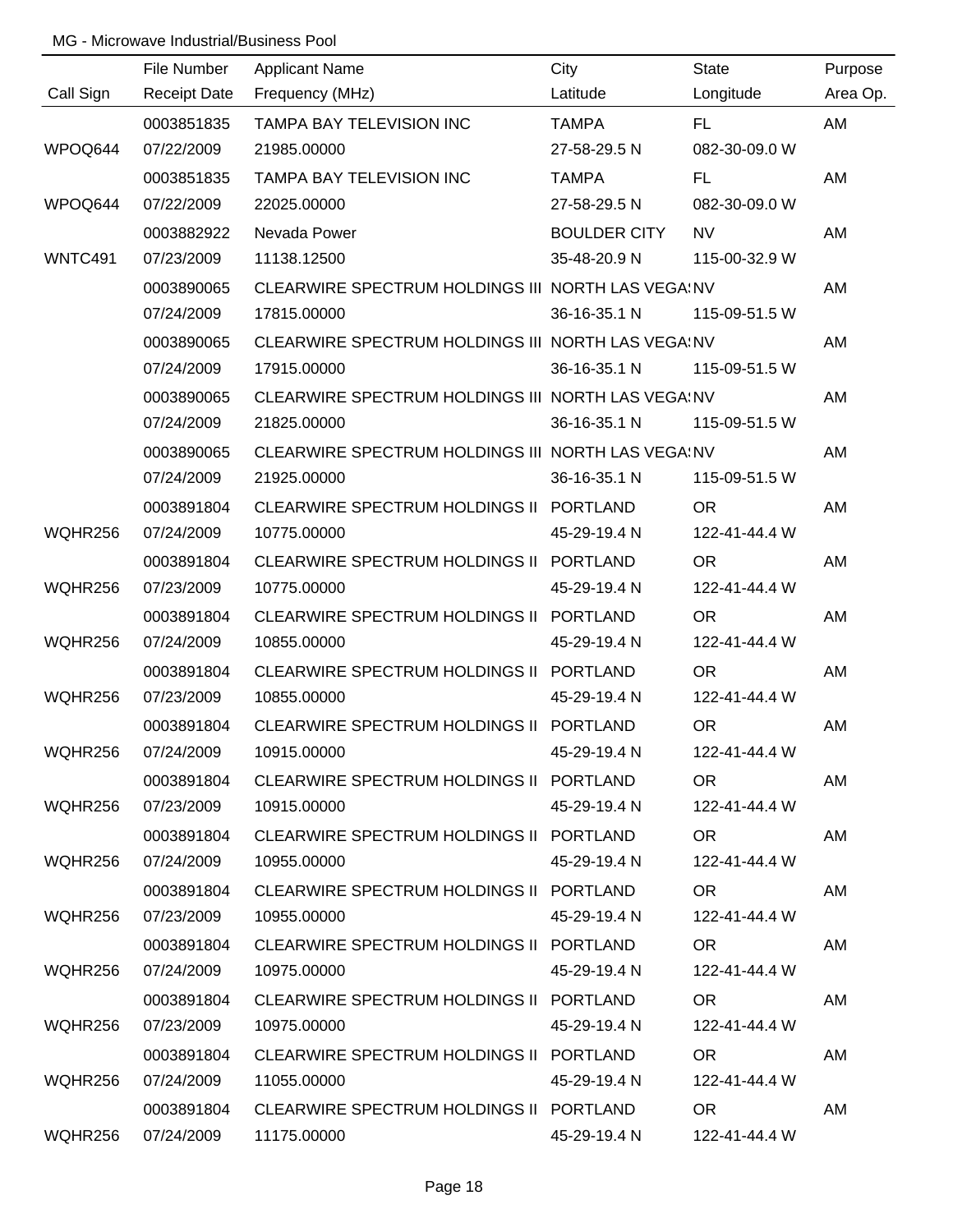| Call Sign | File Number<br><b>Receipt Date</b> | <b>Applicant Name</b><br>Frequency (MHz) | City<br>Latitude | <b>State</b><br>Longitude | Purpose<br>Area Op. |
|-----------|------------------------------------|------------------------------------------|------------------|---------------------------|---------------------|
|           | 0003891804                         | CLEARWIRE SPECTRUM HOLDINGS II PORTLAND  |                  | <b>OR</b>                 | AM                  |
| WQHR256   | 07/24/2009                         | 17800.00000                              | 45-29-19.4 N     | 122-41-44.4 W             |                     |
|           | 0003891804                         | CLEARWIRE SPECTRUM HOLDINGS II PORTLAND  |                  | <b>OR</b>                 | AM                  |
| WQHR256   | 07/23/2009                         | 17800.00000                              | 45-29-19.4 N     | 122-41-44.4 W             |                     |
|           | 0003891804                         | CLEARWIRE SPECTRUM HOLDINGS II PORTLAND  |                  | <b>OR</b>                 | AM                  |
| WQHR256   | 07/23/2009                         | 17815.00000                              | 45-29-19.4 N     | 122-41-44.4 W             |                     |
|           | 0003891804                         | CLEARWIRE SPECTRUM HOLDINGS II PORTLAND  |                  | <b>OR</b>                 | AM                  |
| WQHR256   | 07/24/2009                         | 17815.00000                              | 45-29-19.4 N     | 122-41-44.4 W             |                     |
|           | 0003891804                         | CLEARWIRE SPECTRUM HOLDINGS II PORTLAND  |                  | <b>OR</b>                 | AM                  |
| WQHR256   | 07/23/2009                         | 17840.00000                              | 45-29-19.4 N     | 122-41-44.4 W             |                     |
|           | 0003891804                         | CLEARWIRE SPECTRUM HOLDINGS II PORTLAND  |                  | <b>OR</b>                 | AM                  |
| WQHR256   | 07/24/2009                         | 17840.00000                              | 45-29-19.4 N     | 122-41-44.4 W             |                     |
|           | 0003891804                         | CLEARWIRE SPECTRUM HOLDINGS II PORTLAND  |                  | <b>OR</b>                 | AM                  |
| WQHR256   | 07/24/2009                         | 17865.00000                              | 45-29-19.4 N     | 122-41-44.4 W             |                     |
|           | 0003891804                         | CLEARWIRE SPECTRUM HOLDINGS II PORTLAND  |                  | <b>OR</b>                 | AM                  |
| WQHR256   | 07/23/2009                         | 17865.00000                              | 45-29-19.4 N     | 122-41-44.4 W             |                     |
|           | 0003891804                         | CLEARWIRE SPECTRUM HOLDINGS II PORTLAND  |                  | <b>OR</b>                 | AM                  |
| WQHR256   | 07/24/2009                         | 17880.00000                              | 45-29-19.4 N     | 122-41-44.4 W             |                     |
|           | 0003891804                         | CLEARWIRE SPECTRUM HOLDINGS II PORTLAND  |                  | <b>OR</b>                 | AM                  |
| WQHR256   | 07/23/2009                         | 17880.00000                              | 45-29-19.4 N     | 122-41-44.4 W             |                     |
|           | 0003891804                         | CLEARWIRE SPECTRUM HOLDINGS II PORTLAND  |                  | <b>OR</b>                 | AM                  |
| WQHR256   | 07/24/2009                         | 17920.00000                              | 45-29-19.4 N     | 122-41-44.4 W             |                     |
|           | 0003891804                         | CLEARWIRE SPECTRUM HOLDINGS II PORTLAND  |                  | <b>OR</b>                 | AM                  |
| WQHR256   | 07/23/2009                         | 17920.00000                              | 45-29-19.4 N     | 122-41-44.4 W             |                     |
|           | 0003891804                         | CLEARWIRE SPECTRUM HOLDINGS II PORTLAND  |                  | OR <sub>1</sub>           | AM                  |
| WQHR256   | 07/24/2009                         | 17960.00000                              | 45-29-19.4 N     | 122-41-44.4 W             |                     |
|           | 0003891804                         | CLEARWIRE SPECTRUM HOLDINGS II PORTLAND  |                  | <b>OR</b>                 | AM                  |
| WQHR256   | 07/23/2009                         | 17960.00000                              | 45-29-19.4 N     | 122-41-44.4 W             |                     |
|           | 0003891804                         | CLEARWIRE SPECTRUM HOLDINGS II PORTLAND  |                  | OR.                       | AM                  |
| WQHR256   | 07/24/2009                         | 18015.00000                              | 45-29-19.4 N     | 122-41-44.4 W             |                     |
|           | 0003891804                         | CLEARWIRE SPECTRUM HOLDINGS II PORTLAND  |                  | OR <sub>1</sub>           | AM                  |
| WQHR256   | 07/23/2009                         | 18015.00000                              | 45-29-19.4 N     | 122-41-44.4 W             |                     |
|           | 0003891804                         | CLEARWIRE SPECTRUM HOLDINGS II PORTLAND  |                  | OR.                       | AM                  |
| WQHR256   | 07/24/2009                         | 18040.00000                              | 45-29-19.4 N     | 122-41-44.4 W             |                     |
|           | 0003891804                         | CLEARWIRE SPECTRUM HOLDINGS II PORTLAND  |                  | OR.                       | AM                  |
| WQHR256   | 07/23/2009                         | 18040.00000                              | 45-29-19.4 N     | 122-41-44.4 W             |                     |
|           | 0003891804                         | CLEARWIRE SPECTRUM HOLDINGS II PORTLAND  |                  | <b>OR</b>                 | AM                  |
| WQHR256   | 07/24/2009                         | 18080.00000                              | 45-29-19.4 N     | 122-41-44.4 W             |                     |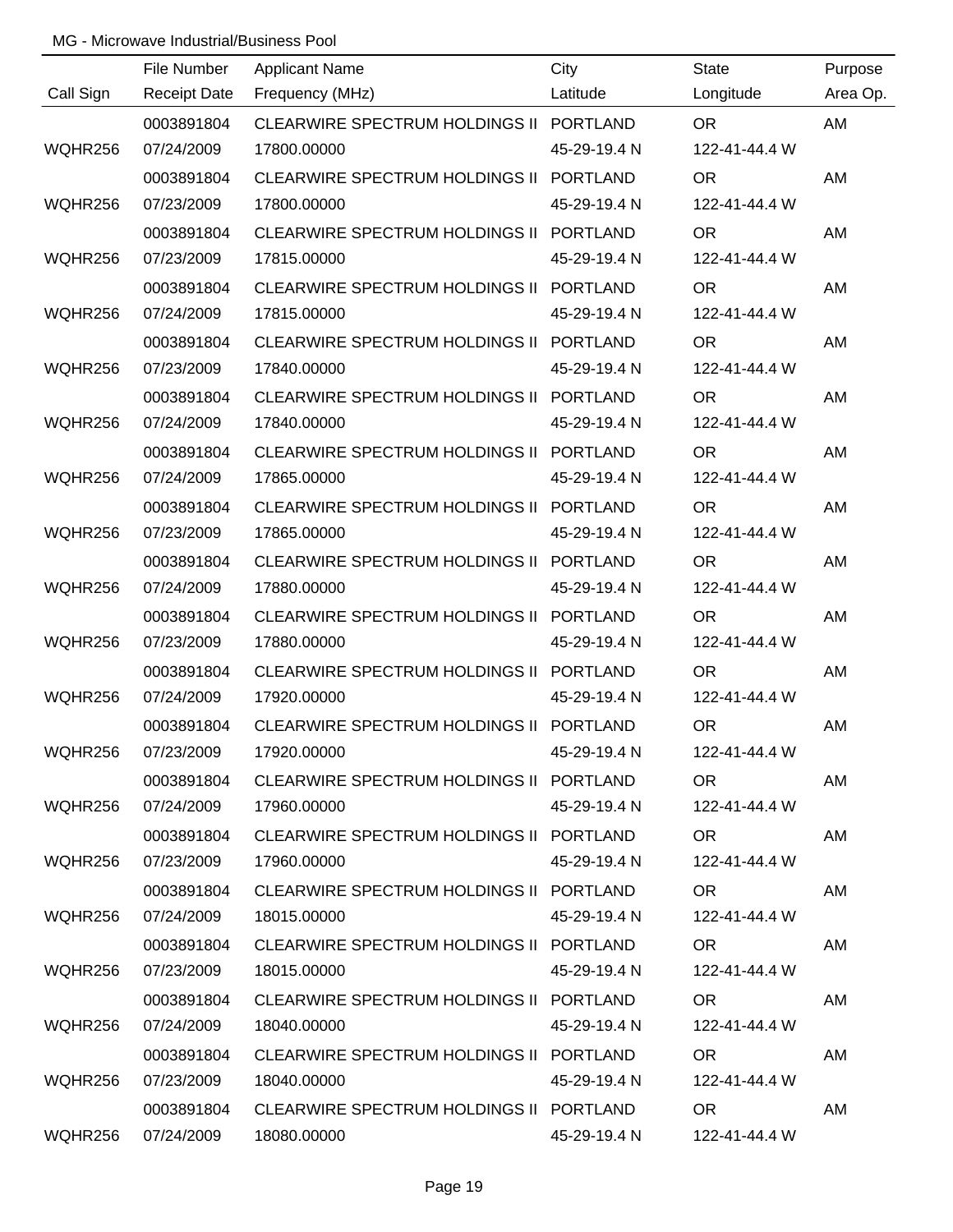|           | File Number         | <b>Applicant Name</b>                          | City            | <b>State</b>  | Purpose  |
|-----------|---------------------|------------------------------------------------|-----------------|---------------|----------|
| Call Sign | <b>Receipt Date</b> | Frequency (MHz)                                | Latitude        | Longitude     | Area Op. |
|           | 0003891804          | CLEARWIRE SPECTRUM HOLDINGS II PORTLAND        |                 | <b>OR</b>     | AM       |
| WQHR256   | 07/23/2009          | 18080.00000                                    | 45-29-19.4 N    | 122-41-44.4 W |          |
|           | 0003891804          | CLEARWIRE SPECTRUM HOLDINGS II PORTLAND        |                 | <b>OR</b>     | AM       |
| WQHR256   | 07/24/2009          | 18115.00000                                    | 45-29-19.4 N    | 122-41-44.4 W |          |
|           | 0003891804          | CLEARWIRE SPECTRUM HOLDINGS II PORTLAND        |                 | <b>OR</b>     | AM       |
| WQHR256   | 07/23/2009          | 18115.00000                                    | 45-29-19.4 N    | 122-41-44.4 W |          |
|           | 0003891804          | CLEARWIRE SPECTRUM HOLDINGS II PORTLAND        |                 | <b>OR</b>     | AM       |
| WQHR256   | 07/24/2009          | 21920.00000                                    | 45-29-19.4 N    | 122-41-44.4 W |          |
|           | 0003891804          | CLEARWIRE SPECTRUM HOLDINGS II PORTLAND        |                 | <b>OR</b>     | AM       |
| WQHR256   | 07/23/2009          | 21920.00000                                    | 45-29-19.4 N    | 122-41-44.4 W |          |
|           | 0003891804          | <b>CLEARWIRE SPECTRUM HOLDINGS II</b>          | <b>PORTLAND</b> | <b>OR</b>     | AM       |
| WQHR256   | 07/24/2009          | 22125.00000                                    | 45-29-19.4 N    | 122-41-44.4 W |          |
|           | 0003891804          | CLEARWIRE SPECTRUM HOLDINGS II                 | <b>PORTLAND</b> | <b>OR</b>     | AM       |
| WQHR256   | 07/23/2009          | 22125.00000                                    | 45-29-19.4 N    | 122-41-44.4 W |          |
|           | 0003891804          | CLEARWIRE SPECTRUM HOLDINGS II                 | <b>PORTLAND</b> | <b>OR</b>     | AM       |
| WQHR256   | 07/24/2009          | 22175.00000                                    | 45-29-19.4 N    | 122-41-44.4 W |          |
|           | 0003891804          | <b>CLEARWIRE SPECTRUM HOLDINGS II</b>          | <b>PORTLAND</b> | <b>OR</b>     | AM       |
| WQHR256   | 07/23/2009          | 22175.00000                                    | 45-29-19.4 N    | 122-41-44.4 W |          |
|           | 0003891804          | CLEARWIRE SPECTRUM HOLDINGS II PORTLAND        |                 | <b>OR</b>     | AM       |
| WQHR256   | 07/23/2009          | 22220.00000                                    | 45-29-19.4 N    | 122-41-44.4 W |          |
|           | 0003891804          | <b>CLEARWIRE SPECTRUM HOLDINGS II</b>          | PORTLAND        | <b>OR</b>     | AM       |
| WQHR256   | 07/24/2009          | 22220.00000                                    | 45-29-19.4 N    | 122-41-44.4 W |          |
|           | 0003908323          | National Grid USA Service Company Inc. DELEVAN |                 | <b>NY</b>     | MD       |
| WQIP737   | 07/21/2009          | 10623.75000                                    | 42-31-25.9 N    | 078-29-21.3 W |          |
|           | 0003908717          | Sparkplug Chicago, Inc.                        | Chicago         | IL            | MD       |
| WQGW740   | 07/22/2009          | 10795.00000                                    | 41-52-53.2 N    | 087-38-32.4 W |          |
|           | 0003908717          | Sparkplug Chicago, Inc.                        | Chicago         | IL            | MD       |
| WQGW740   | 07/22/2009          | 23025.00000                                    | 41-52-53.2 N    | 087-38-32.4 W |          |
|           | 0003908717          | Sparkplug Chicago, Inc.                        | Chicago         | IL            | MD       |
| WQGW740   | 07/22/2009          | 23120.00000                                    | 41-52-53.2 N    | 087-38-32.4 W |          |
|           | 0003908717          | Sparkplug Chicago, Inc.                        | Chicago         | IL            | MD       |
| WQGW740   | 07/22/2009          | 23175.00000                                    | 41-52-53.2 N    | 087-38-32.4 W |          |
|           | 0003908717          | Sparkplug Chicago, Inc.                        | Chicago         | IL            | MD       |
| WQGW740   | 07/22/2009          | 23570.00000                                    | 41-52-53.2 N    | 087-38-32.4 W |          |
|           | 0003909043          | CLEARWIRE SPECTRUM HOLDINGS III SALEM          |                 | <b>OR</b>     | MD       |
| WQKL251   | 07/22/2009          | 10975.00000                                    | 44-51-17.0 N    | 123-07-19.0 W |          |
|           | 0003909043          | CLEARWIRE SPECTRUM HOLDINGS III SALEM          |                 | <b>OR</b>     | MD       |
| WQKL251   | 07/22/2009          | 11095.00000                                    | 44-51-17.0 N    | 123-07-19.0 W |          |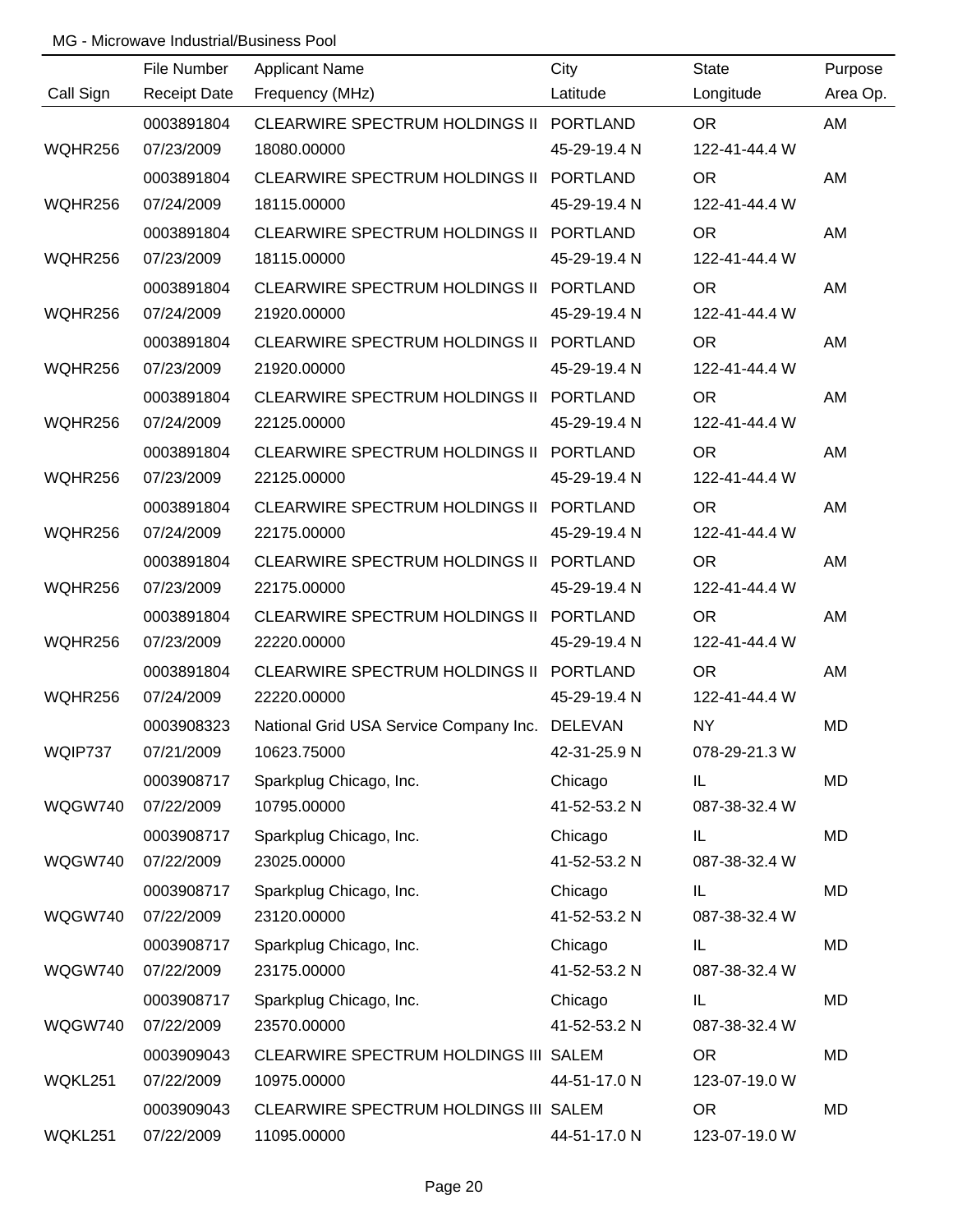|           | File Number         | <b>Applicant Name</b>                   | City         | <b>State</b>  | Purpose   |
|-----------|---------------------|-----------------------------------------|--------------|---------------|-----------|
| Call Sign | <b>Receipt Date</b> | Frequency (MHz)                         | Latitude     | Longitude     | Area Op.  |
|           | 0003909043          | CLEARWIRE SPECTRUM HOLDINGS III SALEM   |              | <b>OR</b>     | <b>MD</b> |
| WQKL251   | 07/22/2009          | 11135.00000                             | 44-51-17.0 N | 123-07-19.0 W |           |
|           | 0003909043          | CLEARWIRE SPECTRUM HOLDINGS III SALEM   |              | <b>OR</b>     | <b>MD</b> |
| WQKL251   | 07/22/2009          | 11175.00000                             | 44-51-17.0 N | 123-07-19.0 W |           |
|           | 0003909043          | CLEARWIRE SPECTRUM HOLDINGS III SALEM   |              | <b>OR</b>     | <b>MD</b> |
| WQKL251   | 07/22/2009          | 17815.00000                             | 44-51-17.0 N | 123-07-19.0 W |           |
|           | 0003909043          | CLEARWIRE SPECTRUM HOLDINGS III SALEM   |              | <b>OR</b>     | MD        |
| WQKL251   | 07/22/2009          | 17865.00000                             | 44-51-17.0 N | 123-07-19.0 W |           |
|           | 0003909043          | CLEARWIRE SPECTRUM HOLDINGS III SALEM   |              | <b>OR</b>     | MD        |
| WQKL251   | 07/22/2009          | 17915.00000                             | 44-51-17.0 N | 123-07-19.0 W |           |
|           | 0003909043          | CLEARWIRE SPECTRUM HOLDINGS III SALEM   |              | <b>OR</b>     | MD        |
| WQKL251   | 07/22/2009          | 18015.00000                             | 44-51-17.0 N | 123-07-19.0 W |           |
|           | 0003909043          | CLEARWIRE SPECTRUM HOLDINGS III SALEM   |              | <b>OR</b>     | MD        |
| WQKL251   | 07/22/2009          | 18115.00000                             | 44-51-17.0 N | 123-07-19.0 W |           |
|           | 0003909055          | Airband Communications Inc.             | Phoenix      | AZ            | MD        |
| WQDU644   | 07/22/2009          | 10975.00000                             | 33-34-07.0 N | 112-06-56.2 W |           |
|           | 0003909055          | Airband Communications Inc.             | Phoenix      | AZ            | MD        |
| WQDU644   | 07/22/2009          | 11525.00000                             | 33-34-07.0 N | 112-06-56.2 W |           |
|           | 0003909055          | Airband Communications Inc.             | Phoenix      | AZ            | MD        |
| WQDU644   | 07/22/2009          | 17880.00000                             | 33-34-07.0 N | 112-06-56.2 W |           |
|           | 0003909055          | Airband Communications Inc.             | Phoenix      | <b>AZ</b>     | MD        |
| WQDU644   | 07/22/2009          | 19360.00000                             | 33-34-07.0 N | 112-06-56.2 W |           |
|           | 0003909147          | Clearwire Spectrum Holdings II LLC      | Portland     | <b>OR</b>     | <b>MD</b> |
| WQHV214   | 07/22/2009          | 11445.00000                             | 45-25-34.7 N | 122-50-53.9 W |           |
|           | 0003909148          | CLEARWIRE SPECTRUM HOLDINGS II PORTLAND |              | <b>OR</b>     | MD        |
| WQJH755   | 07/22/2009          | 11265.00000                             | 45-31-59.9 N | 122-39-47.0 W |           |
|           | 0003909148          | CLEARWIRE SPECTRUM HOLDINGS II PORTLAND |              | OR.           | MD        |
| WQJH755   | 07/22/2009          | 11345.00000                             | 45-31-59.9 N | 122-39-47.0 W |           |
|           | 0003909148          | CLEARWIRE SPECTRUM HOLDINGS II PORTLAND |              | OR.           | MD        |
| WQJH755   | 07/22/2009          | 18015.00000                             | 45-31-59.9 N | 122-39-47.0 W |           |
|           | 0003909148          | CLEARWIRE SPECTRUM HOLDINGS II PORTLAND |              | OR.           | <b>MD</b> |
| WQJH755   | 07/22/2009          | 18115.00000                             | 45-31-59.9 N | 122-39-47.0 W |           |
|           | 0003909148          | CLEARWIRE SPECTRUM HOLDINGS II PORTLAND |              | <b>OR</b>     | MD        |
| WQJH755   | 07/22/2009          | 19375.00000                             | 45-31-59.9 N | 122-39-47.0 W |           |
|           | 0003909148          | CLEARWIRE SPECTRUM HOLDINGS II PORTLAND |              | <b>OR</b>     | MD        |
| WQJH755   | 07/22/2009          | 19475.00000                             | 45-31-59.9 N | 122-39-47.0 W |           |
|           | 0003909148          | CLEARWIRE SPECTRUM HOLDINGS II PORTLAND |              | <b>OR</b>     | MD        |
| WQJH755   | 07/22/2009          | 23025.00000                             | 45-31-59.9 N | 122-39-47.0 W |           |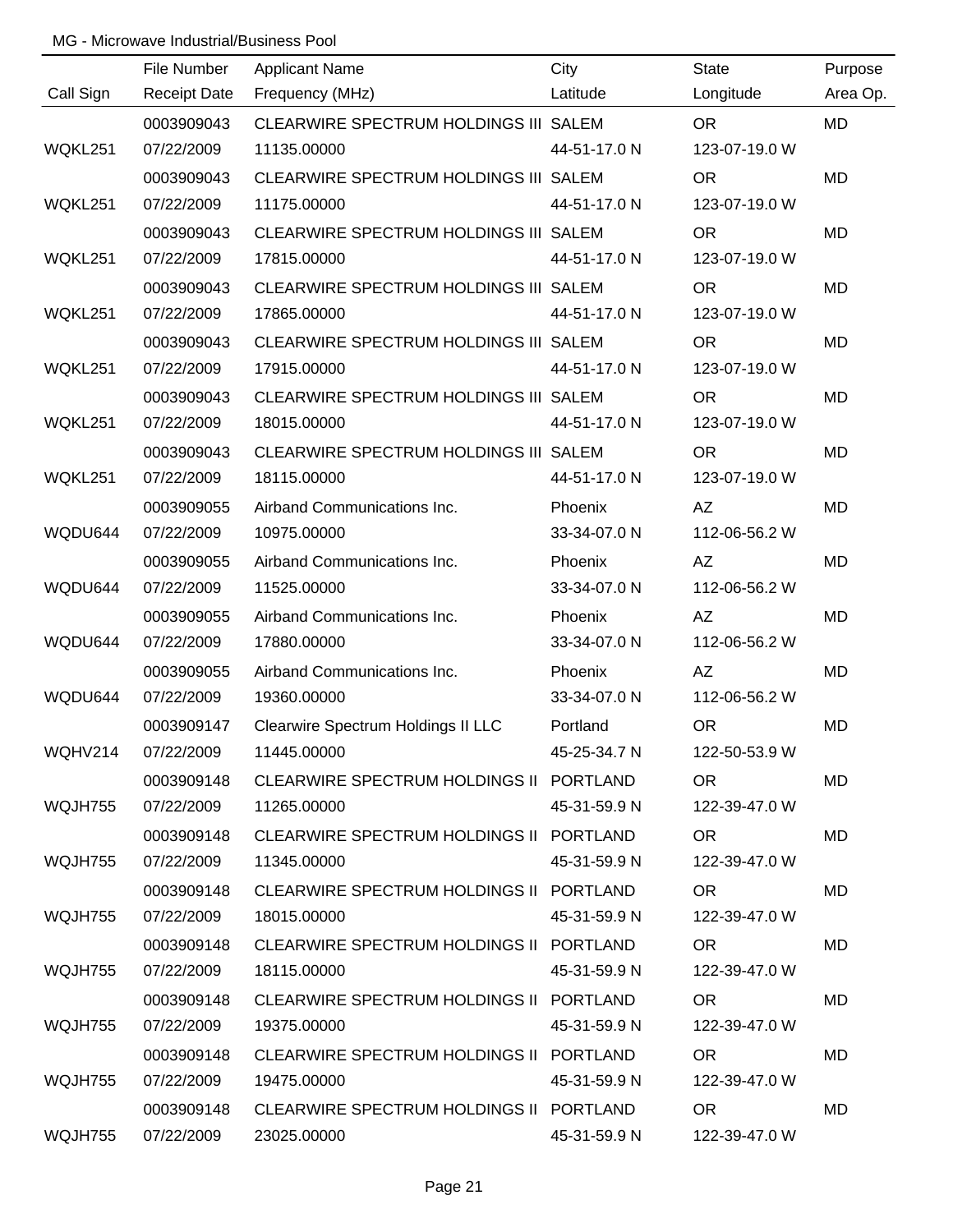|           | File Number | <b>Applicant Name</b>                                  | City         | <b>State</b>  | Purpose   |
|-----------|-------------|--------------------------------------------------------|--------------|---------------|-----------|
| Call Sign |             | Receipt Date Frequency (MHz)                           | Latitude     | Longitude     | Area Op.  |
|           | 0003909148  | CLEARWIRE SPECTRUM HOLDINGS II PORTLAND                |              | OR.           | <b>MD</b> |
| WQJH755   | 07/22/2009  | 23075.00000                                            | 45-31-59.9 N | 122-39-47.0 W |           |
|           | 0003909148  | CLEARWIRE SPECTRUM HOLDINGS II PORTLAND                |              | <b>OR</b>     | <b>MD</b> |
| WQJH755   | 07/22/2009  | 23125.00000                                            | 45-31-59.9 N | 122-39-47.0 W |           |
|           | 0003909148  | CLEARWIRE SPECTRUM HOLDINGS II PORTLAND                |              | <b>OR</b>     | <b>MD</b> |
| WQJH755   | 07/22/2009  | 23175.00000                                            | 45-31-59.9 N | 122-39-47.0 W |           |
|           | 0003910149  | <b>AIRCELL LLC</b>                                     | <b>DATIL</b> | <b>NM</b>     | MD        |
| WQIF501   | 07/23/2009  | 06745.00000                                            | 34-16-58.1 N | 107-54-46.0 W |           |
|           | 0003910149  | <b>AIRCELL LLC</b>                                     | <b>DATIL</b> | <b>NM</b>     | MD        |
| WQIF501   | 07/23/2009  | 11265.00000                                            | 34-16-58.1 N | 107-54-46.0 W |           |
|           | 0003910149  | <b>AIRCELL LLC</b>                                     | <b>DATIL</b> | <b>NM</b>     | MD        |
| WQIF501   | 07/23/2009  | 11345.00000                                            | 34-16-58.1 N | 107-54-46.0 W |           |
|           | 0003910960  | DigitalPath, Inc.                                      | <b>PULGA</b> | CA            | MD        |
| WQKK592   | 07/24/2009  | 10855.00000                                            | 39-49-44.8 N | 121-28-17.2 W |           |
|           | 0003906789  | <b>CLEARWIRE SPECTRUM HOLDINGS III North Riverside</b> |              | IL.           | <b>NE</b> |
|           | 07/20/2009  | 17965.00000                                            | 41-51-03.2 N | 087-48-20.0 W |           |
|           | 0003906789  | <b>CLEARWIRE SPECTRUM HOLDINGS III North Riverside</b> |              | IL            | <b>NE</b> |
|           | 07/20/2009  | 18015.00000                                            | 41-51-03.2 N | 087-48-20.0 W |           |
|           | 0003906789  | CLEARWIRE SPECTRUM HOLDINGS III North Riverside        |              | IL.           | <b>NE</b> |
|           | 07/20/2009  | 18065.00000                                            | 41-51-03.2 N | 087-48-20.0 W |           |
|           | 0003906789  | <b>CLEARWIRE SPECTRUM HOLDINGS III North Riverside</b> |              | IL            | <b>NE</b> |
|           | 07/20/2009  | 18115.00000                                            | 41-51-03.2 N | 087-48-20.0 W |           |
|           | 0003906790  | <b>CLEARWIRE SPECTRUM HOLDINGS III Downers Grove</b>   |              | IL.           | <b>NE</b> |
|           | 07/20/2009  | 17815.00000                                            | 41-47-27.0 N | 088-02-47.8 W |           |
|           | 0003906790  | <b>CLEARWIRE SPECTRUM HOLDINGS III Downers Grove</b>   |              | IL.           | <b>NE</b> |
|           | 07/20/2009  | 17915.00000                                            | 41-47-27.0 N | 088-02-47.8 W |           |
|           | 0003906791  | CLEARWIRE SPECTRUM HOLDINGS III Arlington Heights      |              | IL            | <b>NE</b> |
|           | 07/20/2009  | 17815.00000                                            | 42-04-05.2 N | 087-59-31.7 W |           |
|           | 0003906791  | CLEARWIRE SPECTRUM HOLDINGS III Arlington Heights      |              | IL.           | <b>NE</b> |
|           | 07/20/2009  | 17915.00000                                            | 42-04-05.2 N | 087-59-31.7 W |           |
|           | 0003906792  | <b>CLEARWIRE SPECTRUM HOLDINGS III Franklin Park</b>   |              | IL.           | <b>NE</b> |
|           | 07/20/2009  | 19525.00000                                            | 41-56-00.8 N | 087-51-20.5 W |           |
|           | 0003906792  | <b>CLEARWIRE SPECTRUM HOLDINGS III Franklin Park</b>   |              | IL.           | <b>NE</b> |
|           | 07/20/2009  | 19625.00000                                            | 41-56-00.8 N | 087-51-20.5 W |           |
|           | 0003906793  | <b>CLEARWIRE SPECTRUM HOLDINGS III Hanover Park</b>    |              | IL.           | <b>NE</b> |
|           | 07/20/2009  | 17965.00000                                            | 42-00-32.0 N | 088-07-35.8 W |           |
|           | 0003906793  | <b>CLEARWIRE SPECTRUM HOLDINGS III Hanover Park</b>    |              | IL.           | <b>NE</b> |
|           | 07/20/2009  | 18065.00000                                            | 42-00-32.0 N | 088-07-35.8 W |           |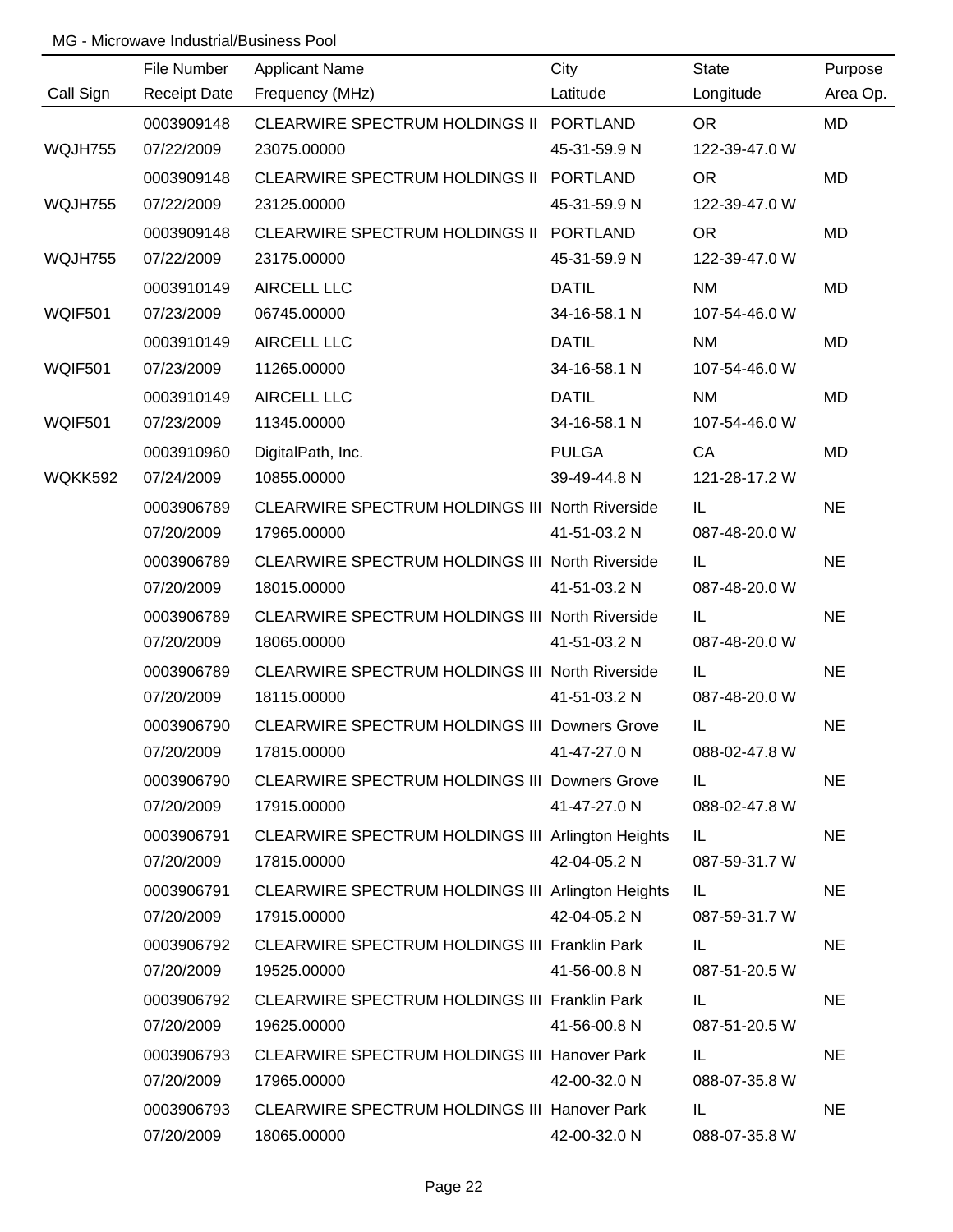|           | File Number         | <b>Applicant Name</b>                       | City            | <b>State</b>  | Purpose   |
|-----------|---------------------|---------------------------------------------|-----------------|---------------|-----------|
| Call Sign | <b>Receipt Date</b> | Frequency (MHz)                             | Latitude        | Longitude     | Area Op.  |
|           | 0003908134          | CLEARWIRE SPECTRUM HOLDINGS III Forest View |                 | IL.           | <b>NE</b> |
|           | 07/21/2009          | 21825.00000                                 | 41-48-31.7 N    | 087-45-35.0 W |           |
|           | 0003908134          | CLEARWIRE SPECTRUM HOLDINGS III Forest View |                 | IL            | <b>NE</b> |
|           | 07/21/2009          | 21925.00000                                 | 41-48-31.7 N    | 087-45-35.0 W |           |
|           | 0003908920          | EMD Serono, Inc.                            | Rockland        | МA            | <b>NE</b> |
|           | 07/22/2009          | 19460.00000                                 | 42-09-55.3 N    | 070-54-18.6 W |           |
|           | 0003908920          | EMD Serono, Inc.                            | Rockland        | МA            | <b>NE</b> |
|           | 07/22/2009          | 19540.00000                                 | 42-09-55.3 N    | 070-54-18.6 W |           |
|           | 0003908938          | EMD Serono, Inc.                            | Rockland        | МA            | <b>NE</b> |
|           | 07/22/2009          | 17900.00000                                 | 42-09-52.6 N    | 070-53-50.7 W |           |
|           | 0003908938          | EMD Serono, Inc.                            | Rockland        | МA            | <b>NE</b> |
|           | 07/22/2009          | 17980.00000                                 | 42-09-52.6 N    | 070-53-50.7 W |           |
|           | 0003908981          | <b>BOROUGH OF OXFORD</b>                    | <b>OXFORD</b>   | PA            | <b>NE</b> |
|           | 07/22/2009          | 00956.25625                                 | 39-47-07.8 N    | 075-58-40.0 W | P         |
|           | 0003909003          | UPPER DEERFIELD TOWNSHIP                    | <b>BIG OAK</b>  | <b>NJ</b>     | <b>NE</b> |
|           | 07/22/2009          | 00956.36875                                 | 39-29-10.0 N    | 075-13-51.0 W | P         |
|           | 0003909026          | MIFFLINTOWN MUNICIPAL AUTHORITY MIFFLINTOWN |                 | <b>PA</b>     | <b>NE</b> |
|           | 07/22/2009          | 00956.43125                                 | 40-35-43.0 N    | 077-29-33.4 W | P         |
|           | 0003909042          | CLEARWIRE SPECTRUM HOLDINGS III Salem       |                 | <b>OR</b>     | <b>NE</b> |
|           | 07/22/2009          | 19425.00000                                 | 44-55-13.7 N    | 122-59-54.5 W |           |
|           | 0003909069          | VILLAGE OF SHOREWOOD                        | SANDY RIDGE     | IL            | <b>NE</b> |
|           | 07/22/2009          | 00956.26875                                 | 41-26-09.5 N    | 088-20-24.0 W | P         |
|           | 0003909083          | <b>CITY OF PROPHETSTOWN</b>                 | PROPHETSTOWN IL |               | <b>NE</b> |
|           | 07/22/2009          | 00956.39375                                 | 41-36-09.0 N    | 089-56-22.0 W | P         |
|           | 0003909149          | CLEARWIRE SPECTRUM HOLDINGS III PORTLAND    |                 | OR            | <b>NE</b> |
|           | 07/22/2009          | 17815.00000                                 | 45-31-44.1 N    | 122-41-43.9 W |           |
|           | 0003909604          | AIRCELL LLC                                 | Eugene          | <b>OR</b>     | <b>NE</b> |
|           | 07/23/2009          | 17815.00000                                 | 44-10-03.0 N    | 123-03-21.0 W |           |
|           | 0003909604          | AIRCELL LLC                                 | Eugene          | <b>OR</b>     | <b>NE</b> |
|           | 07/23/2009          | 17915.00000                                 | 44-10-03.0 N    | 123-03-21.0 W |           |
|           | 0003909608          | AIRCELL LLC                                 | Springfield     | <b>OR</b>     | <b>NE</b> |
|           | 07/23/2009          | 19375.00000                                 | 44-11-45.9 N    | 122-59-14.4 W |           |
|           | 0003909608          | AIRCELL LLC                                 | Springfield     | <b>OR</b>     | <b>NE</b> |
|           | 07/23/2009          | 19475.00000                                 | 44-11-45.9 N    | 122-59-14.4 W |           |
|           | 0003910077          | COMMONWEALTH EDISON COMPANY Cayuga          |                 | IL.           | <b>NE</b> |
|           | 07/23/2009          | 06152.75000                                 | 40-57-43.4 N    | 088-26-47.6 W |           |
|           | 0003910077          | COMMONWEALTH EDISON COMPANY Cayuga          |                 | IL.           | <b>NE</b> |
|           | 07/23/2009          | 06345.49000                                 | 40-57-43.4 N    | 088-26-47.6 W |           |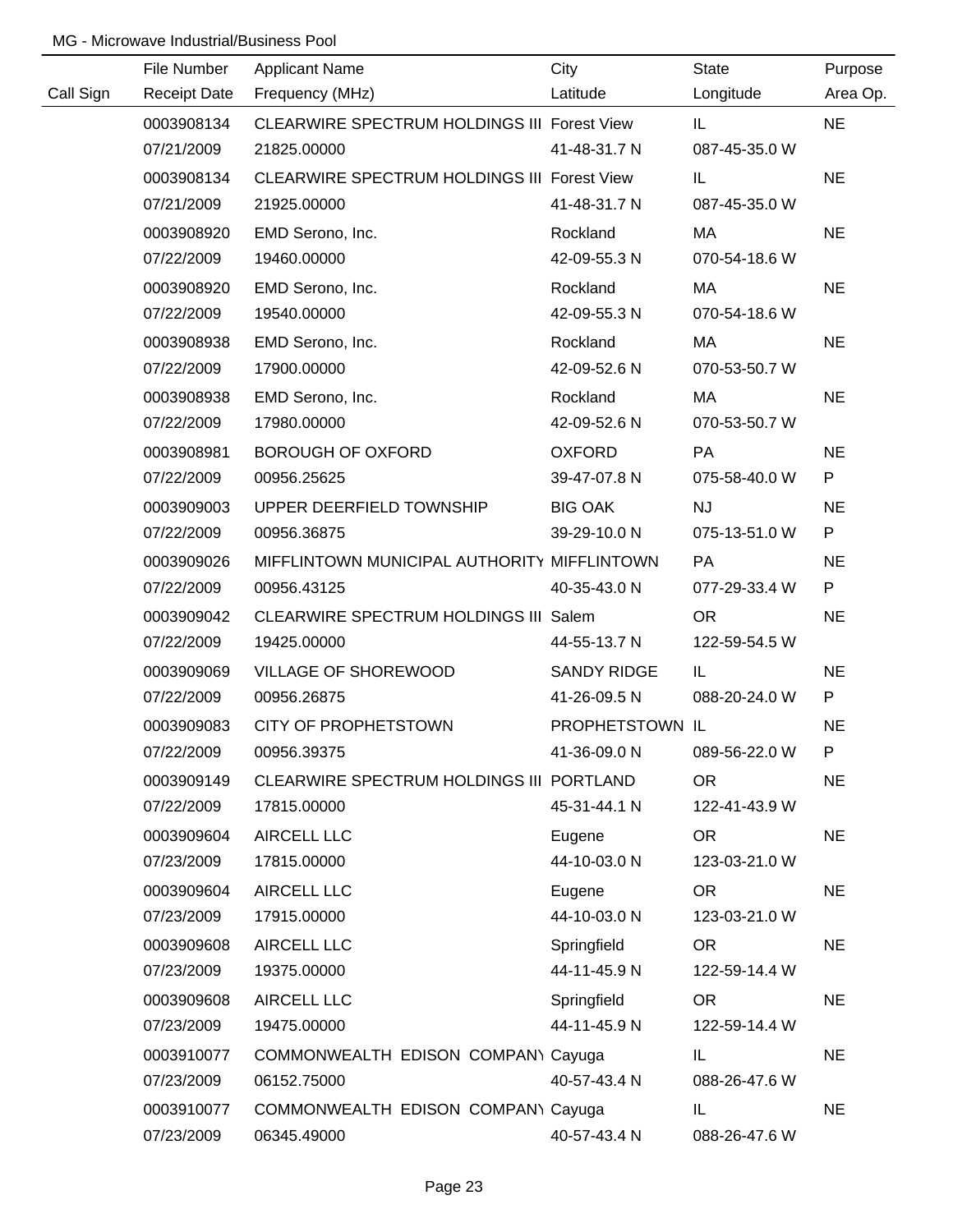|                | File Number         | <b>Applicant Name</b>                           | City                    | State         | Purpose   |
|----------------|---------------------|-------------------------------------------------|-------------------------|---------------|-----------|
| Call Sign      | <b>Receipt Date</b> | Frequency (MHz)                                 | Latitude                | Longitude     | Area Op.  |
|                | 0003910087          | CONSOLIDATED PWSD #1 OF HOWARI FRANKLIN         |                         | <b>MO</b>     | <b>NE</b> |
|                | 07/23/2009          | 00956.40625                                     | 39-00-00.0 N            | 092-45-00.0 W | P         |
|                | 0003910146          | <b>AIRCELL LLC</b>                              | Pie Town                | <b>NM</b>     | <b>NE</b> |
|                | 07/23/2009          | 10775.00000                                     | 34-17-57.6 N            | 108-07-39.0 W |           |
|                | 0003910146          | <b>AIRCELL LLC</b>                              | Pie Town                | <b>NM</b>     | <b>NE</b> |
|                | 07/23/2009          | 10855.00000                                     | 34-17-57.6 N            | 108-07-39.0 W |           |
|                | 0003910334          | TEXAS EASTERN COMMUNICATIONS I Baytown          |                         | <b>TX</b>     | <b>NE</b> |
|                | 07/23/2009          | 06755.00000                                     | 29-46-06.7 N            | 095-00-56.1 W |           |
|                | 0003910962          | DigitalPath, Inc.                               | <b>OLD FORBESTOWICA</b> |               | <b>NE</b> |
|                | 07/24/2009          | 11345.00000                                     | 39-31-25.5 N            | 121-18-01.2 W |           |
|                | 0003911067          | Northrop Grumman Information Technolo( New York |                         | NY            | <b>NE</b> |
|                | 07/24/2009          | 23025.00000                                     | 40-49-12.6 N            | 073-57-24.4 W |           |
|                | 0003911067          | Northrop Grumman Information Technolo( New York |                         | <b>NY</b>     | <b>NE</b> |
|                | 07/24/2009          | 23075.00000                                     | 40-49-12.6 N            | 073-57-24.4 W |           |
|                | 0003908747          | <b>PACIFICORP</b>                               |                         |               | <b>RO</b> |
| WNEZ509        | 07/22/2009          |                                                 |                         |               |           |
|                | 0003908748          | <b>PACIFICORP</b>                               |                         |               | <b>RO</b> |
| <b>WNTW230</b> | 07/22/2009          |                                                 |                         |               |           |
|                | 0003908749          | <b>PACIFICORP</b>                               |                         |               | <b>RO</b> |
| WNEZ508        | 07/22/2009          |                                                 |                         |               |           |
|                | 0003908971          | <b>IDAHO POWER COMPANY</b>                      |                         |               | <b>RO</b> |
| WNTW218        | 07/22/2009          |                                                 |                         |               |           |
|                | 0003908972          | <b>IDAHO POWER COMPANY</b>                      |                         |               | <b>RO</b> |
| WNTW219        | 07/22/2009          |                                                 |                         |               |           |
|                | 0003908973          | <b>IDAHO POWER COMPANY</b>                      |                         |               | <b>RO</b> |
| <b>WNTW220</b> | 07/22/2009          |                                                 |                         |               |           |
|                | 0003909509          | ROCKFORD, CITY OF                               |                         |               | <b>RO</b> |
| WNEZ348        | 07/20/2009          |                                                 |                         |               |           |
|                | 0003909800          | CENTRAL IOWA POWER COOPERATIV                   |                         |               | <b>RO</b> |
| WNEX299        | 07/23/2009          |                                                 |                         |               |           |
|                | 0003909801          | CENTRAL IOWA POWER COOPERATIV                   |                         |               | <b>RO</b> |
| <b>WNEX300</b> | 07/23/2009          |                                                 |                         |               |           |
|                | 0003909802          | CENTRAL IOWA POWER COOPERATIV                   |                         |               | <b>RO</b> |
| KGT92          | 07/23/2009          |                                                 |                         |               |           |
|                | 0003910109          | <b>WASHINGTON GAS LIGHT COMPANY</b>             |                         |               | <b>RO</b> |
| WPOT482        | 07/23/2009          |                                                 |                         |               |           |
|                | 0003910125          | Xcel Energy Services Inc.                       |                         |               | <b>RO</b> |
| WNEQ757        | 07/23/2009          |                                                 |                         |               |           |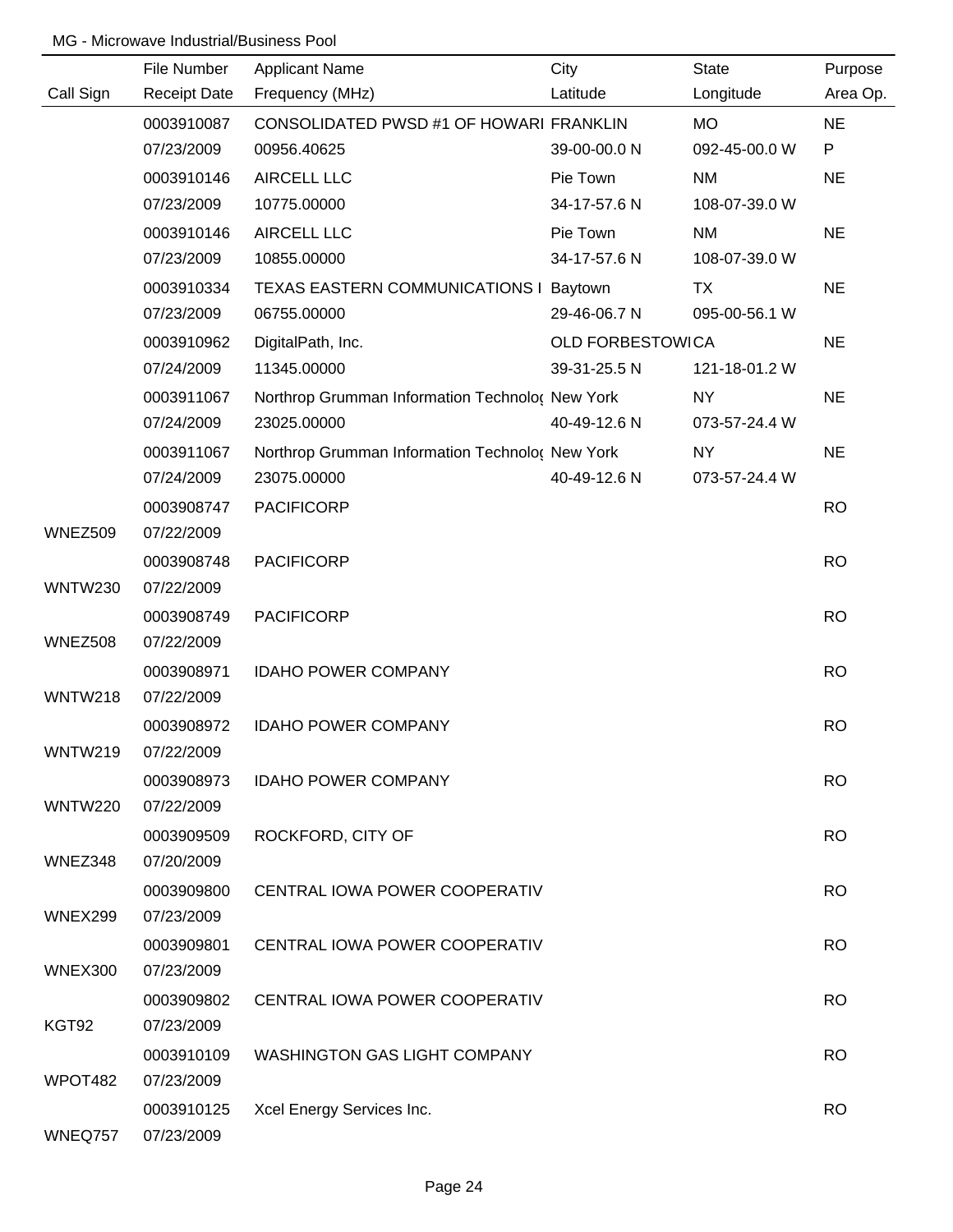|                | File Number         | <b>Applicant Name</b>     | City     | <b>State</b> | Purpose   |
|----------------|---------------------|---------------------------|----------|--------------|-----------|
| Call Sign      | <b>Receipt Date</b> | Frequency (MHz)           | Latitude | Longitude    | Area Op.  |
|                | 0003910126          | Xcel Energy Services Inc. |          |              | <b>RO</b> |
| WNEY704        | 07/23/2009          |                           |          |              |           |
|                | 0003910127          | Xcel Energy Services Inc. |          |              | <b>RO</b> |
| WNTA429        | 07/23/2009          |                           |          |              |           |
|                | 0003910128          | Xcel Energy Services Inc. |          |              | <b>RO</b> |
| <b>WNTW323</b> | 07/23/2009          |                           |          |              |           |
|                | 0003910129          | Xcel Energy Services Inc. |          |              | <b>RO</b> |
| WSW98          | 07/23/2009          |                           |          |              |           |
|                | 0003910130          | Xcel Energy Services Inc. |          |              | <b>RO</b> |
| WEG946         | 07/23/2009          |                           |          |              |           |

#### NN - 3650-3700 MHz

|           | File Number         | <b>Applicant Name</b>             | City     | <b>State</b> | Purpose   |
|-----------|---------------------|-----------------------------------|----------|--------------|-----------|
| Call Sign | <b>Receipt Date</b> | Frequency (MHz)                   | Latitude | Longitude    | Area Op.  |
|           | 0003908403          | Schat, Aaron I                    |          |              | <b>NE</b> |
| WQKN343   | 07/21/2009          | 03650.00000 - 03700.00000         |          |              |           |
|           | 0003908681          | ACD Telecom, Inc.                 |          |              | <b>NE</b> |
|           | 07/22/2009          | 03650.00000 - 03700.00000         |          |              |           |
|           | 0003909162          | Chaparral CableVision Inc.        |          |              | <b>NE</b> |
|           | 07/22/2009          | 03650.00000 - 03700.00000         |          |              |           |
|           | 0003909487          | CANADIAN VALLEY TELEPHONE COME    |          |              | <b>NE</b> |
|           | 07/23/2009          | 03650.00000 - 03700.00000         |          |              |           |
|           | 0003909813          | Creative Technical Services, Inc. |          |              | <b>NE</b> |
| WQKN539   | 07/23/2009          | 03650.00000 - 03700.00000         |          |              |           |
|           | 0003909896          | <b>PROXCOMM</b>                   |          |              | <b>NE</b> |
|           | 07/23/2009          | 03650.00000 - 03700.00000         |          |              |           |
|           | 0003910499          | LL License Holdings, LLC          |          |              | <b>NE</b> |
|           | 07/23/2009          | 03650.00000 - 03700.00000         |          |              |           |
|           | 0003910549          | Wonderwave.net Internet, inc.     |          |              | <b>NE</b> |
|           | 07/23/2009          | 03650.00000 - 03700.00000         |          |              |           |

# YM - 800 MHz Trunked SMR (SMR, Site-specific)

|           | File Number         | Applicant Name                | City         | State         | Purpose  |
|-----------|---------------------|-------------------------------|--------------|---------------|----------|
| Call Sign | <b>Receipt Date</b> | Frequency (MHz)               | Latitude     | Longitude     | Area Op. |
|           | 0003850279          | Triangle Communications, Inc. | York         | РA            | AM.      |
| WNMD406   | 07/22/2009          | 00854.38750                   | 40-00-26.2 N | 076-40-07.2 W |          |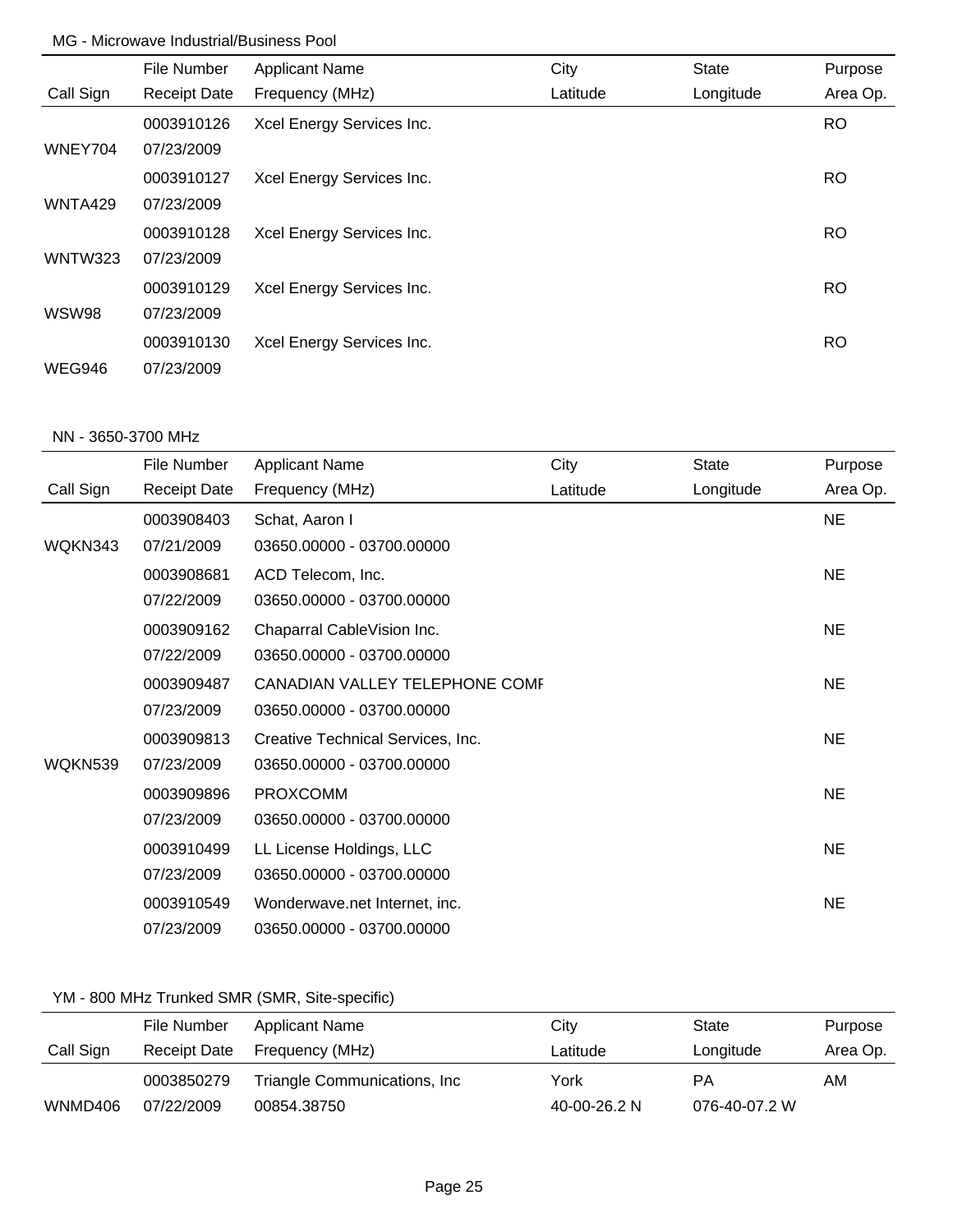## YM - 800 MHz Trunked SMR (SMR, Site-specific)

|           | File Number         | <b>Applicant Name</b>         | City         | <b>State</b>  | Purpose  |
|-----------|---------------------|-------------------------------|--------------|---------------|----------|
| Call Sign | <b>Receipt Date</b> | Frequency (MHz)               | Latitude     | Longitude     | Area Op. |
|           | 0003850279          | Triangle Communications, Inc. | York         | <b>PA</b>     | AM       |
| WNMD406   | 07/22/2009          | 00859.81250                   | 40-00-26.2 N | 076-40-07.2 W |          |
|           | 0003850279          | Triangle Communications, Inc. | York         | PA            | AM       |
| WNMD406   | 07/22/2009          | 00860.66250                   | 40-00-26.2 N | 076-40-07.2 W |          |
|           | 0003850279          | Triangle Communications, Inc. | York         | <b>PA</b>     | AM.      |
| WNMD406   | 07/22/2009          | 00861.83750                   | 40-00-26.2 N | 076-40-07.2 W |          |

|           | File Number         | <b>Applicant Name</b>           | City            | <b>State</b>  | Purpose  |
|-----------|---------------------|---------------------------------|-----------------|---------------|----------|
| Call Sign | <b>Receipt Date</b> | Frequency (MHz)                 | Latitude        | Longitude     | Area Op. |
|           | 0003834441          | Nextel License Holdings 1, Inc. |                 |               | AM       |
| WQIJ831   | 07/24/2009          | 00806.00000 - 00821.00000       |                 |               | A        |
|           | 0003834441          | Nextel License Holdings 1, Inc. | AMITE           | LA            | AM       |
| WQIJ831   | 07/24/2009          | 00851.01250                     | 30-45-10.7 N    | 090-30-24.3 W |          |
|           | 0003834441          | Nextel License Holdings 1, Inc. | <b>AMITE</b>    | LA            | AM       |
| WQIJ831   | 07/24/2009          | 00852.01250                     | 30-45-10.7 N    | 090-30-24.3 W |          |
|           | 0003834441          | Nextel License Holdings 1, Inc. | <b>AMITE</b>    | LA            | AM       |
| WQIJ831   | 07/24/2009          | 00853.88750                     | 30-45-10.7 N    | 090-30-24.3 W |          |
|           | 0003834441          | Nextel License Holdings 1, Inc. | <b>CENTRAL</b>  | LA            | AM       |
| WQIJ831   | 07/24/2009          | 00851.63750                     | 30-06-08.7 N    | 090-51-45.3 W |          |
|           | 0003834441          | Nextel License Holdings 1, Inc. | <b>CLINTON</b>  | LA            | AM       |
| WQIJ831   | 07/24/2009          | 00806.00000 - 00821.00000       | 30-53-02.6 N    | 090-53-58.4 W |          |
|           | 0003834441          | Nextel License Holdings 1, Inc. | <b>CLINTON</b>  | LA            | AM       |
| WQIJ831   | 07/24/2009          | 00853.16250                     | 30-53-02.6 N    | 090-53-58.4 W |          |
|           | 0003834441          | Nextel License Holdings 1, Inc. | <b>CLINTON</b>  | LA            | AM       |
| WQIJ831   | 07/24/2009          | 00853.76250                     | 30-53-02.6 N    | 090-53-58.4 W |          |
|           | 0003834441          | Nextel License Holdings 1, Inc. | <b>KENTWOOD</b> | LA            | AM       |
| WQIJ831   | 07/24/2009          | 00851.01250                     | 30-56-13.6 N    | 090-30-14.3 W |          |
|           | 0003834441          | Nextel License Holdings 1, Inc. | <b>KENTWOOD</b> | LA            | AM       |
| WQIJ831   | 07/24/2009          | 00851.71250                     | 30-56-13.6 N    | 090-30-14.3 W |          |
|           | 0003834441          | Nextel License Holdings 1, Inc. | <b>KENTWOOD</b> | LA            | AM       |
| WQIJ831   | 07/24/2009          | 00852.01250                     | 30-56-13.6 N    | 090-30-14.3 W |          |
|           | 0003834441          | Nextel License Holdings 1, Inc. | <b>KENTWOOD</b> | LA            | AM       |
| WQIJ831   | 07/24/2009          | 00853.16250                     | 30-56-13.6 N    | 090-30-14.3 W |          |
|           | 0003834441          | Nextel License Holdings 1, Inc. | <b>KENTWOOD</b> | LA            | AM       |
| WQIJ831   | 07/24/2009          | 00853.76250                     | 30-56-13.6 N    | 090-30-14.3 W |          |
|           | 0003834442          | Nextel License Holdings 1, Inc. |                 |               | AM       |
| WQIJ832   | 07/24/2009          | 00806.00000 - 00821.00000       |                 |               | A        |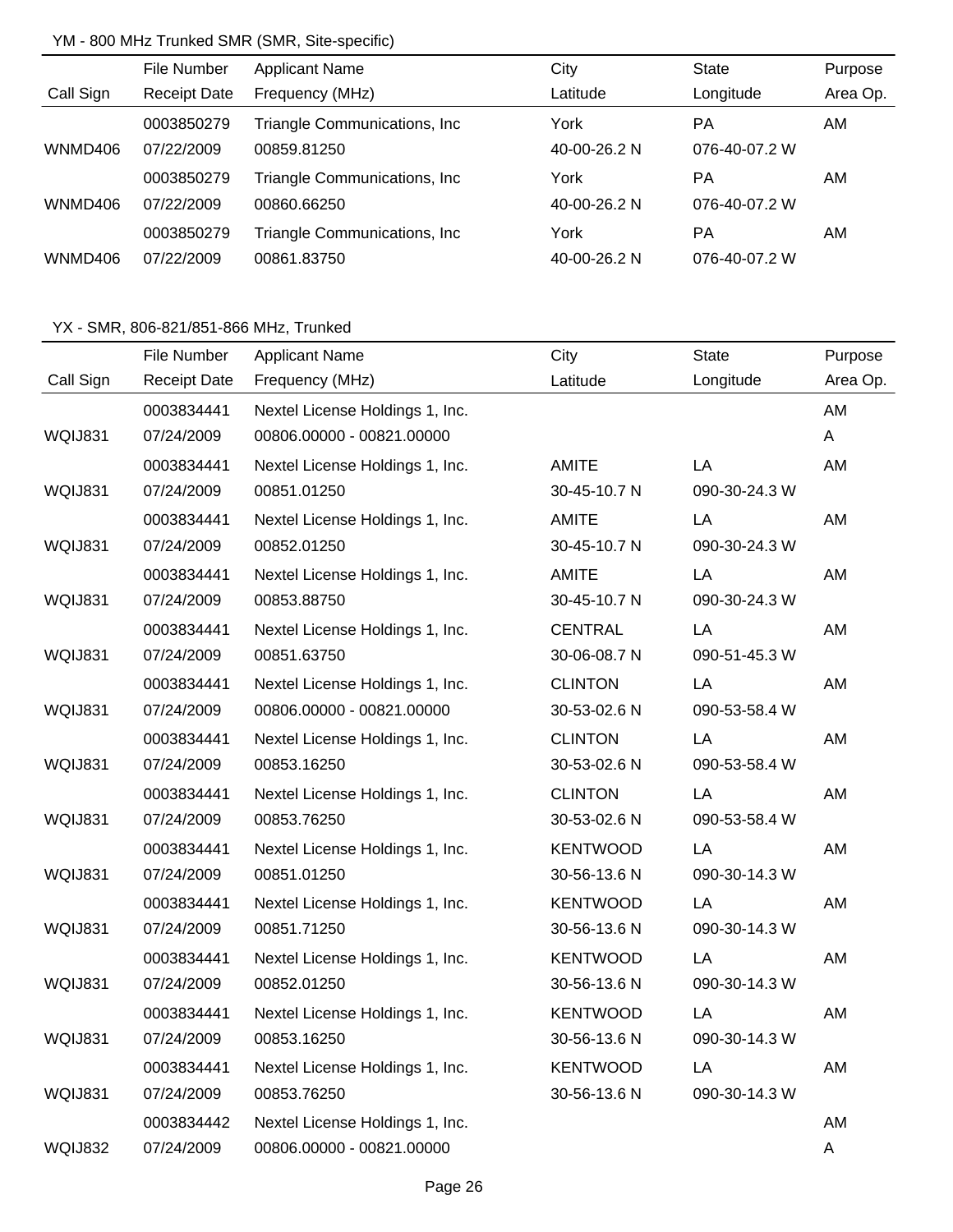|                | File Number         | <b>Applicant Name</b>           | City         | <b>State</b>  | Purpose  |
|----------------|---------------------|---------------------------------|--------------|---------------|----------|
| Call Sign      | <b>Receipt Date</b> | Frequency (MHz)                 | Latitude     | Longitude     | Area Op. |
|                | 0003834442          | Nextel License Holdings 1, Inc. | <b>BURAS</b> | LA            | AM       |
| WQIJ832        | 07/24/2009          | 00851.13750                     | 29-21-29.8 N | 089-32-17.2 W |          |
|                | 0003834442          | Nextel License Holdings 1, Inc. | <b>BURAS</b> | LA            | AM       |
| WQIJ832        | 07/24/2009          | 00851.33750                     | 29-21-29.8 N | 089-32-17.2 W |          |
|                | 0003834442          | Nextel License Holdings 1, Inc. | <b>BURAS</b> | LA            | AM       |
| <b>WQIJ832</b> | 07/24/2009          | 00851.43750                     | 29-21-29.8 N | 089-32-17.2 W |          |
|                | 0003834442          | Nextel License Holdings 1, Inc. | <b>BURAS</b> | LA            | AM       |
| WQIJ832        | 07/24/2009          | 00851.71250                     | 29-21-29.8 N | 089-32-17.2 W |          |
|                | 0003834442          | Nextel License Holdings 1, Inc. | <b>BURAS</b> | LA            | AM       |
| WQIJ832        | 07/24/2009          | 00851.83750                     | 29-21-29.8 N | 089-32-17.2 W |          |
|                | 0003834442          | Nextel License Holdings 1, Inc. | <b>BURAS</b> | LA            | AM       |
| <b>WQIJ832</b> | 07/24/2009          | 00852.01250                     | 29-21-29.8 N | 089-32-17.2 W |          |
|                | 0003834442          | Nextel License Holdings 1, Inc. | <b>BURAS</b> | LA            | AM       |
| <b>WQIJ832</b> | 07/24/2009          | 00852.11250                     | 29-21-29.8 N | 089-32-17.2 W |          |
|                | 0003834442          | Nextel License Holdings 1, Inc. | <b>BURAS</b> | LA            | AM       |
| WQIJ832        | 07/24/2009          | 00852.28750                     | 29-21-29.8 N | 089-32-17.2 W |          |
|                | 0003834442          | Nextel License Holdings 1, Inc. | <b>BURAS</b> | LA            | AM       |
| WQIJ832        | 07/24/2009          | 00852.38750                     | 29-21-29.8 N | 089-32-17.2 W |          |
|                | 0003834442          | Nextel License Holdings 1, Inc. | <b>BURAS</b> | LA            | AM       |
| WQIJ832        | 07/24/2009          | 00852.43750                     | 29-21-29.8 N | 089-32-17.2 W |          |
|                | 0003834442          | Nextel License Holdings 1, Inc. | <b>BURAS</b> | LA            | AM       |
| WQIJ832        | 07/24/2009          | 00852.61250                     | 29-21-29.8 N | 089-32-17.2 W |          |
|                | 0003834442          | Nextel License Holdings 1, Inc. | <b>BURAS</b> | LA            | AM       |
| WQIJ832        | 07/24/2009          | 00853.08750                     | 29-21-29.8 N | 089-32-17.2 W |          |
|                | 0003834442          | Nextel License Holdings 1, Inc. | <b>BURAS</b> | LA            | AM       |
| WQIJ832        | 07/24/2009          | 00853.16250                     | 29-21-29.8 N | 089-32-17.2 W |          |
|                | 0003834442          | Nextel License Holdings 1, Inc. | <b>BURAS</b> | LA            | AM       |
| WQIJ832        | 07/24/2009          | 00853.36250                     | 29-21-29.8 N | 089-32-17.2 W |          |
|                | 0003834442          | Nextel License Holdings 1, Inc. | <b>BURAS</b> | LA            | AM       |
| WQIJ832        | 07/24/2009          | 00853.43750                     | 29-21-29.8 N | 089-32-17.2 W |          |
|                | 0003834442          | Nextel License Holdings 1, Inc. | <b>BURAS</b> | LA            | AM       |
| WQIJ832        | 07/24/2009          | 00853.51250                     | 29-21-29.8 N | 089-32-17.2 W |          |
|                | 0003834442          | Nextel License Holdings 1, Inc. | <b>BURAS</b> | LA            | AM       |
| WQIJ832        | 07/24/2009          | 00853.76250                     | 29-21-29.8 N | 089-32-17.2 W |          |
|                | 0003834442          | Nextel License Holdings 1, Inc. | <b>BURAS</b> | LA            | AM       |
| WQIJ832        | 07/24/2009          | 00853.88750                     | 29-21-29.8 N | 089-32-17.2 W |          |
|                | 0003834442          | Nextel License Holdings 1, Inc. | <b>BURAS</b> | LA            | AM       |
| WQIJ832        | 07/24/2009          | 00853.93750                     | 29-21-29.8 N | 089-32-17.2 W |          |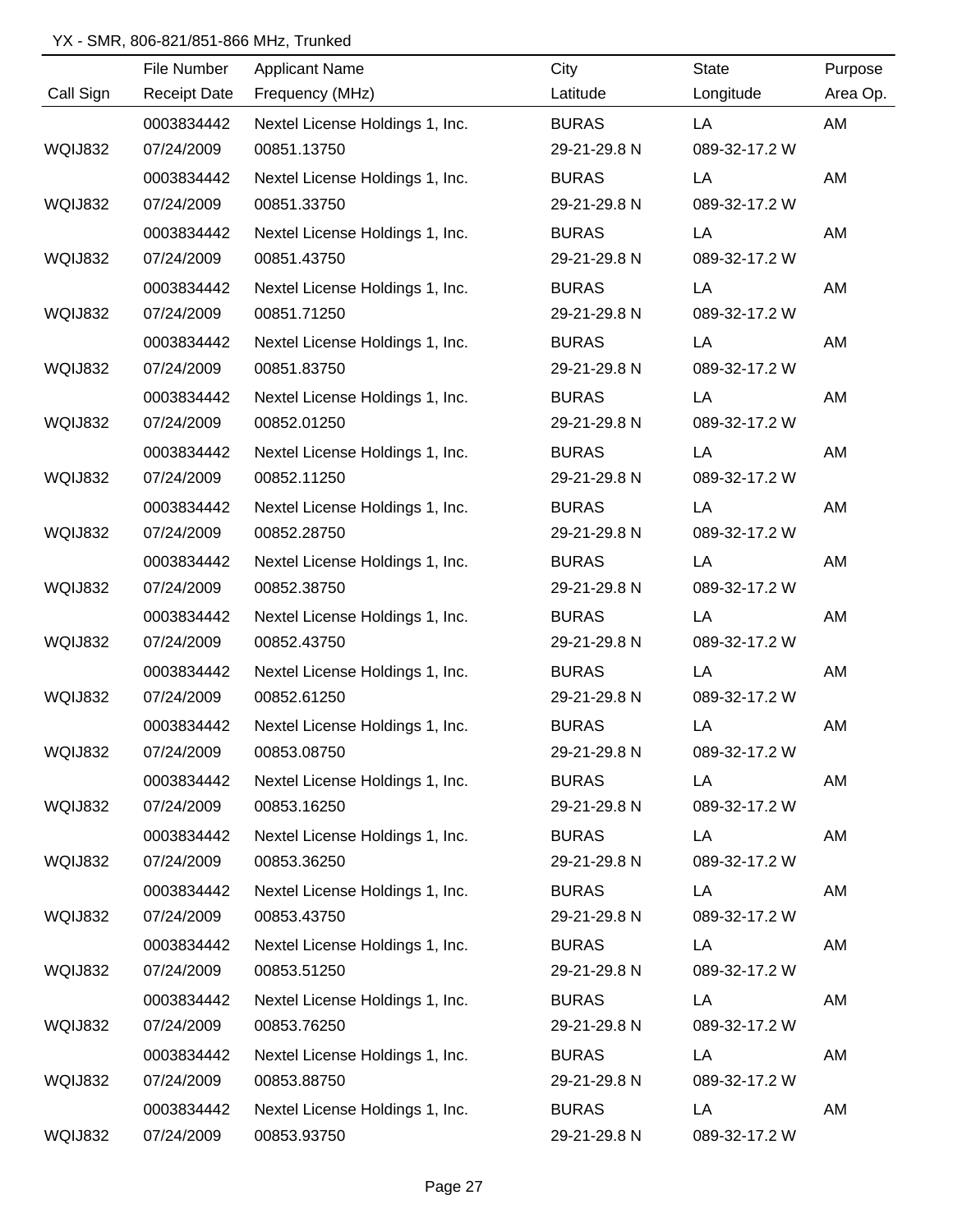|                | File Number         | <b>Applicant Name</b>           | City                      | <b>State</b>  | Purpose  |
|----------------|---------------------|---------------------------------|---------------------------|---------------|----------|
| Call Sign      | <b>Receipt Date</b> | Frequency (MHz)                 | Latitude                  | Longitude     | Area Op. |
|                | 0003834442          | Nextel License Holdings 1, Inc. | <b>GOLDEN MEADOWLA</b>    |               | AM       |
| WQIJ832        | 07/24/2009          | 00852.21250                     | 29-22-55.8 N              | 090-15-30.3 W |          |
|                | 0003834442          | Nextel License Holdings 1, Inc. | <b>GOLDEN MEADOWLA</b>    |               | AM       |
| WQIJ832        | 07/24/2009          | 00852.76250                     | 29-22-55.8 N              | 090-15-30.3 W |          |
|                | 0003834442          | Nextel License Holdings 1, Inc. | <b>GOLDEN MEADOWLA</b>    |               | AM       |
| WQIJ832        | 07/24/2009          | 00853.26250                     | 29-22-55.8 N              | 090-15-30.3 W |          |
|                | 0003834442          | Nextel License Holdings 1, Inc. | <b>GOLDEN MEADOWLA</b>    |               | AM       |
| <b>WQIJ832</b> | 07/24/2009          | 00853.93750                     | 29-22-55.8 N              | 090-15-30.3 W |          |
|                | 0003834442          | Nextel License Holdings 1, Inc. | <b>HOUMA</b>              | LA            | AM       |
| WQIJ832        | 07/24/2009          | 00806.00000 - 00821.00000       | 29-35-31.8 N              | 090-41-54.3 W |          |
|                | 0003834442          | Nextel License Holdings 1, Inc. | <b>HOUMA</b>              | LA            | AM       |
| WQIJ832        | 07/24/2009          | 00852.26250                     | 29-35-31.8 N              | 090-41-54.3 W |          |
|                | 0003834442          | Nextel License Holdings 1, Inc. | <b>HOUMA</b>              | LA            | AM       |
| WQIJ832        | 07/24/2009          | 00852.81250                     | 29-35-31.8 N              | 090-41-54.3 W |          |
|                | 0003834442          | Nextel License Holdings 1, Inc. | <b>IRONTON</b>            | LA            | AM       |
| WQIJ832        | 07/24/2009          | 00853.91250                     | 29-38-57.8 N              | 089-57-56.3 W |          |
|                | 0003834442          | Nextel License Holdings 1, Inc. | <b>LACOMBE</b>            | LA            | AM       |
| WQIJ832        | 07/24/2009          | 00852.28750                     | 30-20-31.7 N              | 089-57-37.3 W |          |
|                | 0003834442          | Nextel License Holdings 1, Inc. | <b>LACOMBE</b>            | LA            | AM       |
| WQIJ832        | 07/24/2009          | 00853.01250                     | 30-20-31.7 N              | 089-57-37.3 W |          |
|                | 0003834442          | Nextel License Holdings 1, Inc. | <b>LACOMBE</b>            | LA            | AM       |
| WQIJ832        | 07/24/2009          | 00853.96250                     | 30-20-31.7 N              | 089-57-37.3 W |          |
|                | 0003834442          | Nextel License Holdings 1, Inc. | <b>PONCHATOULA</b>        | LA            | AM       |
| WQIJ832        | 07/24/2009          | 00851.71250                     | 30-26-16.7 N              | 090-27-53.3 W |          |
|                | 0003834442          | Nextel License Holdings 1, Inc. | <b>PONCHATOULA</b>        | LA            | AM       |
| WQIJ832        | 07/24/2009          | 00852.21250                     | 30-26-16.7 N              | 090-27-53.3 W |          |
|                | 0003834442          | Nextel License Holdings 1, Inc. | <b>PONCHATOULA</b>        | LA            | AM       |
| WQIJ832        | 07/24/2009          | 00852.76250                     | 30-26-16.7 N              | 090-27-53.3 W |          |
|                | 0003834442          | Nextel License Holdings 1, Inc. | <b>PONCHATOULA</b>        | LA            | AM       |
| WQIJ832        | 07/24/2009          | 00853.26250                     | 30-26-16.7 N              | 090-27-53.3 W |          |
|                | 0003834442          | Nextel License Holdings 1, Inc. | <b>PONCHATOULA</b>        | LA            | AM       |
| WQIJ832        | 07/24/2009          | 00853.91250                     | 30-26-16.7 N              | 090-27-53.3 W |          |
|                | 0003834444          | Nextel License Holdings 1, Inc. |                           |               | AM       |
| WQIJ836        | 07/24/2009          | 00806.00000 - 00821.00000       |                           |               | A        |
|                | 0003834444          | Nextel License Holdings 1, Inc. | <b>SAINT FRANCISVILLA</b> |               | AM       |
| WQIJ836        | 07/24/2009          | 00806.00000 - 00821.00000       | 30-44-49.0 N              | 091-20-02.0 W |          |
|                | 0003834444          | Nextel License Holdings 1, Inc. | <b>SAINT FRANCISVILLA</b> |               | AM       |
| WQIJ836        | 07/24/2009          | 00852.46250                     | 30-44-49.0 N              | 091-20-02.0 W |          |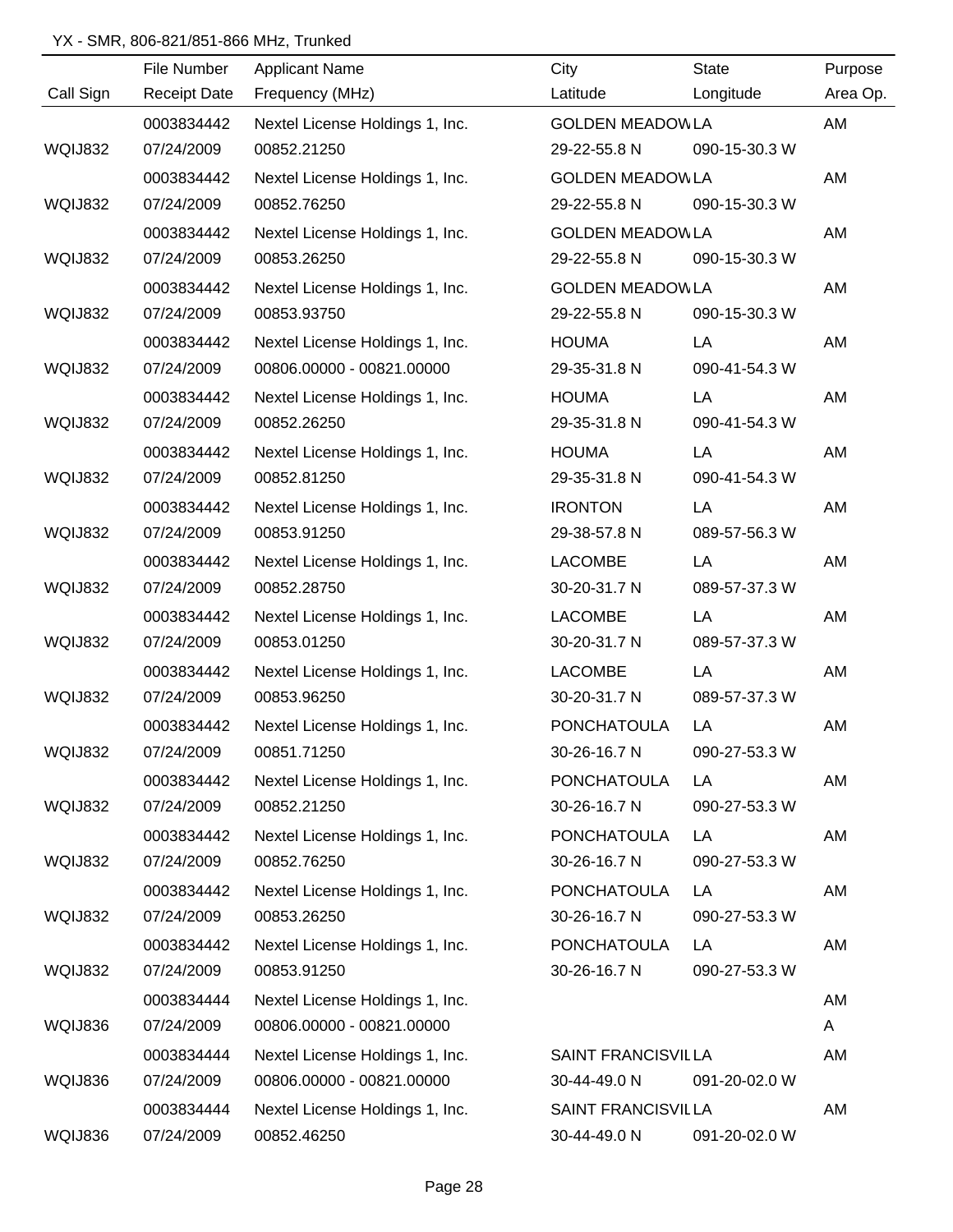|                | File Number         | <b>Applicant Name</b>           | City                 | <b>State</b>  | Purpose  |
|----------------|---------------------|---------------------------------|----------------------|---------------|----------|
| Call Sign      | <b>Receipt Date</b> | Frequency (MHz)                 | Latitude             | Longitude     | Area Op. |
|                | 0003834446          | Nextel License Holdings 1, Inc. |                      |               | AM       |
| WQIJ839        | 07/24/2009          | 00806.00000 - 00821.00000       |                      |               | A        |
|                | 0003834446          | Nextel License Holdings 1, Inc. | <b>GLOSTER</b>       | <b>MS</b>     | AM       |
| WQIJ839        | 07/24/2009          | 00806.00000 - 00821.00000       | 31-12-06.0 N         | 091-00-53.0 W |          |
|                | 0003834446          | Nextel License Holdings 1, Inc. | <b>GLOSTER</b>       | <b>MS</b>     | AM       |
| WQIJ839        | 07/24/2009          | 00851.71250                     | 31-12-06.0 N         | 091-00-53.0 W |          |
|                | 0003834446          | Nextel License Holdings 1, Inc. | <b>GLOSTER</b>       | <b>MS</b>     | AM       |
| WQIJ839        | 07/24/2009          | 00851.98750                     | 31-12-06.0 N         | 091-00-53.0 W |          |
|                | 0003834501          | Nextel of California, Inc.      |                      |               | AM       |
| WQKA948        | 07/24/2009          | 00806.00000 - 00821.00000       |                      |               | A        |
|                | 0003834501          | Nextel of California, Inc.      |                      | CA            | AM       |
| WQKA948        | 07/24/2009          | 00815.23750                     |                      |               | X        |
|                | 0003834501          | Nextel of California, Inc.      |                      | CA            | AM       |
| WQKA948        | 07/24/2009          | 00815.46250                     |                      |               | X        |
|                | 0003834501          | Nextel of California, Inc.      | <b>MOUNT BULLION</b> | CA            | AM       |
| WQKA948        | 07/24/2009          | 00806.00000 - 00821.00000       | 37-32-19.8 N         | 120-03-37.6 W |          |
|                | 0003834501          | Nextel of California, Inc.      | <b>MOUNT BULLION</b> | CA            | AM       |
| WQKA948        | 07/24/2009          | 00860.23750                     | 37-32-19.8 N         | 120-03-37.6 W |          |
|                | 0003834501          | Nextel of California, Inc.      | <b>MOUNT BULLION</b> | CA            | AM       |
| WQKA948        | 07/24/2009          | 00860.46250                     | 37-32-19.8 N         | 120-03-37.6 W |          |
|                | 0003837956          | NEXTEL WIP LICENSE CORP.        |                      |               | AM       |
| <b>WQIJ820</b> | 07/24/2009          | 00806.00000 - 00821.00000       |                      |               | A        |
|                | 0003837956          | NEXTEL WIP LICENSE CORP.        | <b>BATRESVILLE</b>   | <b>AR</b>     | AM       |
| WQIJ820        | 07/24/2009          | 00851.03750                     | 35-48-10.3 N         | 091-41-01.5 W |          |
|                | 0003837956          | NEXTEL WIP LICENSE CORP.        | <b>BATRESVILLE</b>   | AR            | AM       |
| WQIJ820        | 07/24/2009          | 00851.11250                     | 35-48-10.3 N         | 091-41-01.5 W |          |
|                | 0003837956          | NEXTEL WIP LICENSE CORP.        | <b>BATRESVILLE</b>   | AR            | AM       |
| WQIJ820        | 07/24/2009          | 00851.16250                     | 35-48-10.3 N         | 091-41-01.5 W |          |
|                | 0003837956          | NEXTEL WIP LICENSE CORP.        | <b>BATRESVILLE</b>   | AR            | AM       |
| WQIJ820        | 07/24/2009          | 00851.28750                     | 35-48-10.3 N         | 091-41-01.5 W |          |
|                | 0003837956          | NEXTEL WIP LICENSE CORP.        | <b>BATRESVILLE</b>   | AR            | AM       |
| WQIJ820        | 07/24/2009          | 00851.31250                     | 35-48-10.3 N         | 091-41-01.5 W |          |
|                | 0003837956          | NEXTEL WIP LICENSE CORP.        | <b>BATRESVILLE</b>   | AR            | AM       |
| WQIJ820        | 07/24/2009          | 00851.36250                     | 35-48-10.3 N         | 091-41-01.5 W |          |
|                | 0003837956          | NEXTEL WIP LICENSE CORP.        | <b>BATRESVILLE</b>   | AR.           | AM       |
| WQIJ820        | 07/24/2009          | 00851.41250                     | 35-48-10.3 N         | 091-41-01.5 W |          |
|                | 0003837956          | NEXTEL WIP LICENSE CORP.        | <b>BATRESVILLE</b>   | AR            | AM       |
| WQIJ820        | 07/24/2009          | 00851.48750                     | 35-48-10.3 N         | 091-41-01.5 W |          |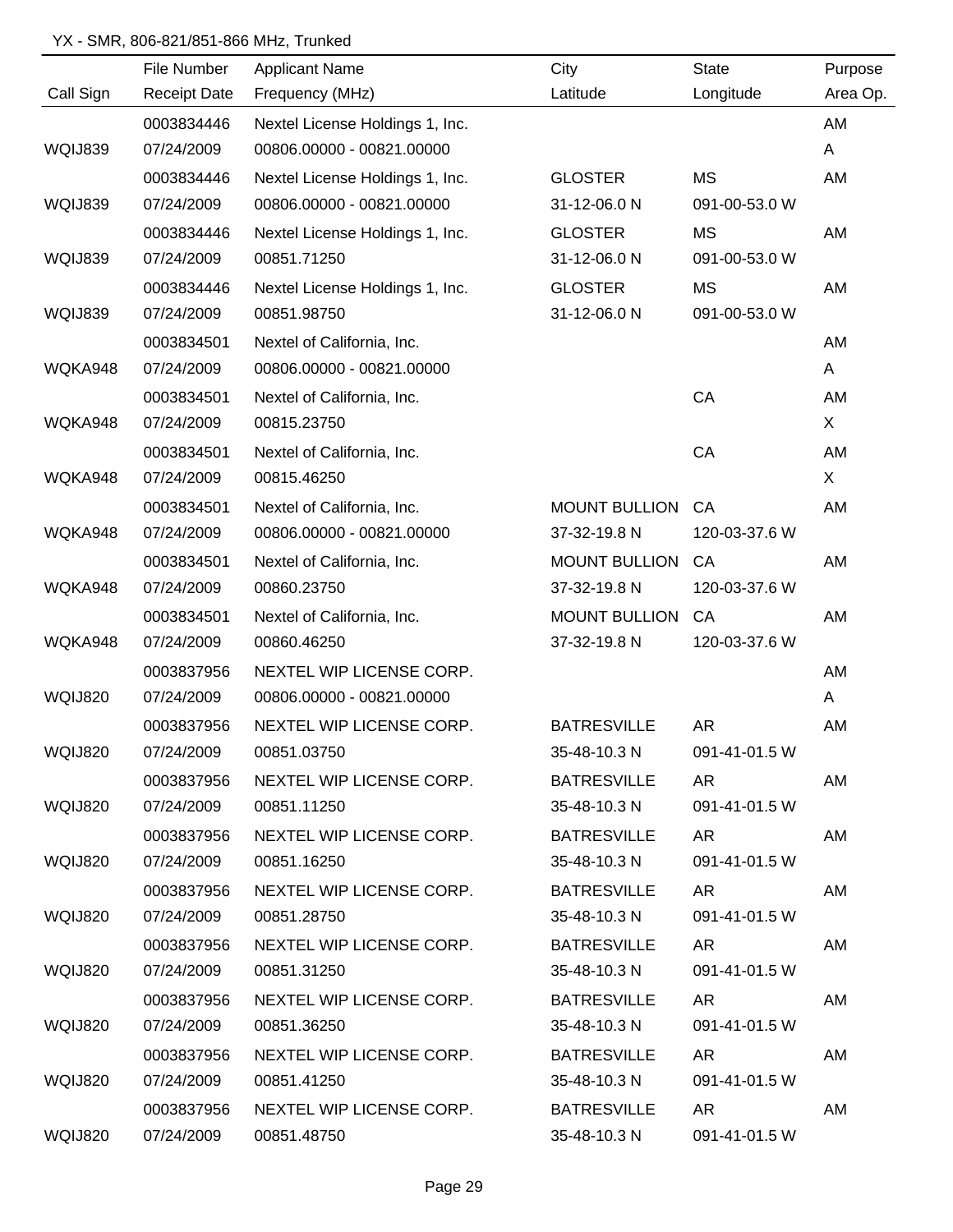|                |             | <u> 1989 - Johann Barn, mars an t-Amerikaansk kommunister (</u> |                    |               |          |
|----------------|-------------|-----------------------------------------------------------------|--------------------|---------------|----------|
|                | File Number | <b>Applicant Name</b>                                           | City               | State         | Purpose  |
| Call Sign      |             | Receipt Date Frequency (MHz)                                    | Latitude           | Longitude     | Area Op. |
|                | 0003837956  | NEXTEL WIP LICENSE CORP.                                        | <b>BATRESVILLE</b> | <b>AR</b>     | AM       |
| <b>WQIJ820</b> | 07/24/2009  | 00851.51250                                                     | 35-48-10.3 N       | 091-41-01.5 W |          |
|                | 0003837956  | NEXTEL WIP LICENSE CORP.                                        | <b>BATRESVILLE</b> | AR            | AM       |
| <b>WQIJ820</b> | 07/24/2009  | 00851.56250                                                     | 35-48-10.3 N       | 091-41-01.5 W |          |
|                | 0003837956  | NEXTEL WIP LICENSE CORP.                                        | <b>BATRESVILLE</b> | AR            | AM       |
| <b>WQIJ820</b> | 07/24/2009  | 00851.58750                                                     | 35-48-10.3 N       | 091-41-01.5 W |          |
|                | 0003837956  | NEXTEL WIP LICENSE CORP.                                        | <b>BATRESVILLE</b> | AR            | AM       |
| WQIJ820        | 07/24/2009  | 00851.61250                                                     | 35-48-10.3 N       | 091-41-01.5 W |          |
|                | 0003837956  | NEXTEL WIP LICENSE CORP.                                        | <b>BATRESVILLE</b> | AR            | AM       |
| WQIJ820        | 07/24/2009  | 00851.63750                                                     | 35-48-10.3 N       | 091-41-01.5 W |          |
|                | 0003837956  | NEXTEL WIP LICENSE CORP.                                        | <b>BATRESVILLE</b> | <b>AR</b>     | AM       |
| WQIJ820        | 07/24/2009  | 00851.66250                                                     | 35-48-10.3 N       | 091-41-01.5 W |          |
|                | 0003837956  | NEXTEL WIP LICENSE CORP.                                        | <b>BATRESVILLE</b> | AR            | AM       |
| WQIJ820        | 07/24/2009  | 00851.71250                                                     | 35-48-10.3 N       | 091-41-01.5 W |          |
|                | 0003837956  | NEXTEL WIP LICENSE CORP.                                        | <b>BATRESVILLE</b> | <b>AR</b>     | AM       |
| WQIJ820        | 07/24/2009  | 00851.73750                                                     | 35-48-10.3 N       | 091-41-01.5 W |          |
|                | 0003837956  | NEXTEL WIP LICENSE CORP.                                        | <b>BATRESVILLE</b> | <b>AR</b>     | AM       |
| <b>WQIJ820</b> | 07/24/2009  | 00851.76250                                                     | 35-48-10.3 N       | 091-41-01.5 W |          |
|                | 0003837956  | NEXTEL WIP LICENSE CORP.                                        | <b>BATRESVILLE</b> | <b>AR</b>     | AM       |
| WQIJ820        | 07/24/2009  | 00851.78750                                                     | 35-48-10.3 N       | 091-41-01.5 W |          |
|                | 0003837956  | NEXTEL WIP LICENSE CORP.                                        | <b>BATRESVILLE</b> | <b>AR</b>     | AM       |
| WQIJ820        | 07/24/2009  | 00851.81250                                                     | 35-48-10.3 N       | 091-41-01.5 W |          |
|                | 0003837956  | NEXTEL WIP LICENSE CORP.                                        | <b>BATRESVILLE</b> | AR            | AM       |
| WQIJ820        | 07/24/2009  | 00851.83750                                                     | 35-48-10.3 N       | 091-41-01.5 W |          |
|                | 0003837956  | NEXTEL WIP LICENSE CORP.                                        | <b>BATRESVILLE</b> | AR            | AM       |
| WQIJ820        | 07/24/2009  | 00851.86250                                                     | 35-48-10.3 N       | 091-41-01.5 W |          |
|                | 0003837956  | NEXTEL WIP LICENSE CORP.                                        | BATRESVILLE        | AR            | AM       |
| WQIJ820        | 07/24/2009  | 00851.88750                                                     | 35-48-10.3 N       | 091-41-01.5 W |          |
|                | 0003837956  | NEXTEL WIP LICENSE CORP.                                        | BATRESVILLE        | AR            | AM       |
| WQIJ820        | 07/24/2009  | 00851.91250                                                     | 35-48-10.3 N       | 091-41-01.5 W |          |
|                | 0003837956  | NEXTEL WIP LICENSE CORP.                                        | <b>BATRESVILLE</b> | AR            | AM       |
| WQIJ820        | 07/24/2009  | 00851.93750                                                     | 35-48-10.3 N       | 091-41-01.5 W |          |
|                | 0003837956  | NEXTEL WIP LICENSE CORP.                                        | <b>BATRESVILLE</b> | AR            | AM       |
| WQIJ820        | 07/24/2009  | 00851.96250                                                     | 35-48-10.3 N       | 091-41-01.5 W |          |
|                | 0003837956  | NEXTEL WIP LICENSE CORP.                                        | <b>BATRESVILLE</b> | AR.           | AM       |
| WQIJ820        | 07/24/2009  | 00852.03750                                                     | 35-48-10.3 N       | 091-41-01.5 W |          |
|                | 0003837956  | NEXTEL WIP LICENSE CORP.                                        | <b>BATRESVILLE</b> | AR            | AM       |
| WQIJ820        | 07/24/2009  | 00852.08750                                                     | 35-48-10.3 N       | 091-41-01.5 W |          |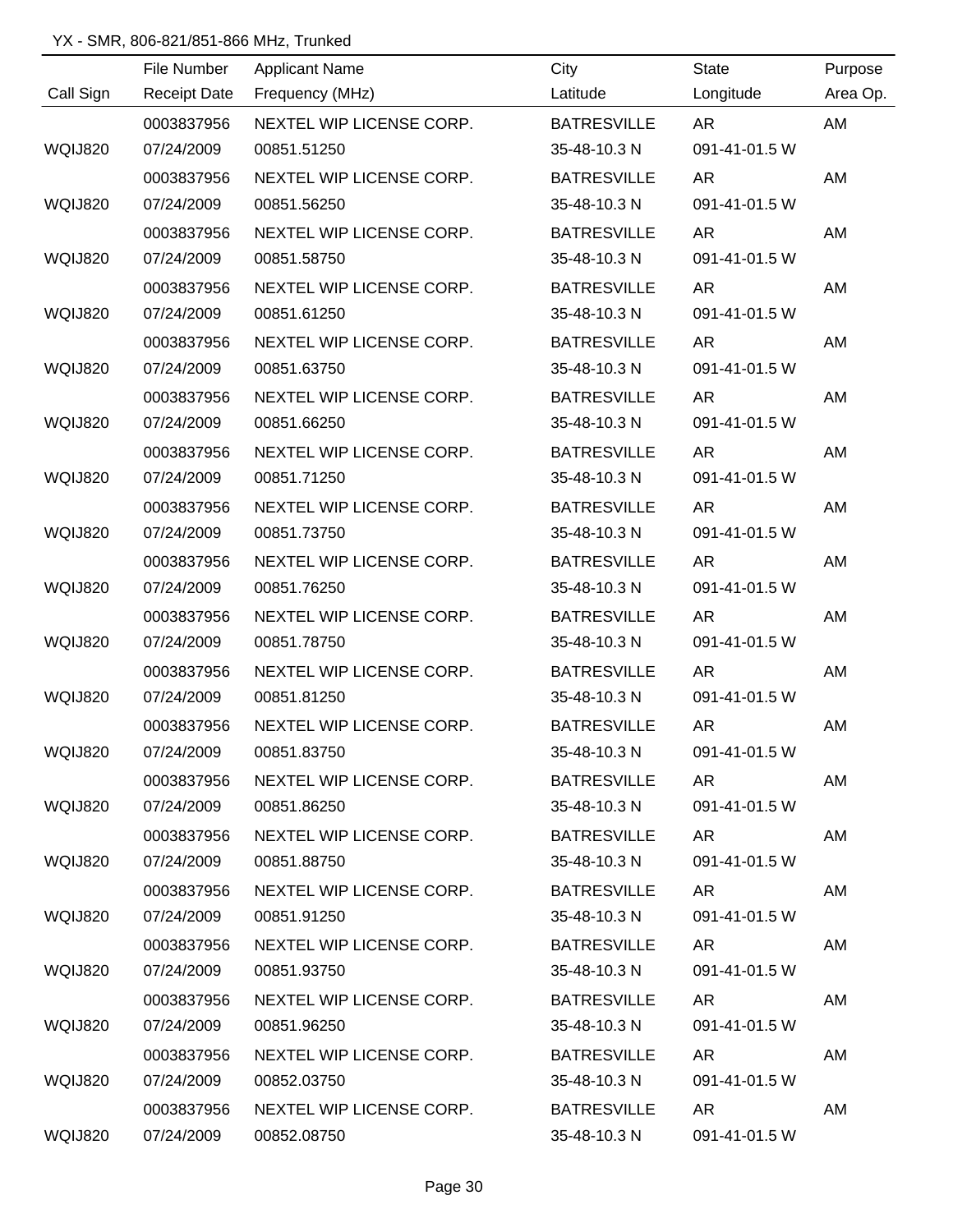|           |             | <u> 1989 - Johann Stoff, deutscher Stoffen und der Stoffen und der Stoffen und der Stoffen und der Stoffen und der</u> |                    |               |          |
|-----------|-------------|------------------------------------------------------------------------------------------------------------------------|--------------------|---------------|----------|
| Call Sign | File Number | <b>Applicant Name</b><br>Receipt Date Frequency (MHz)                                                                  | City               | State         | Purpose  |
|           |             |                                                                                                                        | Latitude           | Longitude     | Area Op. |
|           | 0003837956  | NEXTEL WIP LICENSE CORP.                                                                                               | <b>BATRESVILLE</b> | <b>AR</b>     | AM       |
| WQIJ820   | 07/24/2009  | 00852.13750                                                                                                            | 35-48-10.3 N       | 091-41-01.5 W |          |
|           | 0003837956  | NEXTEL WIP LICENSE CORP.                                                                                               | <b>BATRESVILLE</b> | AR            | AM       |
| WQIJ820   | 07/24/2009  | 00852.18750                                                                                                            | 35-48-10.3 N       | 091-41-01.5 W |          |
|           | 0003837956  | NEXTEL WIP LICENSE CORP.                                                                                               | <b>BATRESVILLE</b> | AR            | AM       |
| WQIJ820   | 07/24/2009  | 00852.31250                                                                                                            | 35-48-10.3 N       | 091-41-01.5 W |          |
|           | 0003837956  | NEXTEL WIP LICENSE CORP.                                                                                               | <b>BATRESVILLE</b> | AR            | AM       |
| WQIJ820   | 07/24/2009  | 00852.33750                                                                                                            | 35-48-10.3 N       | 091-41-01.5 W |          |
|           | 0003837956  | NEXTEL WIP LICENSE CORP.                                                                                               | <b>BATRESVILLE</b> | AR            | AM       |
| WQIJ820   | 07/24/2009  | 00852.36250                                                                                                            | 35-48-10.3 N       | 091-41-01.5 W |          |
|           | 0003837956  | NEXTEL WIP LICENSE CORP.                                                                                               | <b>BATRESVILLE</b> | <b>AR</b>     | AM       |
| WQIJ820   | 07/24/2009  | 00852.38750                                                                                                            | 35-48-10.3 N       | 091-41-01.5 W |          |
|           | 0003837956  | NEXTEL WIP LICENSE CORP.                                                                                               | <b>BATRESVILLE</b> | AR            | AM       |
| WQIJ820   | 07/24/2009  | 00852.41250                                                                                                            | 35-48-10.3 N       | 091-41-01.5 W |          |
|           | 0003837956  | NEXTEL WIP LICENSE CORP.                                                                                               | <b>BATRESVILLE</b> | AR            | AM       |
| WQIJ820   | 07/24/2009  | 00852.43750                                                                                                            | 35-48-10.3 N       | 091-41-01.5 W |          |
|           | 0003837956  | NEXTEL WIP LICENSE CORP.                                                                                               | <b>BATRESVILLE</b> | <b>AR</b>     | AM       |
| WQIJ820   | 07/24/2009  | 00852.46250                                                                                                            | 35-48-10.3 N       | 091-41-01.5 W |          |
|           | 0003837956  | NEXTEL WIP LICENSE CORP.                                                                                               | <b>BATRESVILLE</b> | AR            | AM       |
| WQIJ820   | 07/24/2009  | 00852.48750                                                                                                            | 35-48-10.3 N       | 091-41-01.5 W |          |
|           | 0003837956  | NEXTEL WIP LICENSE CORP.                                                                                               | <b>BATRESVILLE</b> | AR            | AM       |
| WQIJ820   | 07/24/2009  | 00852.51250                                                                                                            | 35-48-10.3 N       | 091-41-01.5 W |          |
|           | 0003837956  | NEXTEL WIP LICENSE CORP.                                                                                               | <b>BATRESVILLE</b> | AR            | AM       |
| WQIJ820   | 07/24/2009  | 00852.53750                                                                                                            | 35-48-10.3 N       | 091-41-01.5 W |          |
|           | 0003837956  | NEXTEL WIP LICENSE CORP.                                                                                               | <b>BATRESVILLE</b> | AR            | AM       |
| WQIJ820   | 07/24/2009  | 00852.58750                                                                                                            | 35-48-10.3 N       | 091-41-01.5 W |          |
|           | 0003837956  | NEXTEL WIP LICENSE CORP.                                                                                               | BATRESVILLE        | AR            | AM       |
| WQIJ820   | 07/24/2009  | 00852.63750                                                                                                            | 35-48-10.3 N       | 091-41-01.5 W |          |
|           | 0003837956  | NEXTEL WIP LICENSE CORP.                                                                                               | BATRESVILLE        | AR            | AM       |
| WQIJ820   | 07/24/2009  | 00852.66250                                                                                                            | 35-48-10.3 N       | 091-41-01.5 W |          |
|           | 0003837956  | NEXTEL WIP LICENSE CORP.                                                                                               | <b>BATRESVILLE</b> | AR            | AM       |
| WQIJ820   | 07/24/2009  | 00852.78750                                                                                                            | 35-48-10.3 N       | 091-41-01.5 W |          |
|           | 0003837956  | NEXTEL WIP LICENSE CORP.                                                                                               | <b>BATRESVILLE</b> | AR.           | AM       |
| WQIJ820   | 07/24/2009  | 00852.83750                                                                                                            | 35-48-10.3 N       | 091-41-01.5 W |          |
|           | 0003837956  | NEXTEL WIP LICENSE CORP.                                                                                               | <b>BATRESVILLE</b> | AR.           | AM       |
| WQIJ820   | 07/24/2009  | 00852.86250                                                                                                            | 35-48-10.3 N       | 091-41-01.5 W |          |
|           | 0003837956  | NEXTEL WIP LICENSE CORP.                                                                                               | <b>BATRESVILLE</b> | AR            | AM       |
| WQIJ820   | 07/24/2009  | 00852.88750                                                                                                            | 35-48-10.3 N       | 091-41-01.5 W |          |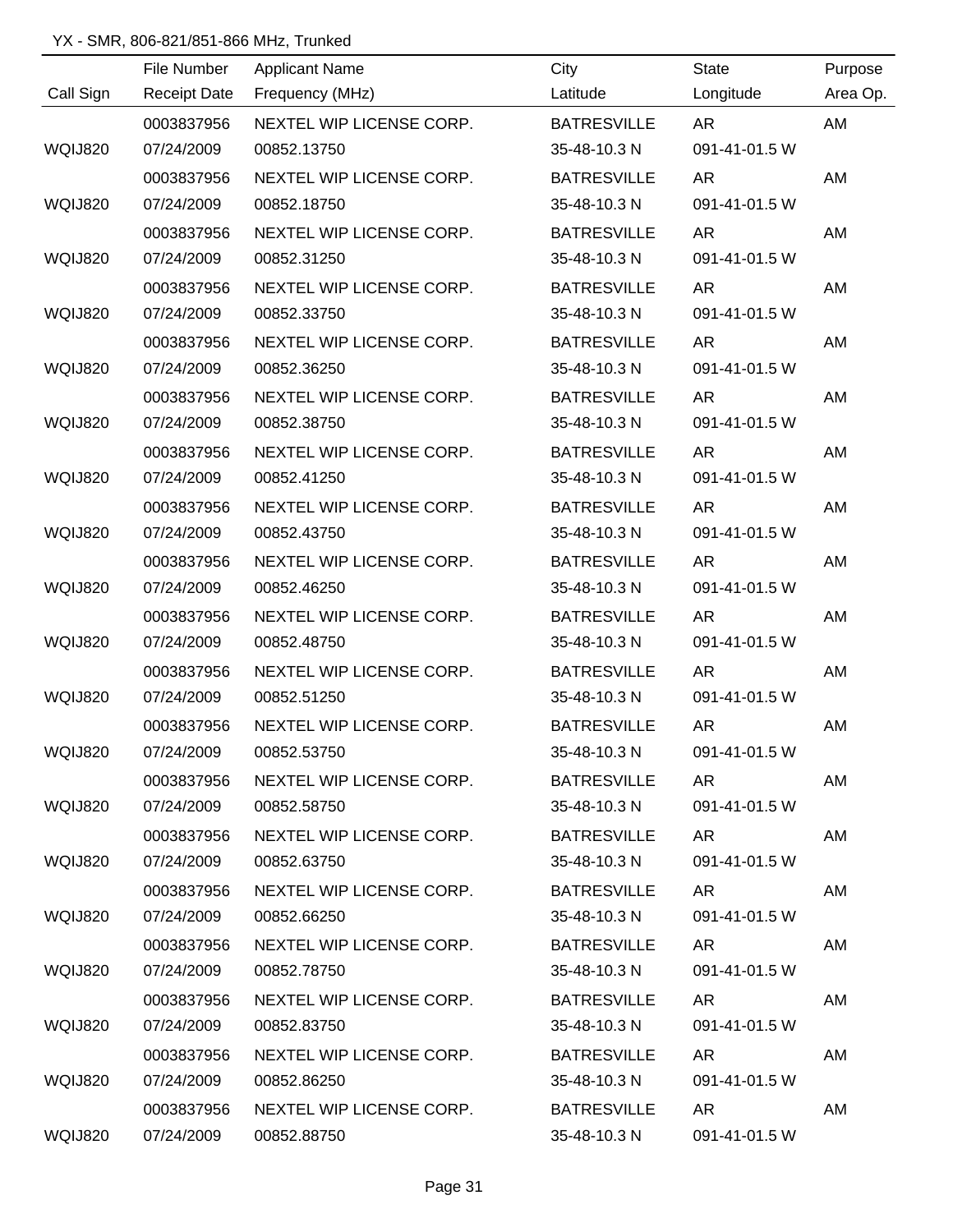|                |             | <u> 1980 - Johann Barn, mars ann an t-Amhain Aonaich an t-Aonaich an t-Aonaich ann an t-Aonaich ann an t-Aonaich</u> |                    |               |          |
|----------------|-------------|----------------------------------------------------------------------------------------------------------------------|--------------------|---------------|----------|
|                | File Number | <b>Applicant Name</b>                                                                                                | City               | State         | Purpose  |
| Call Sign      |             | Receipt Date Frequency (MHz)                                                                                         | Latitude           | Longitude     | Area Op. |
|                | 0003837956  | NEXTEL WIP LICENSE CORP.                                                                                             | <b>BATRESVILLE</b> | <b>AR</b>     | AM       |
| <b>WQIJ820</b> | 07/24/2009  | 00852.91250                                                                                                          | 35-48-10.3 N       | 091-41-01.5 W |          |
|                | 0003837956  | NEXTEL WIP LICENSE CORP.                                                                                             | <b>BATRESVILLE</b> | AR            | AM       |
| <b>WQIJ820</b> | 07/24/2009  | 00852.96250                                                                                                          | 35-48-10.3 N       | 091-41-01.5 W |          |
|                | 0003837956  | NEXTEL WIP LICENSE CORP.                                                                                             | <b>BATRESVILLE</b> | AR            | AM       |
| <b>WQIJ820</b> | 07/24/2009  | 00852.98750                                                                                                          | 35-48-10.3 N       | 091-41-01.5 W |          |
|                | 0003837956  | NEXTEL WIP LICENSE CORP.                                                                                             | <b>BATRESVILLE</b> | AR            | AM       |
| WQIJ820        | 07/24/2009  | 00853.01250                                                                                                          | 35-48-10.3 N       | 091-41-01.5 W |          |
|                | 0003837956  | NEXTEL WIP LICENSE CORP.                                                                                             | <b>BATRESVILLE</b> | AR            | AM       |
| WQIJ820        | 07/24/2009  | 00853.06250                                                                                                          | 35-48-10.3 N       | 091-41-01.5 W |          |
|                | 0003837956  | NEXTEL WIP LICENSE CORP.                                                                                             | <b>BATRESVILLE</b> | <b>AR</b>     | AM       |
| WQIJ820        | 07/24/2009  | 00853.08750                                                                                                          | 35-48-10.3 N       | 091-41-01.5 W |          |
|                | 0003837956  | NEXTEL WIP LICENSE CORP.                                                                                             | <b>BATRESVILLE</b> | AR            | AM       |
| WQIJ820        | 07/24/2009  | 00853.11250                                                                                                          | 35-48-10.3 N       | 091-41-01.5 W |          |
|                | 0003837956  | NEXTEL WIP LICENSE CORP.                                                                                             | <b>BATRESVILLE</b> | <b>AR</b>     | AM       |
| WQIJ820        | 07/24/2009  | 00853.13750                                                                                                          | 35-48-10.3 N       | 091-41-01.5 W |          |
|                | 0003837956  | NEXTEL WIP LICENSE CORP.                                                                                             | <b>BATRESVILLE</b> | <b>AR</b>     | AM       |
| <b>WQIJ820</b> | 07/24/2009  | 00853.18750                                                                                                          | 35-48-10.3 N       | 091-41-01.5 W |          |
|                | 0003837956  | NEXTEL WIP LICENSE CORP.                                                                                             | <b>BATRESVILLE</b> | <b>AR</b>     | AM       |
| WQIJ820        | 07/24/2009  | 00853.21250                                                                                                          | 35-48-10.3 N       | 091-41-01.5 W |          |
|                | 0003837956  | NEXTEL WIP LICENSE CORP.                                                                                             | <b>BATRESVILLE</b> | <b>AR</b>     | AM       |
| WQIJ820        | 07/24/2009  | 00853.28750                                                                                                          | 35-48-10.3 N       | 091-41-01.5 W |          |
|                | 0003837956  | NEXTEL WIP LICENSE CORP.                                                                                             | <b>BATRESVILLE</b> | AR            | AM       |
| WQIJ820        | 07/24/2009  | 00853.31250                                                                                                          | 35-48-10.3 N       | 091-41-01.5 W |          |
|                | 0003837956  | NEXTEL WIP LICENSE CORP.                                                                                             | <b>BATRESVILLE</b> | AR            | AM       |
| WQIJ820        | 07/24/2009  | 00853.33750                                                                                                          | 35-48-10.3 N       | 091-41-01.5 W |          |
|                | 0003837956  | NEXTEL WIP LICENSE CORP.                                                                                             | BATRESVILLE        | AR            | AM       |
| WQIJ820        | 07/24/2009  | 00853.36250                                                                                                          | 35-48-10.3 N       | 091-41-01.5 W |          |
|                | 0003837956  | NEXTEL WIP LICENSE CORP.                                                                                             | BATRESVILLE        | AR            | AM       |
| WQIJ820        | 07/24/2009  | 00853.38750                                                                                                          | 35-48-10.3 N       | 091-41-01.5 W |          |
|                | 0003837956  | NEXTEL WIP LICENSE CORP.                                                                                             | BATRESVILLE        | AR            | AM       |
| WQIJ820        | 07/24/2009  | 00853.41250                                                                                                          | 35-48-10.3 N       | 091-41-01.5 W |          |
|                | 0003837956  | NEXTEL WIP LICENSE CORP.                                                                                             | <b>BATRESVILLE</b> | AR            | AM       |
| WQIJ820        | 07/24/2009  | 00853.43750                                                                                                          | 35-48-10.3 N       | 091-41-01.5 W |          |
|                | 0003837956  | NEXTEL WIP LICENSE CORP.                                                                                             | <b>BATRESVILLE</b> | AR.           | AM       |
| WQIJ820        | 07/24/2009  | 00853.51250                                                                                                          | 35-48-10.3 N       | 091-41-01.5 W |          |
|                | 0003837956  | NEXTEL WIP LICENSE CORP.                                                                                             | <b>BATRESVILLE</b> | AR            | AM       |
| WQIJ820        | 07/24/2009  | 00853.53750                                                                                                          | 35-48-10.3 N       | 091-41-01.5 W |          |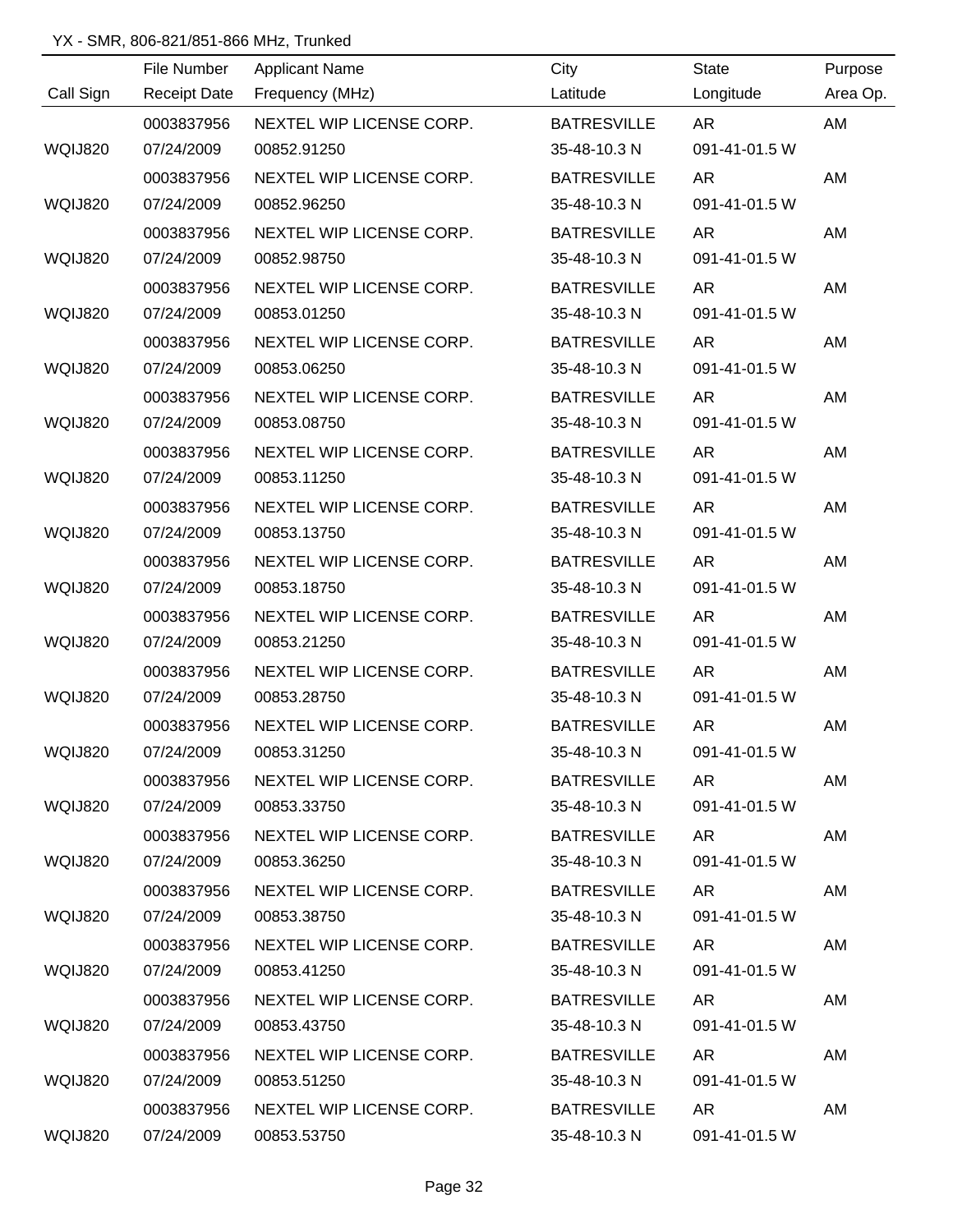|                | File Number         | <b>Applicant Name</b>                     | City               | <b>State</b>  | Purpose   |
|----------------|---------------------|-------------------------------------------|--------------------|---------------|-----------|
| Call Sign      | <b>Receipt Date</b> | Frequency (MHz)                           | Latitude           | Longitude     | Area Op.  |
|                | 0003837956          | NEXTEL WIP LICENSE CORP.                  | <b>BATRESVILLE</b> | <b>AR</b>     | AM        |
| WQIJ820        | 07/24/2009          | 00853.56250                               | 35-48-10.3 N       | 091-41-01.5 W |           |
|                | 0003837956          | NEXTEL WIP LICENSE CORP.                  | <b>BATRESVILLE</b> | <b>AR</b>     | AM        |
| <b>WQIJ820</b> | 07/24/2009          | 00853.58750                               | 35-48-10.3 N       | 091-41-01.5 W |           |
|                | 0003837956          | NEXTEL WIP LICENSE CORP.                  | <b>BATRESVILLE</b> | AR            | AM        |
| <b>WQIJ820</b> | 07/24/2009          | 00853.61250                               | 35-48-10.3 N       | 091-41-01.5 W |           |
|                | 0003837956          | NEXTEL WIP LICENSE CORP.                  | <b>BATRESVILLE</b> | <b>AR</b>     | AM        |
| WQIJ820        | 07/24/2009          | 00853.63750                               | 35-48-10.3 N       | 091-41-01.5 W |           |
|                | 0003837956          | NEXTEL WIP LICENSE CORP.                  | <b>BATRESVILLE</b> | <b>AR</b>     | AM        |
| <b>WQIJ820</b> | 07/24/2009          | 00853.71250                               | 35-48-10.3 N       | 091-41-01.5 W |           |
|                | 0003837956          | NEXTEL WIP LICENSE CORP.                  | <b>BATRESVILLE</b> | <b>AR</b>     | AM        |
| <b>WQIJ820</b> | 07/24/2009          | 00853.76250                               | 35-48-10.3 N       | 091-41-01.5 W |           |
|                | 0003837956          | NEXTEL WIP LICENSE CORP.                  | <b>BATRESVILLE</b> | <b>AR</b>     | AM        |
| WQIJ820        | 07/24/2009          | 00853.78750                               | 35-48-10.3 N       | 091-41-01.5 W |           |
|                | 0003837956          | NEXTEL WIP LICENSE CORP.                  | <b>BATRESVILLE</b> | <b>AR</b>     | AM        |
| WQIJ820        | 07/24/2009          | 00853.83750                               | 35-48-10.3 N       | 091-41-01.5 W |           |
|                | 0003837956          | NEXTEL WIP LICENSE CORP.                  | <b>BATRESVILLE</b> | <b>AR</b>     | AM        |
| WQIJ820        | 07/24/2009          | 00853.86250                               | 35-48-10.3 N       | 091-41-01.5 W |           |
|                | 0003837956          | NEXTEL WIP LICENSE CORP.                  | <b>BATRESVILLE</b> | <b>AR</b>     | AM        |
| <b>WQIJ820</b> | 07/24/2009          | 00853.88750                               | 35-48-10.3 N       | 091-41-01.5 W |           |
|                | 0003837956          | NEXTEL WIP LICENSE CORP.                  | <b>BATRESVILLE</b> | <b>AR</b>     | AM        |
| WQIJ820        | 07/24/2009          | 00853.93750                               | 35-48-10.3 N       | 091-41-01.5 W |           |
|                | 0003837956          | NEXTEL WIP LICENSE CORP.                  | <b>BATRESVILLE</b> | <b>AR</b>     | AM        |
| WQIJ820        | 07/24/2009          | 00853.96250                               | 35-48-10.3 N       | 091-41-01.5 W |           |
|                | 0003837956          | NEXTEL WIP LICENSE CORP.                  | <b>JOY</b>         | AR.           | AM        |
| WQIJ820        | 07/24/2009          | 00852.26250                               | 35-16-57.3 N       | 091-56-55.5 W |           |
|                | 0003837956          | NEXTEL WIP LICENSE CORP.                  | JOY                | AR            | AM        |
| WQIJ820        | 07/24/2009          | 00852.81250                               | 35-16-57.3 N       | 091-56-55.5 W |           |
|                | 0003837956          | NEXTEL WIP LICENSE CORP.                  | JOY                | AR            | AM        |
| WQIJ820        | 07/24/2009          | 00853.46250                               | 35-16-57.3 N       | 091-56-55.5 W |           |
|                | 0003910965          | NEXTEL COMMUNICATIONS OF THE M            |                    |               | <b>RO</b> |
| KNHD312        | 07/24/2009          |                                           |                    |               |           |
|                | 0003910966          | NEXTEL COMMUNICATIONS OF THE M            |                    |               | <b>RO</b> |
| WNFW640        | 07/24/2009          |                                           |                    |               |           |
|                |                     | 0003910967 NEXTEL COMMUNICATIONS OF THE M |                    |               | <b>RO</b> |
| WNGU844        | 07/24/2009          |                                           |                    |               |           |
|                | 0003910968          | NEXTEL COMMUNICATIONS OF THE M            |                    |               | <b>RO</b> |
| WNHR670        | 07/24/2009          |                                           |                    |               |           |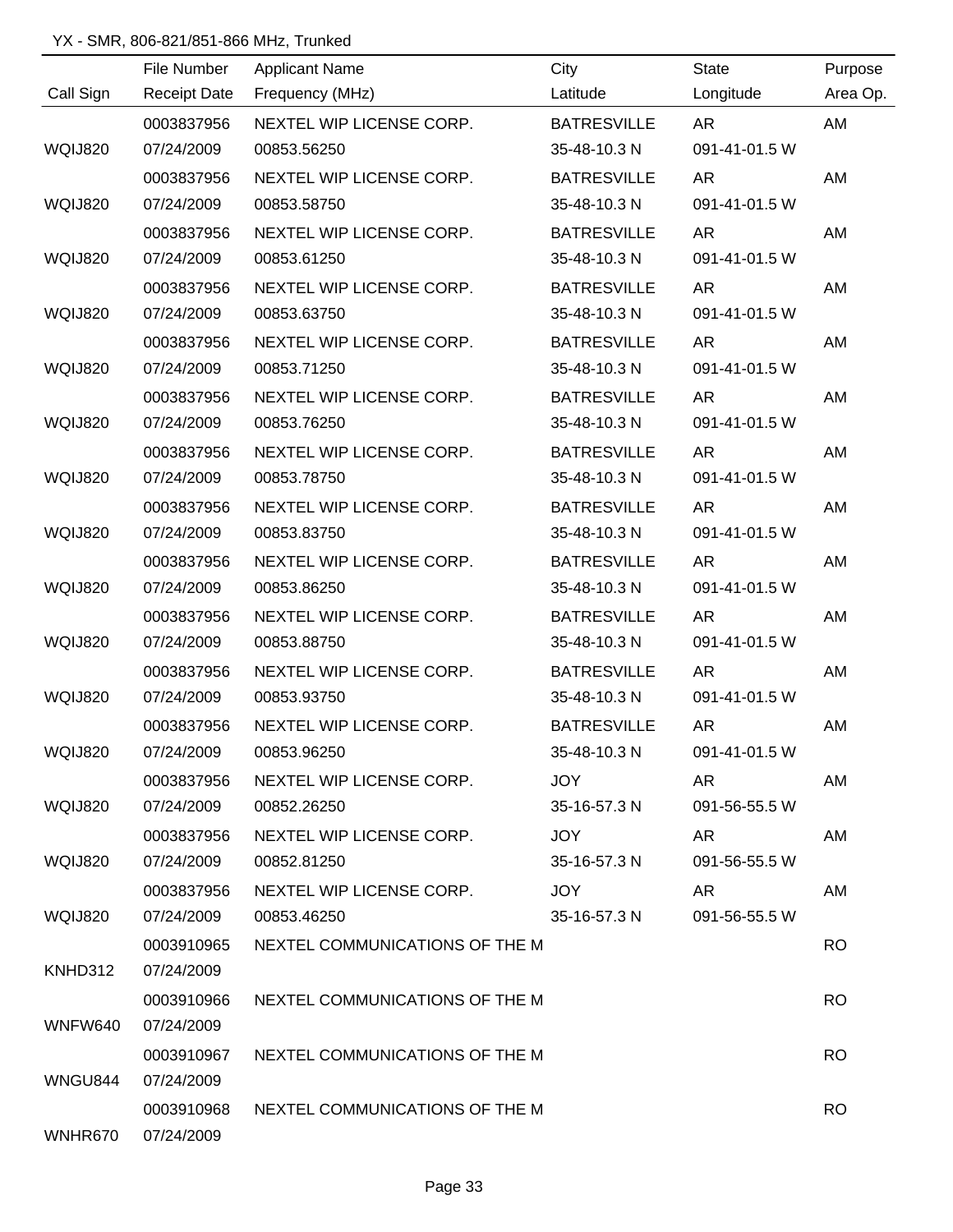|           | File Number              | <b>Applicant Name</b>          | City     | <b>State</b> | Purpose   |
|-----------|--------------------------|--------------------------------|----------|--------------|-----------|
| Call Sign | <b>Receipt Date</b>      | Frequency (MHz)                | Latitude | Longitude    | Area Op.  |
| WNMD391   | 0003910969<br>07/24/2009 | NEXTEL COMMUNICATIONS OF THE M |          |              | <b>RO</b> |
|           | 0003910970               | NEXTEL COMMUNICATIONS OF THE M |          |              | <b>RO</b> |
| WNPB449   | 07/24/2009               |                                |          |              |           |
|           | 0003910977               | NEXTEL COMMUNICATIONS OF THE M |          |              | <b>RO</b> |
| WNUD726   | 07/24/2009               |                                |          |              |           |
|           | 0003910978               | NEXTEL COMMUNICATIONS OF THE M |          |              | <b>RO</b> |
| WNVL275   | 07/24/2009               |                                |          |              |           |
|           | 0003910979               | NEXTEL COMMUNICATIONS OF THE M |          |              | <b>RO</b> |
| WNVL308   | 07/24/2009               |                                |          |              |           |
|           | 0003910980               | NEXTEL COMMUNICATIONS OF THE M |          |              | <b>RO</b> |
| WNVP321   | 07/24/2009               |                                |          |              |           |
|           | 0003910981               | NEXTEL COMMUNICATIONS OF THE M |          |              | <b>RO</b> |
| WPOF339   | 07/24/2009               |                                |          |              |           |
|           | 0003910982               | NEXTEL COMMUNICATIONS OF THE M |          |              | <b>RO</b> |
| WPOF340   | 07/24/2009               |                                |          |              |           |
|           | 0003910983               | NEXTEL COMMUNICATIONS OF THE M |          |              | <b>RO</b> |
| WPOF341   | 07/24/2009               |                                |          |              |           |
|           | 0003910984               | NEXTEL COMMUNICATIONS OF THE M |          |              | <b>RO</b> |
| WPOF345   | 07/24/2009               |                                |          |              |           |
|           | 0003910985               | NEXTEL COMMUNICATIONS OF THE M |          |              | <b>RO</b> |
| WPOF347   | 07/24/2009               |                                |          |              |           |
|           | 0003910986               | NEXTEL COMMUNICATIONS OF THE M |          |              | <b>RO</b> |
| WPOF348   | 07/24/2009               |                                |          |              |           |
|           | 0003910987               | NEXTEL COMMUNICATIONS OF THE M |          |              | <b>RO</b> |
| WPOF350   | 07/24/2009               |                                |          |              |           |
| WPOF351   | 0003910988<br>07/24/2009 | NEXTEL COMMUNICATIONS OF THE M |          |              | <b>RO</b> |
|           | 0003910989               | NEXTEL COMMUNICATIONS OF THE M |          |              | <b>RO</b> |
| WPOF353   | 07/24/2009               |                                |          |              |           |
|           | 0003910990               | NEXTEL COMMUNICATIONS OF THE M |          |              | <b>RO</b> |
| WPOF355   | 07/24/2009               |                                |          |              |           |
|           | 0003910991               | NEXTEL COMMUNICATIONS OF THE M |          |              | <b>RO</b> |
| WPOF356   | 07/24/2009               |                                |          |              |           |
|           | 0003910992               | NEXTEL COMMUNICATIONS OF THE M |          |              | <b>RO</b> |
| WPOF380   | 07/24/2009               |                                |          |              |           |
|           | 0003910993               | NEXTEL COMMUNICATIONS OF THE M |          |              | <b>RO</b> |
| WPOF381   | 07/24/2009               |                                |          |              |           |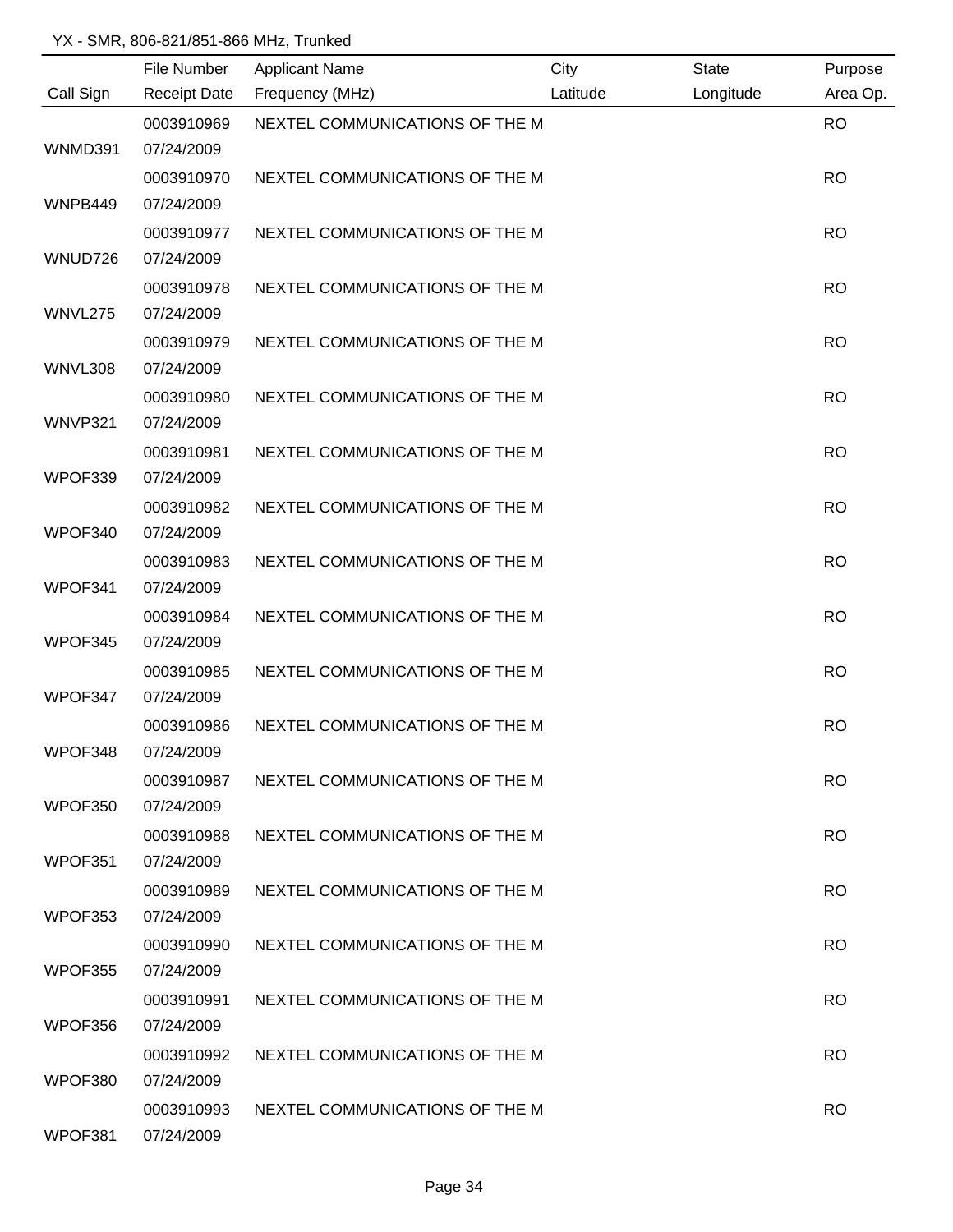|           | File Number         | <b>Applicant Name</b>          | City     | <b>State</b> | Purpose   |
|-----------|---------------------|--------------------------------|----------|--------------|-----------|
| Call Sign | <b>Receipt Date</b> | Frequency (MHz)                | Latitude | Longitude    | Area Op.  |
|           | 0003910994          | NEXTEL COMMUNICATIONS OF THE M |          |              | <b>RO</b> |
| WPOF382   | 07/24/2009          |                                |          |              |           |
|           | 0003910995          | NEXTEL COMMUNICATIONS OF THE M |          |              | <b>RO</b> |
| WPOF413   | 07/24/2009          |                                |          |              |           |
|           | 0003910996          | NEXTEL COMMUNICATIONS OF THE M |          |              | <b>RO</b> |
| WPOF415   | 07/24/2009          |                                |          |              |           |
|           | 0003910997          | NEXTEL COMMUNICATIONS OF THE M |          |              | <b>RO</b> |
| WPOF416   | 07/24/2009          |                                |          |              |           |
|           | 0003910998          | NEXTEL COMMUNICATIONS OF THE M |          |              | <b>RO</b> |
| WPOF488   | 07/24/2009          |                                |          |              |           |
|           | 0003910999          | NEXTEL COMMUNICATIONS OF THE M |          |              | <b>RO</b> |
| WPOF794   | 07/24/2009          |                                |          |              |           |
|           | 0003911000          | NEXTEL COMMUNICATIONS OF THE M |          |              | <b>RO</b> |
| WPOF346   | 07/24/2009          |                                |          |              |           |
|           | 0003911001          | NEXTEL COMMUNICATIONS OF THE M |          |              | <b>RO</b> |
| WPOF363   | 07/24/2009          |                                |          |              |           |
|           | 0003911002          | NEXTEL COMMUNICATIONS OF THE M |          |              | <b>RO</b> |
| WPOF374   | 07/24/2009          |                                |          |              |           |
|           | 0003911003          | NEXTEL COMMUNICATIONS OF THE M |          |              | <b>RO</b> |
| WPOF414   | 07/24/2009          |                                |          |              |           |
|           | 0003911004          | NEXTEL COMMUNICATIONS OF THE M |          |              | <b>RO</b> |
| WPOF486   | 07/24/2009          |                                |          |              |           |
|           | 0003911006          | NEXTEL COMMUNICATIONS OF THE M |          |              | <b>RO</b> |
| WNFW647   | 07/24/2009          |                                |          |              |           |
|           | 0003911007          | NEXTEL COMMUNICATIONS OF THE M |          |              | <b>RO</b> |
| WPOF378   | 07/24/2009          |                                |          |              |           |
|           | 0003911008          | NEXTEL COMMUNICATIONS OF THE M |          |              | <b>RO</b> |
| WNVL257   | 07/24/2009          |                                |          |              |           |
|           | 0003911009          | NEXTEL COMMUNICATIONS OF THE M |          |              | <b>RO</b> |
| WPOF342   | 07/24/2009          |                                |          |              |           |
|           | 0003911010          | NEXTEL COMMUNICATIONS OF THE M |          |              | <b>RO</b> |
| WPOF362   | 07/24/2009          |                                |          |              |           |
|           | 0003911011          | NEXTEL COMMUNICATIONS OF THE M |          |              | <b>RO</b> |
| WPOF373   | 07/24/2009          |                                |          |              |           |
|           | 0003911012          | NEXTEL COMMUNICATIONS OF THE M |          |              | <b>RO</b> |
| WPOF410   | 07/24/2009          |                                |          |              |           |
|           | 0003911015          | NEXTEL COMMUNICATIONS OF THE M |          |              | <b>RO</b> |
| WPOF344   | 07/24/2009          |                                |          |              |           |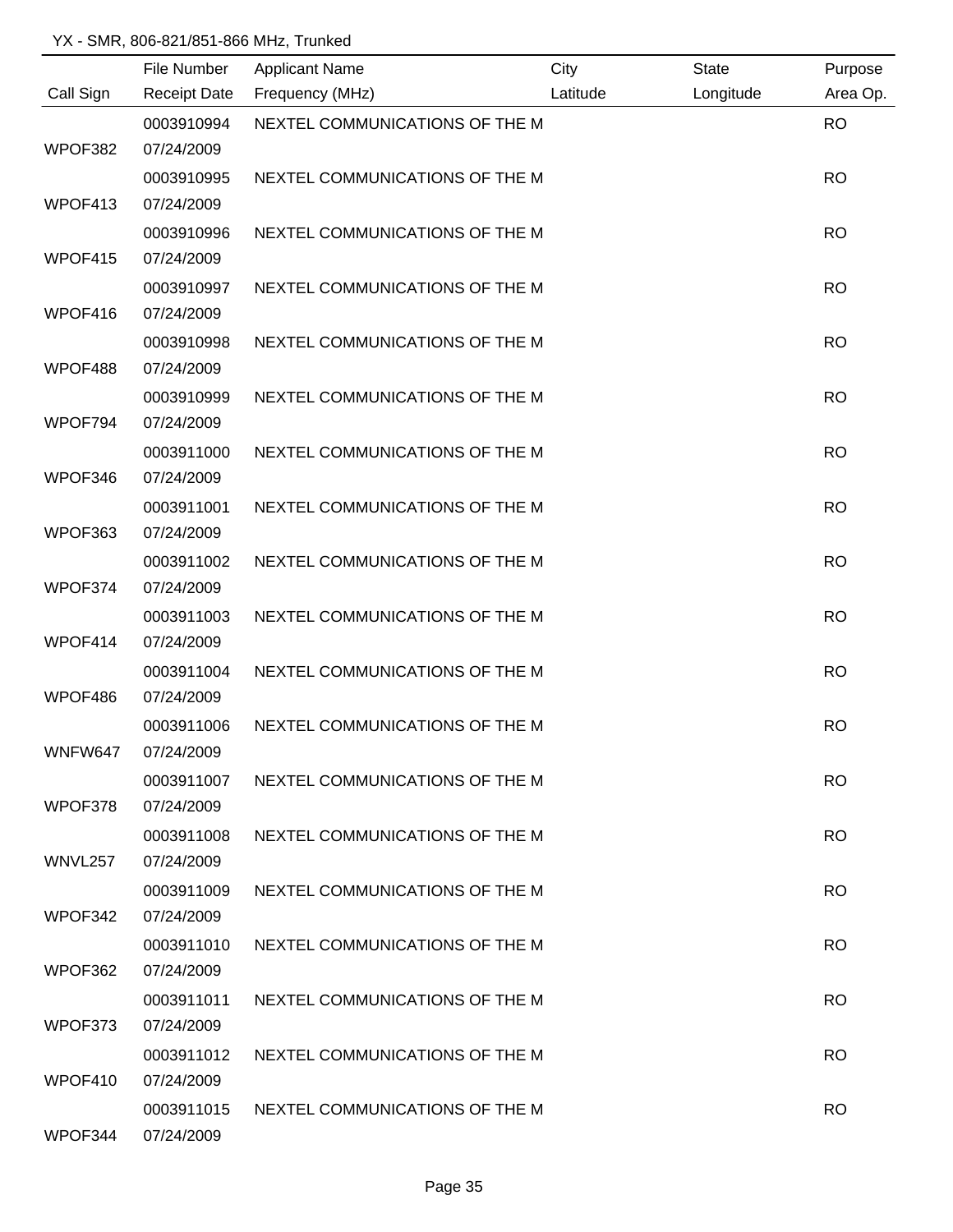|                | File Number              | <b>Applicant Name</b>          | City     | <b>State</b> | Purpose   |
|----------------|--------------------------|--------------------------------|----------|--------------|-----------|
| Call Sign      | <b>Receipt Date</b>      | Frequency (MHz)                | Latitude | Longitude    | Area Op.  |
| WPOF354        | 0003911016<br>07/24/2009 | NEXTEL COMMUNICATIONS OF THE M |          |              | <b>RO</b> |
|                | 0003911017               | NEXTEL COMMUNICATIONS OF THE M |          |              | <b>RO</b> |
| WPOF412        | 07/24/2009               |                                |          |              |           |
| <b>WNNW271</b> | 0003911018<br>07/24/2009 | NEXTEL COMMUNICATIONS OF THE M |          |              | <b>RO</b> |
| <b>WNXI243</b> | 0003911019<br>07/24/2009 | NEXTEL COMMUNICATIONS OF THE M |          |              | <b>RO</b> |
| WPOF360        | 0003911020<br>07/24/2009 | NEXTEL COMMUNICATIONS OF THE M |          |              | <b>RO</b> |
| <b>WNIK356</b> | 0003911021<br>07/24/2009 | NEXTEL COMMUNICATIONS OF THE M |          |              | <b>RO</b> |
| WPOF343        | 0003911022<br>07/24/2009 | NEXTEL COMMUNICATIONS OF THE M |          |              | <b>RO</b> |
|                | 0003911023<br>07/24/2009 | NEXTEL COMMUNICATIONS OF THE M |          |              | <b>RO</b> |
| WPOF357        | 0003911024               | NEXTEL COMMUNICATIONS OF THE M |          |              | <b>RO</b> |
| WPOF411        | 07/24/2009<br>0003911025 | NEXTEL COMMUNICATIONS OF THE M |          |              | <b>RO</b> |
| WNMD386        | 07/24/2009               |                                |          |              |           |
| WPOF338        | 0003911027<br>07/24/2009 | NEXTEL COMMUNICATIONS OF THE M |          |              | <b>RO</b> |
| WPOF349        | 0003911028<br>07/24/2009 | NEXTEL COMMUNICATIONS OF THE M |          |              | <b>RO</b> |
| WPOF358        | 0003911029<br>07/24/2009 | NEXTEL COMMUNICATIONS OF THE M |          |              | <b>RO</b> |
| WPOF368        | 0003911030<br>07/24/2009 | NEXTEL COMMUNICATIONS OF THE M |          |              | <b>RO</b> |
|                | 0003911031               | NEXTEL COMMUNICATIONS OF THE M |          |              | <b>RO</b> |
| WPOF379        | 07/24/2009               |                                |          |              |           |
| WPOF417        | 0003911032<br>07/24/2009 | NEXTEL COMMUNICATIONS OF THE M |          |              | <b>RO</b> |
| WPOF484        | 0003911033<br>07/24/2009 | NEXTEL COMMUNICATIONS OF THE M |          |              | <b>RO</b> |
| WPOF797        | 0003911034<br>07/24/2009 | NEXTEL COMMUNICATIONS OF THE M |          |              | <b>RO</b> |
| WPOF352        | 0003911035<br>07/24/2009 | NEXTEL COMMUNICATIONS OF THE M |          |              | <b>RO</b> |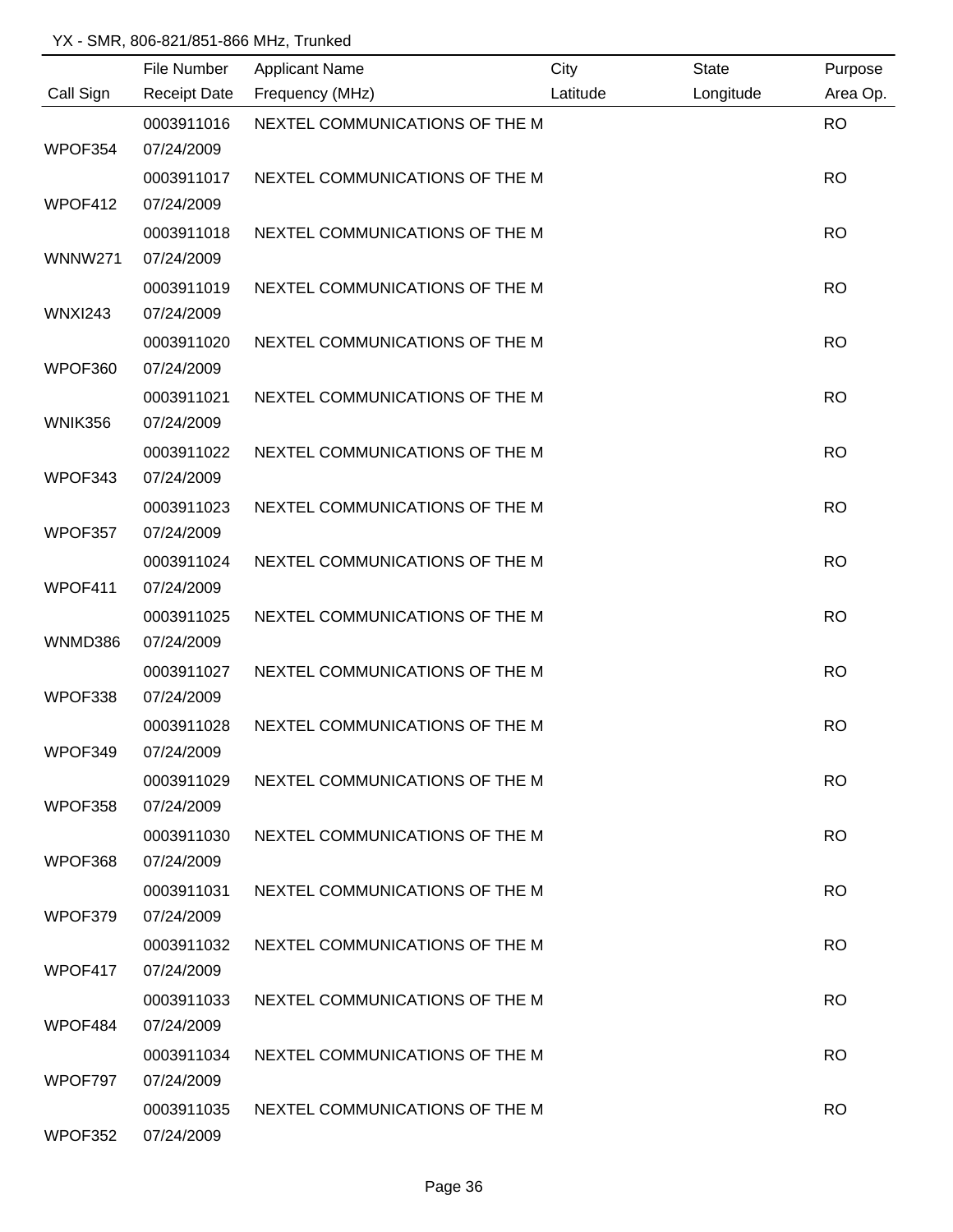|               | File Number              | <b>Applicant Name</b>          | City     | <b>State</b> | Purpose   |
|---------------|--------------------------|--------------------------------|----------|--------------|-----------|
| Call Sign     | <b>Receipt Date</b>      | Frequency (MHz)                | Latitude | Longitude    | Area Op.  |
| WPOF369       | 0003911036<br>07/24/2009 | NEXTEL COMMUNICATIONS OF THE M |          |              | <b>RO</b> |
|               | 0003911038               | NEXTEL COMMUNICATIONS OF THE M |          |              | <b>RO</b> |
| WPOF795       | 07/24/2009               |                                |          |              |           |
| WPOF796       | 0003911039<br>07/24/2009 | NEXTEL COMMUNICATIONS OF THE M |          |              | <b>RO</b> |
| WPOF798       | 0003911040<br>07/24/2009 | NEXTEL COMMUNICATIONS OF THE M |          |              | <b>RO</b> |
| <b>WZU987</b> | 0003911041<br>07/24/2009 | NEXTEL COMMUNICATIONS OF THE M |          |              | <b>RO</b> |
| WNVL255       | 0003911044<br>07/24/2009 | NEXTEL COMMUNICATIONS OF THE M |          |              | <b>RO</b> |
| WPOF485       | 0003911045<br>07/24/2009 | NEXTEL COMMUNICATIONS OF THE M |          |              | <b>RO</b> |
| WPOF487       | 0003911046<br>07/24/2009 | NEXTEL COMMUNICATIONS OF THE M |          |              | <b>RO</b> |
| WPOF483       | 0003911047<br>07/24/2009 | NEXTEL COMMUNICATIONS OF THE M |          |              | <b>RO</b> |
| WPOF359       | 0003911048<br>07/24/2009 | NEXTEL COMMUNICATIONS OF THE M |          |              | <b>RO</b> |
| WPOF361       | 0003911049<br>07/24/2009 | NEXTEL COMMUNICATIONS OF THE M |          |              | <b>RO</b> |
|               | 0003911050               | NEXTEL COMMUNICATIONS OF THE M |          |              | <b>RO</b> |
| WPOF364       | 07/24/2009<br>0003911051 | NEXTEL COMMUNICATIONS OF THE M |          |              | <b>RO</b> |
| WPOF365       | 07/24/2009<br>0003911052 | NEXTEL COMMUNICATIONS OF THE M |          |              | <b>RO</b> |
| WPOF366       | 07/24/2009<br>0003911053 | NEXTEL COMMUNICATIONS OF THE M |          |              | <b>RO</b> |
| WPOF367       | 07/24/2009               |                                |          |              |           |
| WPOF370       | 0003911054<br>07/24/2009 | NEXTEL COMMUNICATIONS OF THE M |          |              | <b>RO</b> |
| WPOF371       | 0003911055<br>07/24/2009 | NEXTEL COMMUNICATIONS OF THE M |          |              | <b>RO</b> |
| WPOF372       | 0003911056<br>07/24/2009 | NEXTEL COMMUNICATIONS OF THE M |          |              | <b>RO</b> |
| WPOF375       | 0003911057<br>07/24/2009 | NEXTEL COMMUNICATIONS OF THE M |          |              | <b>RO</b> |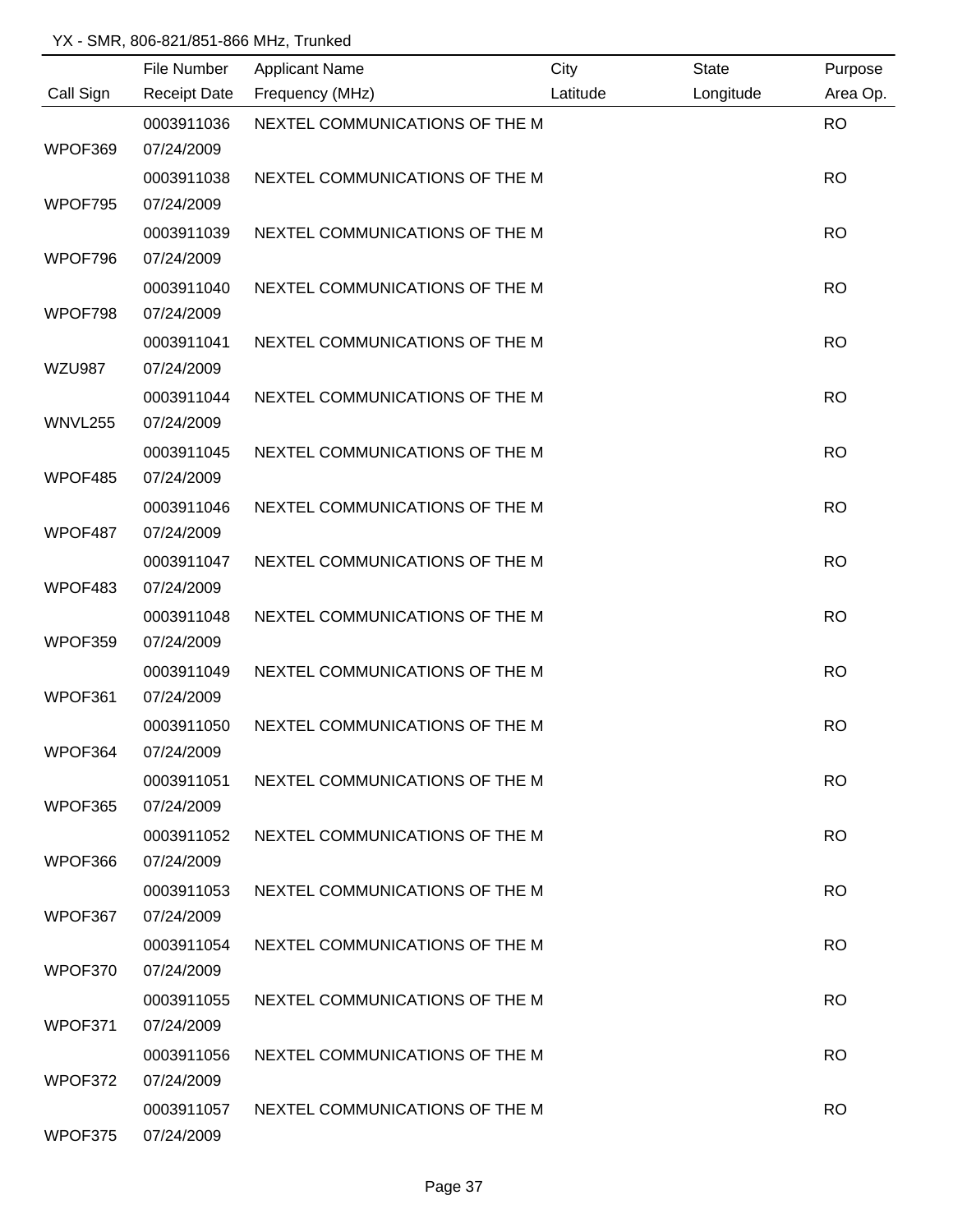|                | File Number              | <b>Applicant Name</b>             | City     | State     | Purpose   |
|----------------|--------------------------|-----------------------------------|----------|-----------|-----------|
| Call Sign      | <b>Receipt Date</b>      | Frequency (MHz)                   | Latitude | Longitude | Area Op.  |
| WPOF376        | 0003911058<br>07/24/2009 | NEXTEL COMMUNICATIONS OF THE M    |          |           | <b>RO</b> |
|                | 0003911059               | NEXTEL COMMUNICATIONS OF THE M    |          |           | <b>RO</b> |
| WPOF377        | 07/24/2009               |                                   |          |           |           |
| <b>KED872</b>  | 0003911126<br>07/24/2009 | NEXTEL LICENSE HOLDINGS 1 INC     |          |           | <b>RO</b> |
| KNGR411        | 0003911127<br>07/24/2009 | NEXTEL LICENSE HOLDINGS 1 INC     |          |           | <b>RO</b> |
| KNHK249        | 0003911128<br>07/24/2009 | NEXTEL LICENSE HOLDINGS 1 INC     |          |           | <b>RO</b> |
| <b>KNJY854</b> | 0003911129<br>07/24/2009 | NEXTEL LICENSE HOLDINGS 1 INC DB. |          |           | <b>RO</b> |
| <b>WNBN452</b> | 0003911130<br>07/24/2009 | NEXTEL LICENSE HOLDINGS 1 INC     |          |           | <b>RO</b> |
| <b>WNHA523</b> | 0003911131<br>07/24/2009 | NEXTEL LICENSE HOLDINGS 1 INC     |          |           | <b>RO</b> |
| WNKM837        | 0003911132<br>07/24/2009 | NEXTEL LICENSE HOLDINGS 1 INC     |          |           | <b>RO</b> |
| WNNP475        | 0003911133<br>07/24/2009 | NEXTEL LICENSE HOLDINGS 1 INC     |          |           | <b>RO</b> |
| WNNP514        | 0003911134<br>07/24/2009 | NEXTEL LICENSE HOLDINGS 1 INC     |          |           | <b>RO</b> |
| <b>WNNU574</b> | 0003911135<br>07/24/2009 | NEXTEL LICENSE HOLDINGS 1 INC     |          |           | <b>RO</b> |
| WNPQ770        | 0003911136<br>07/24/2009 | NEXTEL LICENSE HOLDINGS 1 INC     |          |           | <b>RO</b> |
| <b>WNSS427</b> | 0003911161<br>07/24/2009 | NEXTEL LICENSE HOLDINGS 1 INC     |          |           | <b>RO</b> |
| WPFR675        | 0003911162<br>07/24/2009 | Nextel License Holdings 1, Inc.   |          |           | <b>RO</b> |
| <b>WPFS893</b> | 0003911163<br>07/24/2009 | NEXTEL LICENSE HOLDINGS 1 INC     |          |           | <b>RO</b> |
| WPFS897        | 0003911164<br>07/24/2009 | NEXTEL LICENSE HOLDINGS 1 INC     |          |           | <b>RO</b> |
| WPOE729        | 0003911165<br>07/24/2009 | NEXTEL LICENSE HOLDINGS 1, INC.   |          |           | <b>RO</b> |
| WPOE730        | 0003911166<br>07/24/2009 | NEXTEL LICENSE HOLDINGS 1, INC.   |          |           | <b>RO</b> |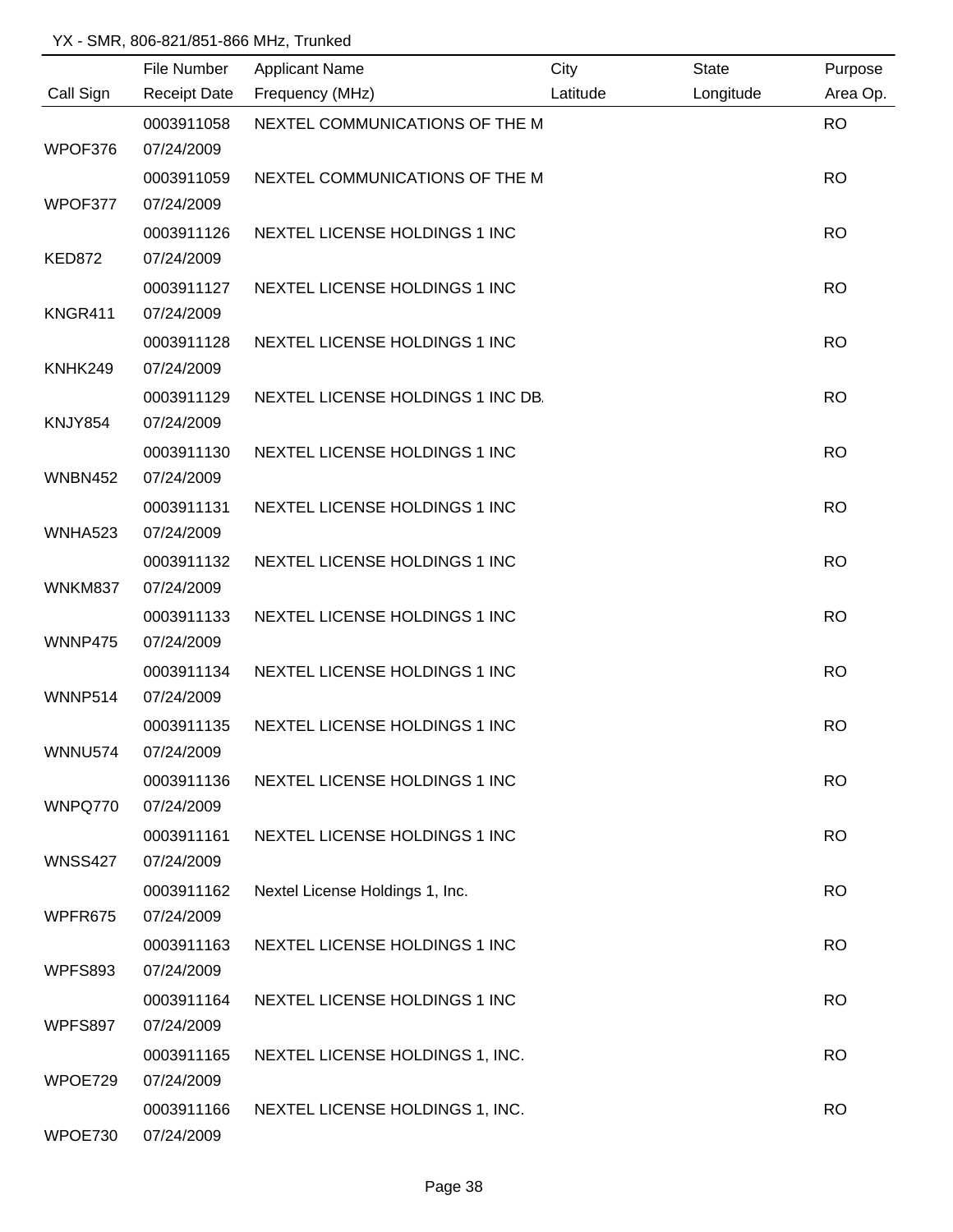|           | File Number              | <b>Applicant Name</b>           | City     | State     | Purpose   |
|-----------|--------------------------|---------------------------------|----------|-----------|-----------|
| Call Sign | <b>Receipt Date</b>      | Frequency (MHz)                 | Latitude | Longitude | Area Op.  |
|           | 0003911167               | NEXTEL LICENSE HOLDINGS 1, INC. |          |           | <b>RO</b> |
| WPOE731   | 07/24/2009               |                                 |          |           |           |
|           | 0003911168               | NEXTEL LICENSE HOLDINGS 1, INC. |          |           | <b>RO</b> |
| WPOE735   | 07/24/2009               |                                 |          |           |           |
|           | 0003911169               | NEXTEL LICENSE HOLDINGS 1, INC. |          |           | <b>RO</b> |
| WPOE737   | 07/24/2009               |                                 |          |           |           |
|           | 0003911170               | NEXTEL LICENSE HOLDINGS 1, INC. |          |           | <b>RO</b> |
| WPOE738   | 07/24/2009               |                                 |          |           |           |
|           | 0003911171               | NEXTEL LICENSE HOLDINGS 1, INC. |          |           | <b>RO</b> |
| WPOE740   | 07/24/2009               |                                 |          |           |           |
|           | 0003911172               | NEXTEL LICENSE HOLDINGS 1, INC. |          |           | <b>RO</b> |
| WPOE741   | 07/24/2009               |                                 |          |           |           |
| WPOE743   | 0003911173<br>07/24/2009 | NEXTEL LICENSE HOLDINGS 1, INC. |          |           | <b>RO</b> |
|           | 0003911174               | NEXTEL LICENSE HOLDINGS 1, INC. |          |           | <b>RO</b> |
| WPOE745   | 07/24/2009               |                                 |          |           |           |
|           | 0003911175               | NEXTEL LICENSE HOLDINGS 1, INC. |          |           | <b>RO</b> |
| WPOE746   | 07/24/2009               |                                 |          |           |           |
|           | 0003911176               | NEXTEL LICENSE HOLDINGS 1, INC. |          |           | <b>RO</b> |
| WPOE749   | 07/24/2009               |                                 |          |           |           |
|           | 0003911177               | NEXTEL LICENSE HOLDINGS 1, INC. |          |           | <b>RO</b> |
| WPOE751   | 07/24/2009               |                                 |          |           |           |
|           | 0003911178               | NEXTEL LICENSE HOLDINGS 1, INC. |          |           | <b>RO</b> |
| WPOE696   | 07/24/2009               |                                 |          |           |           |
|           | 0003911179               | NEXTEL LICENSE HOLDINGS 1, INC. |          |           | <b>RO</b> |
| WPOE697   | 07/24/2009               |                                 |          |           |           |
|           | 0003911180               | NEXTEL LICENSE HOLDINGS 1, INC. |          |           | <b>RO</b> |
| WPOE698   | 07/24/2009               |                                 |          |           |           |
|           | 0003911181               | NEXTEL LICENSE HOLDINGS 1, INC. |          |           | <b>RO</b> |
| WPOE699   | 07/24/2009               |                                 |          |           |           |
|           | 0003911182               | NEXTEL LICENSE HOLDINGS 1, INC. |          |           | <b>RO</b> |
| WPOE702   | 07/24/2009               |                                 |          |           |           |
| WPOE703   | 0003911183<br>07/24/2009 | NEXTEL LICENSE HOLDINGS 1, INC. |          |           | <b>RO</b> |
|           | 0003911220               | NEXTEL LICENSE HOLDINGS 1, INC. |          |           | <b>RO</b> |
| WPOE823   | 07/24/2009               |                                 |          |           |           |
|           | 0003911221               | NEXTEL LICENSE HOLDINGS 1, INC. |          |           | <b>RO</b> |
| WPOE857   | 07/24/2009               |                                 |          |           |           |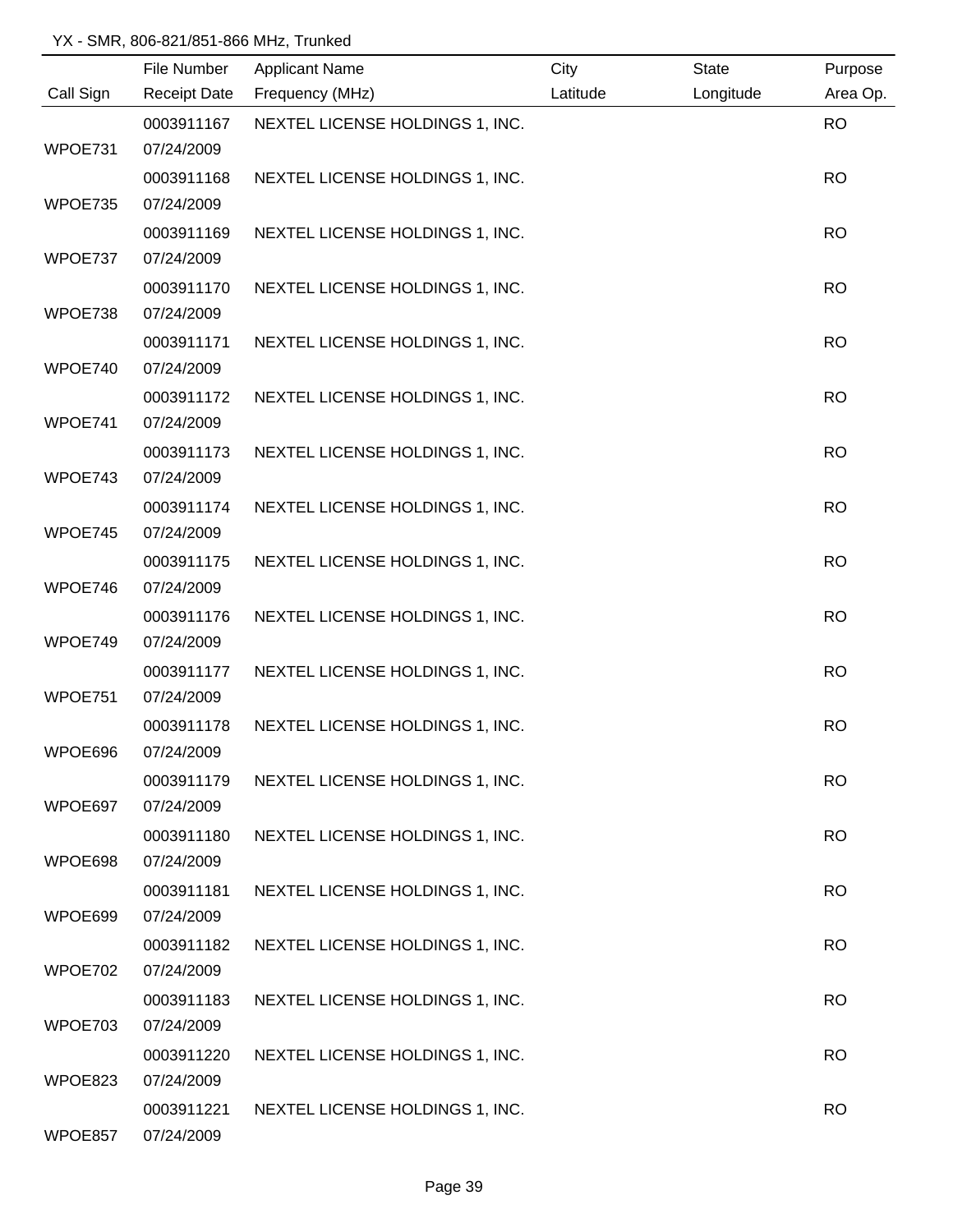|                | File Number         | <b>Applicant Name</b>             | City     | <b>State</b> | Purpose   |
|----------------|---------------------|-----------------------------------|----------|--------------|-----------|
| Call Sign      | <b>Receipt Date</b> | Frequency (MHz)                   | Latitude | Longitude    | Area Op.  |
|                | 0003911222          | NEXTEL LICENSE HOLDINGS 1, INC.   |          |              | <b>RO</b> |
| WPOE867        | 07/24/2009          |                                   |          |              |           |
|                | 0003911223          | NEXTEL LICENSE HOLDINGS 1, INC.   |          |              | <b>RO</b> |
| WPOE882        | 07/24/2009          |                                   |          |              |           |
|                | 0003911224          | NEXTEL LICENSE HOLDINGS 1, INC.   |          |              | <b>RO</b> |
| WPOE908        | 07/24/2009          |                                   |          |              |           |
|                | 0003911225          | NEXTEL LICENSE HOLDINGS 1, INC.   |          |              | <b>RO</b> |
| WPOE927        | 07/24/2009          |                                   |          |              |           |
|                | 0003911226          | NEXTEL LICENSE HOLDINGS 1, INC.   |          |              | <b>RO</b> |
| WPOE937        | 07/24/2009          |                                   |          |              |           |
|                | 0003911227          | NEXTEL LICENSE HOLDINGS 1 INC     |          |              | <b>RO</b> |
| WPOE954        | 07/24/2009          |                                   |          |              |           |
|                | 0003911229          | NEXTEL LICENSE HOLDINGS 1 INC     |          |              | <b>RO</b> |
| WPOE982        | 07/24/2009          |                                   |          |              |           |
|                | 0003911230          | NEXTEL LICENSE HOLDINGS 1, INC.   |          |              | <b>RO</b> |
| WPOF491        | 07/24/2009          |                                   |          |              |           |
|                | 0003911231          | NEXTEL LICENSE HOLDINGS 1, INC.   |          |              | <b>RO</b> |
| WPOF816        | 07/24/2009          |                                   |          |              |           |
|                | 0003911232          | NEXTEL LICENSE HOLDINGS 1, INC.   |          |              | <b>RO</b> |
| <b>KNAN824</b> | 07/24/2009          |                                   |          |              |           |
|                | 0003911233          | NEXTEL LICENSE HOLDINGS 1, INC.   |          |              | <b>RO</b> |
| WPOE793        | 07/24/2009          |                                   |          |              |           |
|                | 0003911234          | NEXTEL LICENSE HOLDINGS 1, INC.   |          |              | <b>RO</b> |
| WPOE935        | 07/24/2009          |                                   |          |              |           |
|                | 0003911235          | NEXTEL LICENSE HOLDINGS 1 INC DB. |          |              | <b>RO</b> |
| WNGW478        | 07/24/2009          |                                   |          |              |           |
|                | 0003911237          | NEXTEL LICENSE HOLDINGS 1, INC.   |          |              | <b>RO</b> |
| WPOE693        | 07/24/2009          |                                   |          |              |           |
|                | 0003911238          | NEXTEL LICENSE HOLDINGS 1, INC.   |          |              | <b>RO</b> |
| WPOE750        | 07/24/2009          |                                   |          |              |           |
|                | 0003911239          | NEXTEL LICENSE HOLDINGS 1, INC.   |          |              | <b>RO</b> |
| WPOE780        | 07/24/2009          |                                   |          |              |           |
|                | 0003911240          | NEXTEL LICENSE HOLDINGS 1, INC.   |          |              | <b>RO</b> |
| WPOE798        | 07/24/2009          |                                   |          |              |           |
|                | 0003911241          | NEXTEL LICENSE HOLDINGS 1, INC.   |          |              | <b>RO</b> |
| WPOE840        | 07/24/2009          |                                   |          |              |           |
|                | 0003911242          | NEXTEL LICENSE HOLDINGS 1, INC.   |          |              | <b>RO</b> |
| WPOE850        | 07/24/2009          |                                   |          |              |           |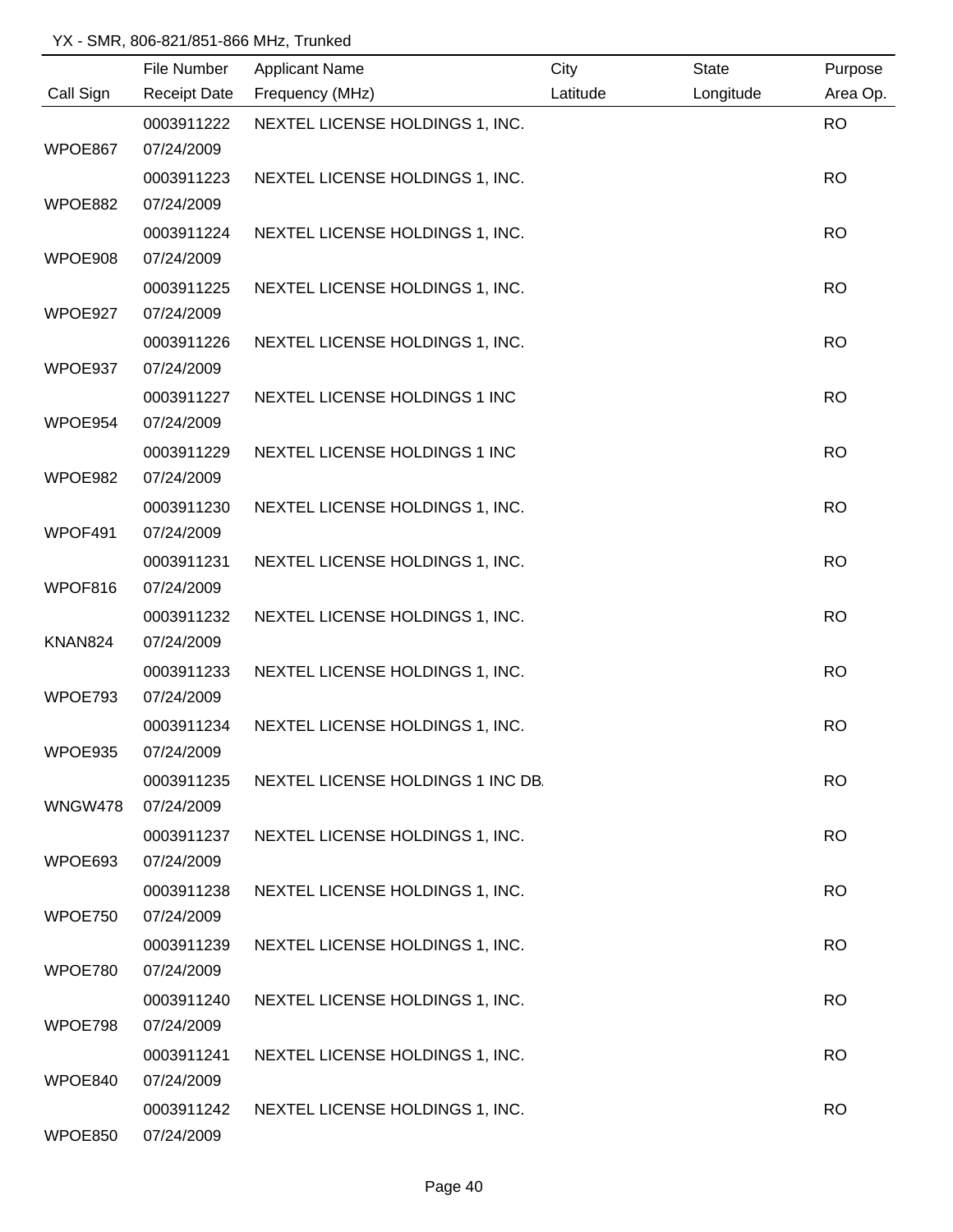|           | File Number              | <b>Applicant Name</b>             | City     | <b>State</b> | Purpose   |
|-----------|--------------------------|-----------------------------------|----------|--------------|-----------|
| Call Sign |                          | Receipt Date Frequency (MHz)      | Latitude | Longitude    | Area Op.  |
|           | 0003911243               | NEXTEL LICENSE HOLDINGS 1, INC.   |          |              | <b>RO</b> |
| WPOE891   | 07/24/2009               |                                   |          |              |           |
|           | 0003911244               | NEXTEL LICENSE HOLDINGS 1, INC.   |          |              | <b>RO</b> |
| WPOE914   | 07/24/2009               |                                   |          |              |           |
|           | 0003911245               | NEXTEL LICENSE HOLDINGS 1 INC     |          |              | <b>RO</b> |
| WPOE972   | 07/24/2009               |                                   |          |              |           |
|           | 0003911246               | NEXTEL LICENSE HOLDINGS 1, INC.   |          |              | <b>RO</b> |
| WPOE709   | 07/24/2009               |                                   |          |              |           |
|           | 0003911247               | NEXTEL LICENSE HOLDINGS 1 INC     |          |              | <b>RO</b> |
| WPOE712   | 07/24/2009               |                                   |          |              |           |
|           | 0003911248               | NEXTEL LICENSE HOLDINGS 1, INC.   |          |              | <b>RO</b> |
| WPOE713   | 07/24/2009               |                                   |          |              |           |
|           | 0003911249               | NEXTEL LICENSE HOLDINGS 1 INC DB. |          |              | <b>RO</b> |
| WPOE714   | 07/24/2009               |                                   |          |              |           |
|           | 0003911250               | NEXTEL LICENSE HOLDINGS 1, INC.   |          |              | <b>RO</b> |
| WPOE718   | 07/24/2009               |                                   |          |              |           |
|           | 0003911251               | NEXTEL LICENSE HOLDINGS 1, INC.   |          |              | <b>RO</b> |
| WPOE720   | 07/24/2009               |                                   |          |              |           |
|           | 0003911252               | NEXTEL LICENSE HOLDINGS 1, INC.   |          |              | <b>RO</b> |
| WPOE721   | 07/24/2009               |                                   |          |              |           |
|           | 0003911253               | NEXTEL LICENSE HOLDINGS 1, INC.   |          |              | <b>RO</b> |
| WPOE723   | 07/24/2009               |                                   |          |              |           |
|           | 0003911254               | NEXTEL LICENSE HOLDINGS 1, INC.   |          |              | <b>RO</b> |
| WPOE724   | 07/24/2009               |                                   |          |              |           |
|           | 0003911255               | NEXTEL LICENSE HOLDINGS 1, INC.   |          |              | <b>RO</b> |
| WPOE773   | 07/24/2009               |                                   |          |              |           |
|           | 0003911256               | NEXTEL LICENSE HOLDINGS 1, INC.   |          |              | <b>RO</b> |
| WPOE775   | 07/24/2009               |                                   |          |              |           |
|           | 0003911257               | NEXTEL LICENSE HOLDINGS 1, INC.   |          |              | <b>RO</b> |
| WPOE776   | 07/24/2009               |                                   |          |              |           |
|           | 0003911258               | NEXTEL LICENSE HOLDINGS 1, INC.   |          |              | <b>RO</b> |
| WPOE779   | 07/24/2009               |                                   |          |              |           |
| WPOE722   | 0003911259<br>07/24/2009 | NEXTEL LICENSE HOLDINGS 1, INC.   |          |              | <b>RO</b> |
|           |                          |                                   |          |              |           |
| WPOE778   | 0003911260<br>07/24/2009 | NEXTEL LICENSE HOLDINGS 1, INC.   |          |              | <b>RO</b> |
|           | 0003911261               | NEXTEL LICENSE HOLDINGS 1, INC.   |          |              | <b>RO</b> |
| WPOE788   | 07/24/2009               |                                   |          |              |           |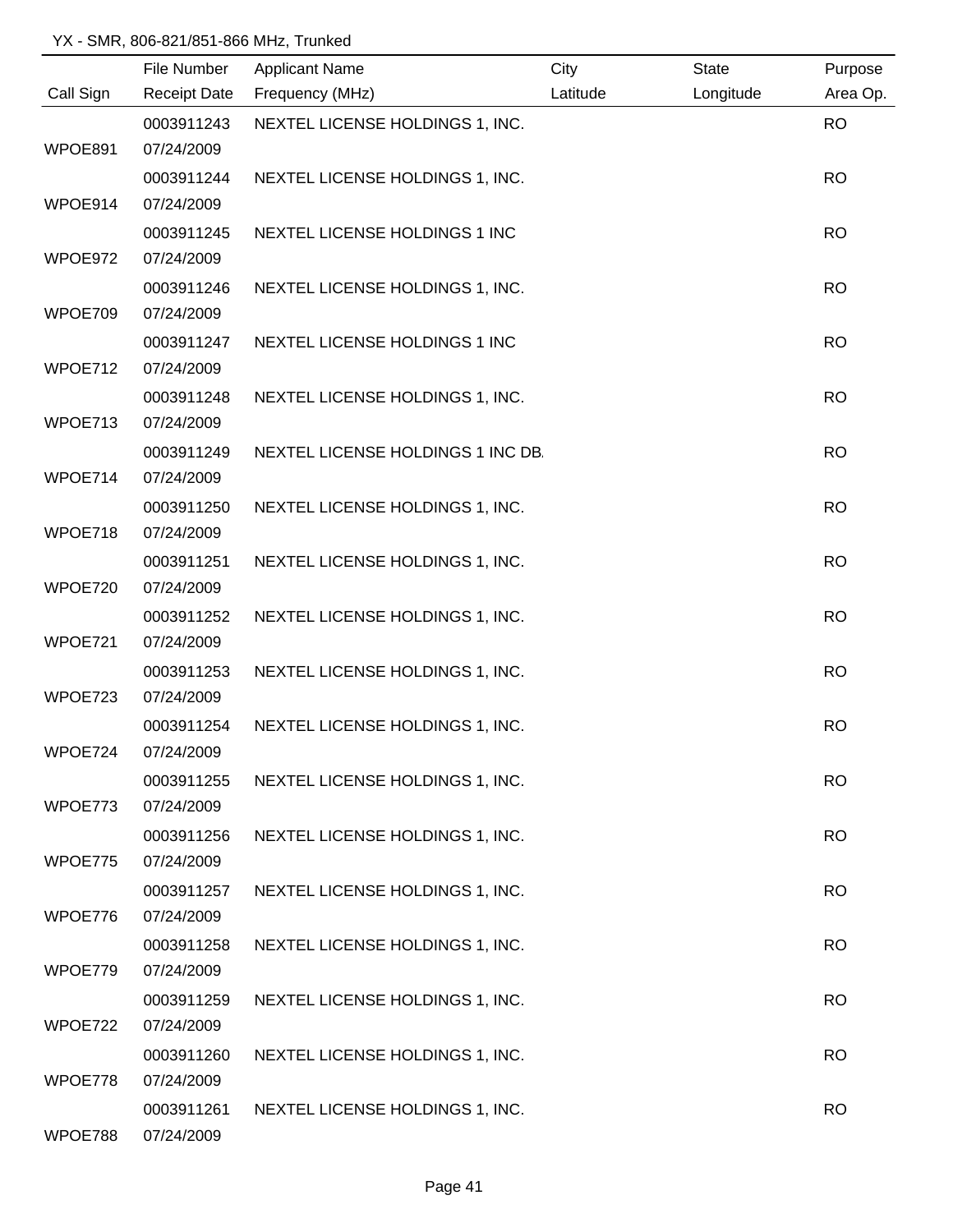|                | File Number         | <b>Applicant Name</b>           | City     | <b>State</b> | Purpose   |
|----------------|---------------------|---------------------------------|----------|--------------|-----------|
| Call Sign      | <b>Receipt Date</b> | Frequency (MHz)                 | Latitude | Longitude    | Area Op.  |
|                | 0003911262          | NEXTEL LICENSE HOLDINGS 1, INC. |          |              | <b>RO</b> |
| WPOE818        | 07/24/2009          |                                 |          |              |           |
|                | 0003911263          | NEXTEL LICENSE HOLDINGS 1, INC. |          |              | <b>RO</b> |
| WPOE838        | 07/24/2009          |                                 |          |              |           |
|                | 0003911264          | NEXTEL LICENSE HOLDINGS 1, INC. |          |              | <b>RO</b> |
| <b>WPOE800</b> | 07/24/2009          |                                 |          |              |           |
|                | 0003911265          | NEXTEL LICENSE HOLDINGS 1, INC. |          |              | <b>RO</b> |
| WPOE851        | 07/24/2009          |                                 |          |              |           |
|                | 0003911266          | NEXTEL LICENSE HOLDINGS 1, INC. |          |              | <b>RO</b> |
| WPOE862        | 07/24/2009          |                                 |          |              |           |
|                | 0003911267          | NEXTEL LICENSE HOLDINGS 1, INC. |          |              | <b>RO</b> |
| WPOE871        | 07/24/2009          |                                 |          |              |           |
|                | 0003911268          | NEXTEL LICENSE HOLDINGS 1, INC. |          |              | <b>RO</b> |
| WPOE881        | 07/24/2009          |                                 |          |              |           |
|                | 0003911269          | NEXTEL LICENSE HOLDINGS 1, INC. |          |              | <b>RO</b> |
| WPOE903        | 07/24/2009          |                                 |          |              |           |
|                | 0003911270          | NEXTEL LICENSE HOLDINGS 1, INC. |          |              | <b>RO</b> |
| WPOE912        | 07/24/2009          |                                 |          |              |           |
|                | 0003911271          | NEXTEL LICENSE HOLDINGS 1, INC. |          |              | <b>RO</b> |
| WPOE922        | 07/24/2009          |                                 |          |              |           |
|                | 0003911272          | NEXTEL LICENSE HOLDINGS 1, INC. |          |              | <b>RO</b> |
| WPOE695        | 07/24/2009          |                                 |          |              |           |
|                | 0003911273          | NEXTEL LICENSE HOLDINGS 1, INC. |          |              | <b>RO</b> |
| WPOE706        | 07/24/2009          |                                 |          |              |           |
|                | 0003911274          | NEXTEL LICENSE HOLDINGS 1, INC. |          |              | <b>RO</b> |
| WPOE719        | 07/24/2009          |                                 |          |              |           |
|                | 0003911275          | NEXTEL LICENSE HOLDINGS 1, INC. |          |              | <b>RO</b> |
| WPOE783        | 07/24/2009          |                                 |          |              |           |
|                | 0003911279          | NEXTEL LICENSE HOLDINGS 1, INC. |          |              | <b>RO</b> |
| WPOE704        | 07/24/2009          |                                 |          |              |           |
|                | 0003911280          | NEXTEL LICENSE HOLDINGS 1, INC. |          |              | <b>RO</b> |
| WPOE707        | 07/24/2009          |                                 |          |              |           |
|                | 0003911281          | NEXTEL LICENSE HOLDINGS 1, INC. |          |              | <b>RO</b> |
| WPOE708        | 07/24/2009          |                                 |          |              |           |
|                | 0003911282          | NEXTEL LICENSE HOLDINGS 1, INC. |          |              | <b>RO</b> |
| WPOE781        | 07/24/2009          |                                 |          |              |           |
|                | 0003911283          | NEXTEL LICENSE HOLDINGS 1, INC. |          |              | <b>RO</b> |
| WPOE784        | 07/24/2009          |                                 |          |              |           |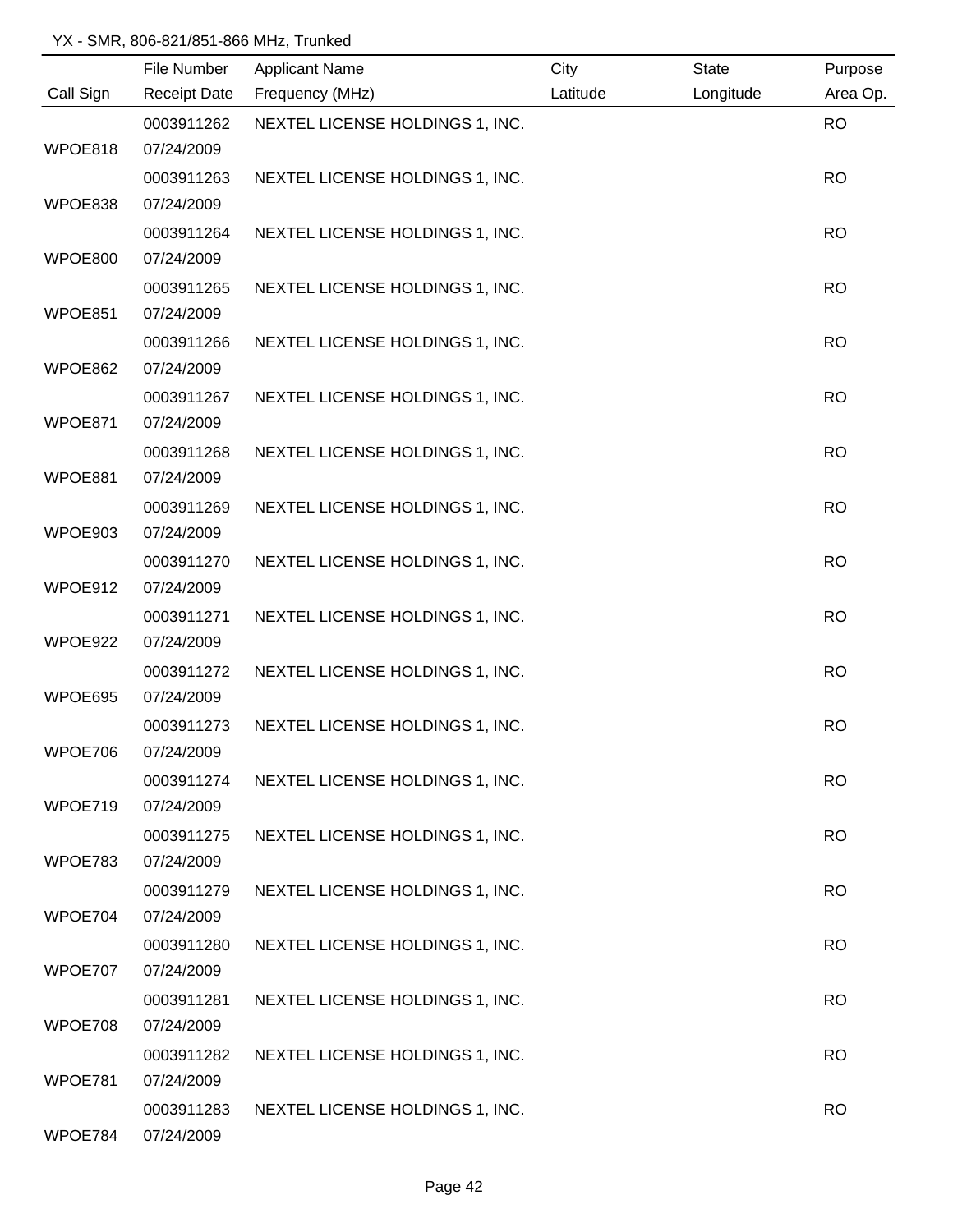|           | File Number              | <b>Applicant Name</b>           | City     | <b>State</b> | Purpose   |
|-----------|--------------------------|---------------------------------|----------|--------------|-----------|
| Call Sign | <b>Receipt Date</b>      | Frequency (MHz)                 | Latitude | Longitude    | Area Op.  |
|           | 0003911284               | NEXTEL LICENSE HOLDINGS 1, INC. |          |              | <b>RO</b> |
| WPOE785   | 07/24/2009               |                                 |          |              |           |
|           | 0003911285               | NEXTEL LICENSE HOLDINGS 1, INC. |          |              | <b>RO</b> |
| WPOE786   | 07/24/2009               |                                 |          |              |           |
|           | 0003911286               | NEXTEL LICENSE HOLDINGS 1, INC. |          |              | <b>RO</b> |
| WPOE787   | 07/24/2009               |                                 |          |              |           |
|           | 0003911287               | NEXTEL LICENSE HOLDINGS 1, INC. |          |              | <b>RO</b> |
| WPOE790   | 07/24/2009               |                                 |          |              |           |
|           | 0003911288               | NEXTEL LICENSE HOLDINGS 1, INC. |          |              | <b>RO</b> |
| WPOE791   | 07/24/2009               |                                 |          |              |           |
|           | 0003911289               | NEXTEL LICENSE HOLDINGS 1, INC. |          |              | <b>RO</b> |
| WPOE792   | 07/24/2009               |                                 |          |              |           |
|           | 0003911290               | NEXTEL LICENSE HOLDINGS 1, INC. |          |              | <b>RO</b> |
| WPOE795   | 07/24/2009               |                                 |          |              |           |
|           | 0003911291               | NEXTEL LICENSE HOLDINGS 1, INC. |          |              | <b>RO</b> |
| WPOE796   | 07/24/2009               |                                 |          |              |           |
|           | 0003911292               | NEXTEL LICENSE HOLDINGS 1, INC. |          |              | <b>RO</b> |
| WPOE797   | 07/24/2009               |                                 |          |              |           |
|           | 0003911293               | NEXTEL LICENSE HOLDINGS 1, INC. |          |              | <b>RO</b> |
| WPOE808   | 07/24/2009               |                                 |          |              |           |
|           | 0003911294               | NEXTEL LICENSE HOLDINGS 1, INC. |          |              | <b>RO</b> |
| WPOE809   | 07/24/2009               |                                 |          |              |           |
| WPOE810   | 0003911295<br>07/24/2009 | NEXTEL LICENSE HOLDINGS 1, INC. |          |              | <b>RO</b> |
|           |                          |                                 |          |              |           |
| WPOE814   | 0003911296<br>07/24/2009 | NEXTEL LICENSE HOLDINGS 1, INC. |          |              | <b>RO</b> |
|           | 0003911297               | NEXTEL LICENSE HOLDINGS 1, INC. |          |              | <b>RO</b> |
| WPOE816   | 07/24/2009               |                                 |          |              |           |
|           | 0003911298               | NEXTEL LICENSE HOLDINGS 1, INC. |          |              | <b>RO</b> |
| WPOE817   | 07/24/2009               |                                 |          |              |           |
|           | 0003911299               | NEXTEL LICENSE HOLDINGS 1, INC. |          |              | <b>RO</b> |
| WPOE819   | 07/24/2009               |                                 |          |              |           |
|           | 0003911300               | NEXTEL LICENSE HOLDINGS 1 INC   |          |              | <b>RO</b> |
| WPOE820   | 07/24/2009               |                                 |          |              |           |
|           | 0003911301               | NEXTEL LICENSE HOLDINGS 1, INC. |          |              | <b>RO</b> |
| WPOE822   | 07/24/2009               |                                 |          |              |           |
|           | 0003911302               | NEXTEL LICENSE HOLDINGS 1, INC. |          |              | <b>RO</b> |
| WPOE824   | 07/24/2009               |                                 |          |              |           |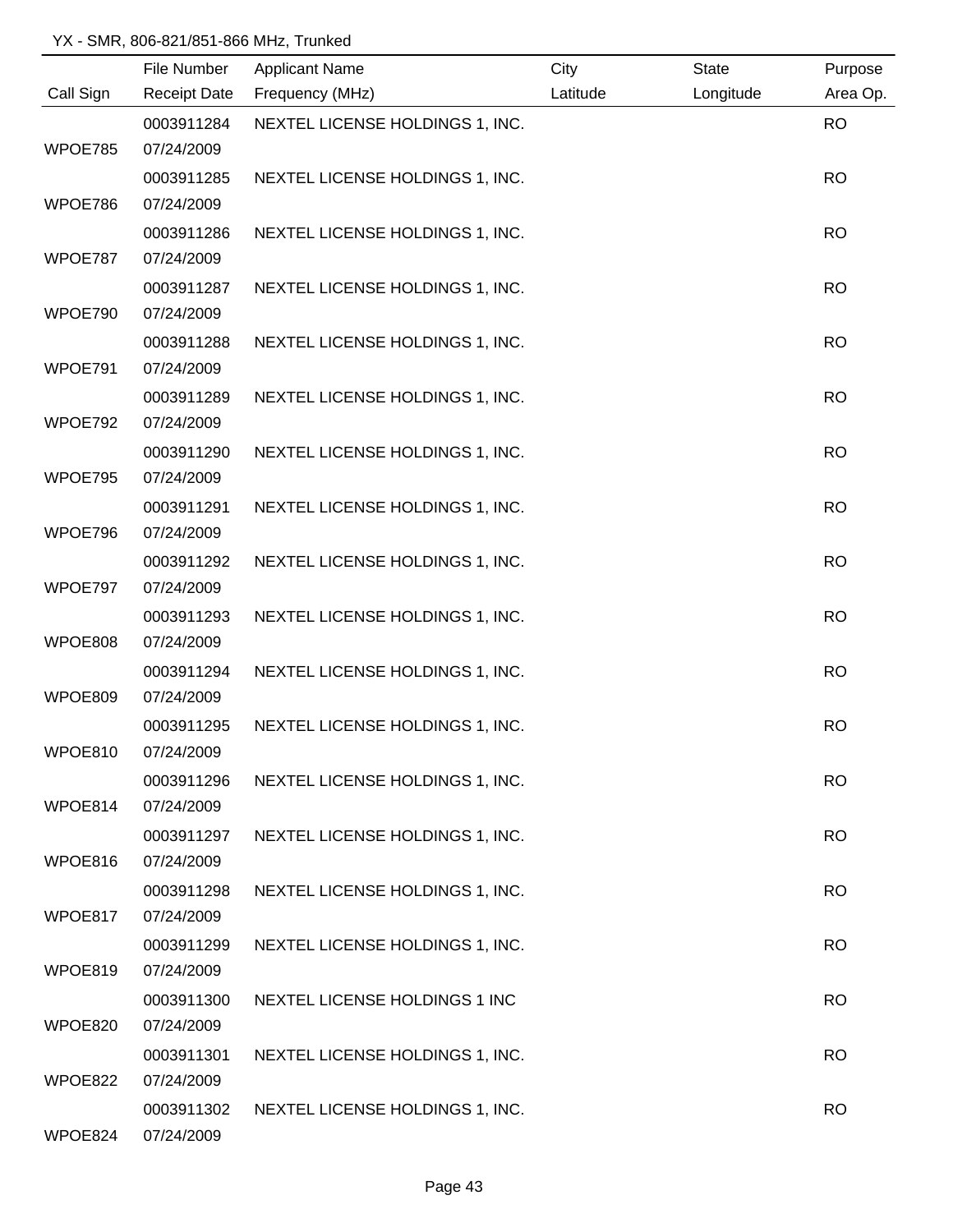|           | File Number         | <b>Applicant Name</b>           | City     | <b>State</b> | Purpose   |
|-----------|---------------------|---------------------------------|----------|--------------|-----------|
| Call Sign | <b>Receipt Date</b> | Frequency (MHz)                 | Latitude | Longitude    | Area Op.  |
|           | 0003911303          | NEXTEL LICENSE HOLDINGS 1, INC. |          |              | <b>RO</b> |
| WPOE825   | 07/24/2009          |                                 |          |              |           |
|           | 0003911304          | NEXTEL LICENSE HOLDINGS 1, INC. |          |              | <b>RO</b> |
| WPOE839   | 07/24/2009          |                                 |          |              |           |
|           | 0003911305          | NEXTEL LICENSE HOLDINGS 1, INC. |          |              | <b>RO</b> |
| WPOE841   | 07/24/2009          |                                 |          |              |           |
|           | 0003911306          | NEXTEL LICENSE HOLDINGS 1, INC. |          |              | <b>RO</b> |
| WPOE844   | 07/24/2009          |                                 |          |              |           |
|           | 0003911307          | NEXTEL LICENSE HOLDINGS 1, INC. |          |              | <b>RO</b> |
| WPOE845   | 07/24/2009          |                                 |          |              |           |
|           | 0003911308          | NEXTEL LICENSE HOLDINGS 1, INC. |          |              | <b>RO</b> |
| WPOE846   | 07/24/2009          |                                 |          |              |           |
|           | 0003911309          | NEXTEL LICENSE HOLDINGS 1, INC. |          |              | <b>RO</b> |
| WPOE799   | 07/24/2009          |                                 |          |              |           |
|           | 0003911310          | NEXTEL LICENSE HOLDINGS 1, INC. |          |              | <b>RO</b> |
| WPOE802   | 07/24/2009          |                                 |          |              |           |
|           | 0003911311          | NEXTEL LICENSE HOLDINGS 1, INC. |          |              | <b>RO</b> |
| WPOE803   | 07/24/2009          |                                 |          |              |           |
|           | 0003911312          | NEXTEL LICENSE HOLDINGS 1, INC. |          |              | <b>RO</b> |
| WPOE804   | 07/24/2009          |                                 |          |              |           |
|           | 0003911313          | NEXTEL LICENSE HOLDINGS 1, INC. |          |              | <b>RO</b> |
| WPOE847   | 07/24/2009          |                                 |          |              |           |
|           | 0003911314          | NEXTEL LICENSE HOLDINGS 1, INC. |          |              | <b>RO</b> |
| WPOE848   | 07/24/2009          |                                 |          |              |           |
|           | 0003911315          | NEXTEL LICENSE HOLDINGS 1, INC. |          |              | <b>RO</b> |
| WPOE849   | 07/24/2009          |                                 |          |              |           |
|           | 0003911316          | NEXTEL LICENSE HOLDINGS 1, INC. |          |              | <b>RO</b> |
| WPOE852   | 07/24/2009          |                                 |          |              |           |
|           | 0003911317          | NEXTEL LICENSE HOLDINGS 1, INC. |          |              | <b>RO</b> |
| WPOE853   | 07/24/2009          |                                 |          |              |           |
|           | 0003911318          | NEXTEL LICENSE HOLDINGS 1, INC. |          |              | <b>RO</b> |
| WPOE854   | 07/24/2009          |                                 |          |              |           |
|           | 0003911319          | NEXTEL LICENSE HOLDINGS 1, INC. |          |              | <b>RO</b> |
| WPOE858   | 07/24/2009          |                                 |          |              |           |
|           | 0003911320          | NEXTEL LICENSE HOLDINGS 1, INC. |          |              | <b>RO</b> |
| WPOE860   | 07/24/2009          |                                 |          |              |           |
|           | 0003911321          | NEXTEL LICENSE HOLDINGS 1, INC. |          |              | <b>RO</b> |
| WPOE861   | 07/24/2009          |                                 |          |              |           |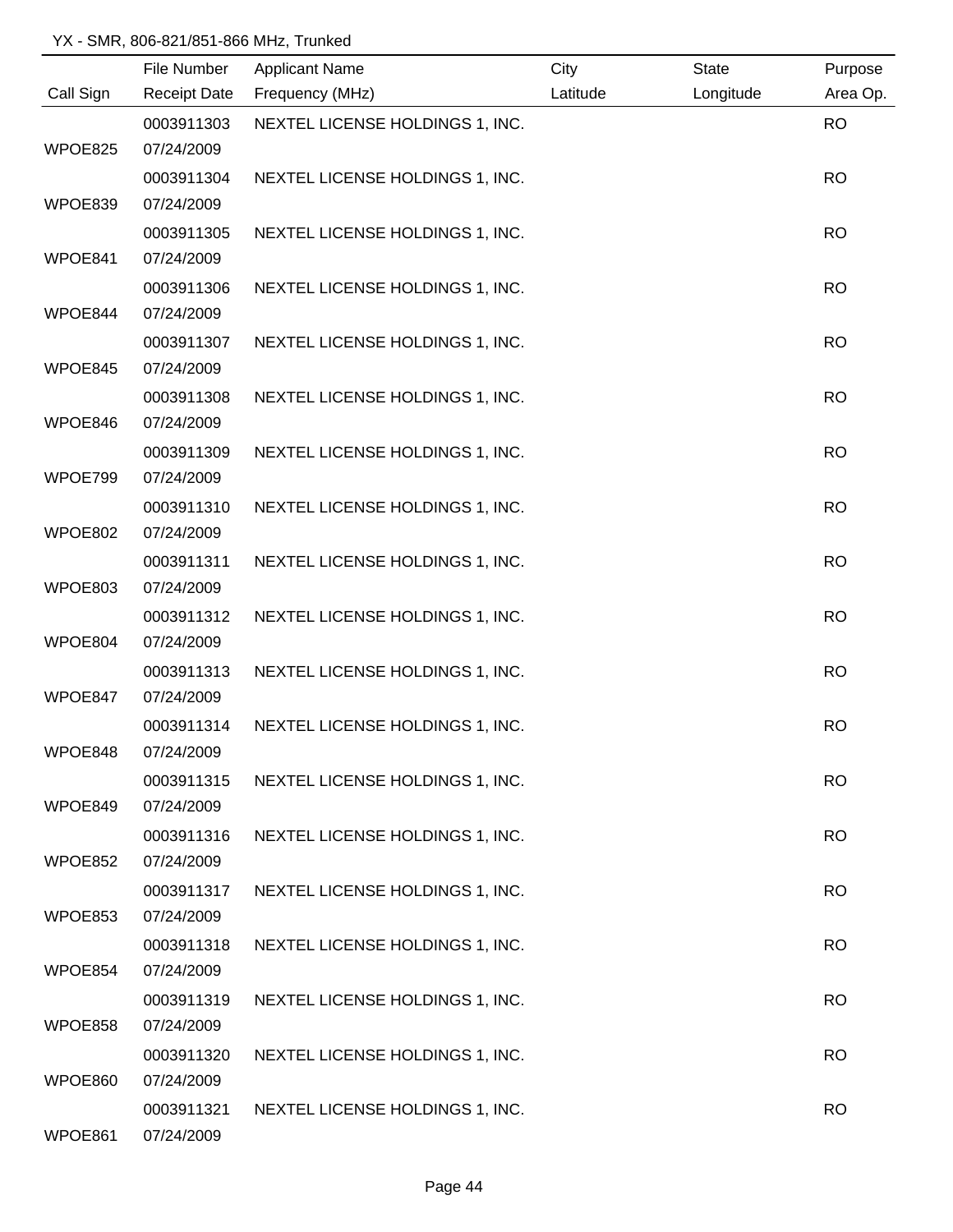|           | File Number         | <b>Applicant Name</b>           | City     | <b>State</b> | Purpose   |
|-----------|---------------------|---------------------------------|----------|--------------|-----------|
| Call Sign | <b>Receipt Date</b> | Frequency (MHz)                 | Latitude | Longitude    | Area Op.  |
|           | 0003911322          | NEXTEL LICENSE HOLDINGS 1, INC. |          |              | <b>RO</b> |
| WPOE863   | 07/24/2009          |                                 |          |              |           |
|           | 0003911323          | NEXTEL LICENSE HOLDINGS 1, INC. |          |              | <b>RO</b> |
| WPOE864   | 07/24/2009          |                                 |          |              |           |
|           | 0003911324          | NEXTEL LICENSE HOLDINGS 1, INC. |          |              | <b>RO</b> |
| WPOE866   | 07/24/2009          |                                 |          |              |           |
|           | 0003911325          | NEXTEL LICENSE HOLDINGS 1, INC. |          |              | <b>RO</b> |
| WPOE868   | 07/24/2009          |                                 |          |              |           |
|           | 0003911326          | NEXTEL LICENSE HOLDINGS 1, INC. |          |              | <b>RO</b> |
| WPOE869   | 07/24/2009          |                                 |          |              |           |
|           | 0003911327          | NEXTEL LICENSE HOLDINGS 1, INC. |          |              | <b>RO</b> |
| WPOE872   | 07/24/2009          |                                 |          |              |           |
|           | 0003911328          | NEXTEL LICENSE HOLDINGS 1, INC. |          |              | <b>RO</b> |
| WPOE963   | 07/24/2009          |                                 |          |              |           |
|           | 0003911329          | NEXTEL LICENSE HOLDINGS 1, INC. |          |              | <b>RO</b> |
| WPOE874   | 07/24/2009          |                                 |          |              |           |
|           | 0003911330          | NEXTEL LICENSE HOLDINGS 1, INC. |          |              | <b>RO</b> |
| WPOE877   | 07/24/2009          |                                 |          |              |           |
|           | 0003911331          | NEXTEL LICENSE HOLDINGS 1, INC. |          |              | <b>RO</b> |
| WPOE878   | 07/24/2009          |                                 |          |              |           |
|           | 0003911332          | NEXTEL LICENSE HOLDINGS 1, INC. |          |              | <b>RO</b> |
| WPOE879   | 07/24/2009          |                                 |          |              |           |
|           | 0003911333          | NEXTEL LICENSE HOLDINGS 1, INC. |          |              | <b>RO</b> |
| WPOE880   | 07/24/2009          |                                 |          |              |           |
|           | 0003911334          | NEXTEL LICENSE HOLDINGS 1, INC. |          |              | <b>RO</b> |
| WPOE883   | 07/24/2009          |                                 |          |              |           |
|           | 0003911335          | NEXTEL LICENSE HOLDINGS 1, INC. |          |              | <b>RO</b> |
| WPOE884   | 07/24/2009          |                                 |          |              |           |
|           | 0003911336          | NEXTEL LICENSE HOLDINGS 1, INC. |          |              | <b>RO</b> |
| WPOE885   | 07/24/2009          |                                 |          |              |           |
|           | 0003911337          | NEXTEL LICENSE HOLDINGS 1, INC. |          |              | <b>RO</b> |
| WPOE888   | 07/24/2009          |                                 |          |              |           |
|           | 0003911338          | NEXTEL LICENSE HOLDINGS 1, INC. |          |              | <b>RO</b> |
| WPOE889   | 07/24/2009          |                                 |          |              |           |
|           | 0003911339          | NEXTEL LICENSE HOLDINGS 1, INC. |          |              | <b>RO</b> |
| WPOE890   | 07/24/2009          |                                 |          |              |           |
|           | 0003911340          | NEXTEL LICENSE HOLDINGS 1, INC. |          |              | <b>RO</b> |
| WPOE893   | 07/24/2009          |                                 |          |              |           |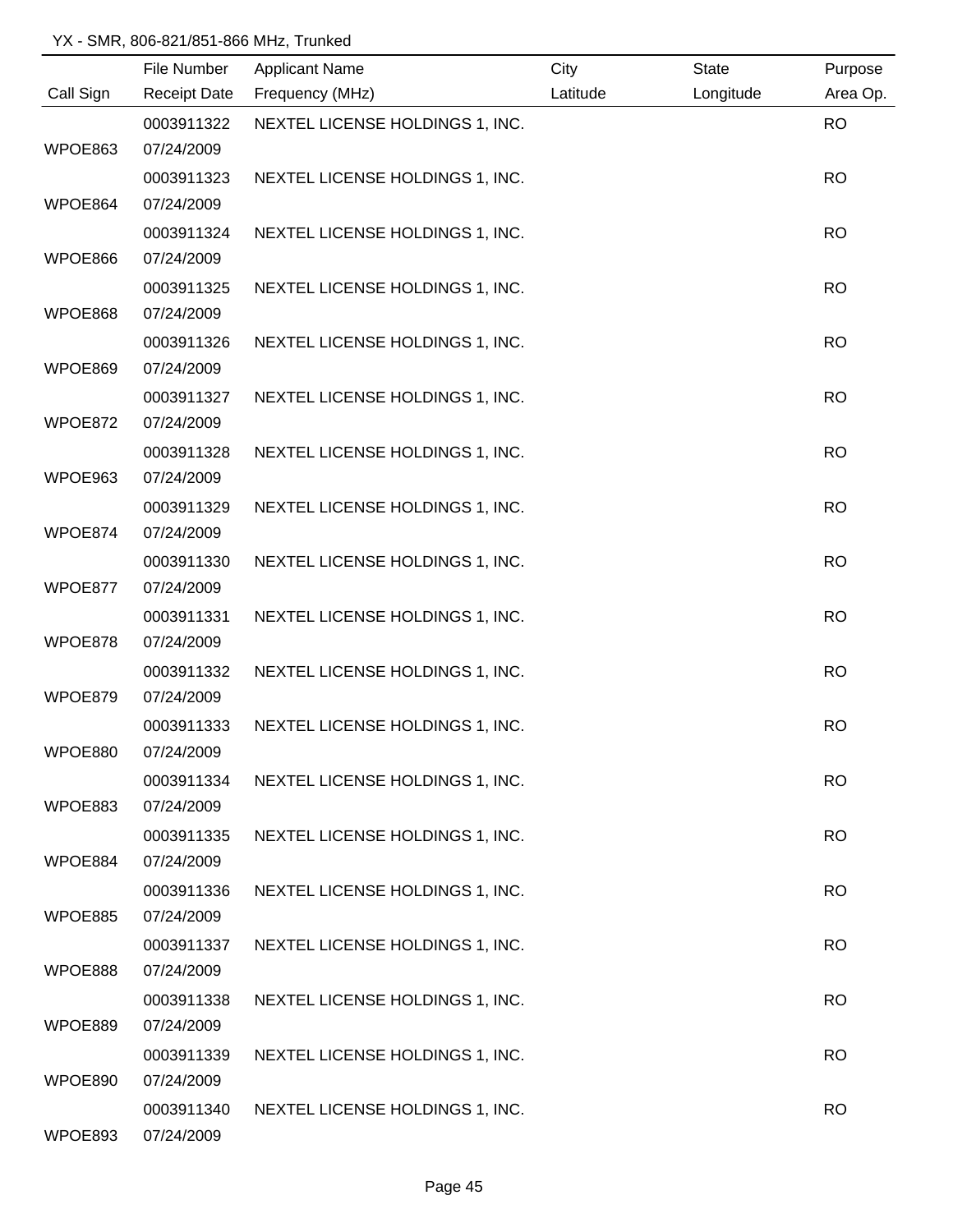|           | File Number         | <b>Applicant Name</b>           | City     | State     | Purpose   |
|-----------|---------------------|---------------------------------|----------|-----------|-----------|
| Call Sign | <b>Receipt Date</b> | Frequency (MHz)                 | Latitude | Longitude | Area Op.  |
|           | 0003911341          | NEXTEL LICENSE HOLDINGS 1, INC. |          |           | <b>RO</b> |
| WPOE894   | 07/24/2009          |                                 |          |           |           |
|           | 0003911342          | NEXTEL LICENSE HOLDINGS 1, INC. |          |           | <b>RO</b> |
| WPOE895   | 07/24/2009          |                                 |          |           |           |
|           | 0003911343          | NEXTEL LICENSE HOLDINGS 1, INC. |          |           | <b>RO</b> |
| WPOE899   | 07/24/2009          |                                 |          |           |           |
|           | 0003911344          | NEXTEL LICENSE HOLDINGS 1, INC. |          |           | <b>RO</b> |
| WPOE901   | 07/24/2009          |                                 |          |           |           |
|           | 0003911345          | NEXTEL LICENSE HOLDINGS 1, INC. |          |           | <b>RO</b> |
| WPOE902   | 07/24/2009          |                                 |          |           |           |
|           | 0003911346          | NEXTEL LICENSE HOLDINGS 1, INC. |          |           | <b>RO</b> |
| WPOE904   | 07/24/2009          |                                 |          |           |           |
|           | 0003911347          | NEXTEL LICENSE HOLDINGS 1, INC. |          |           | <b>RO</b> |
| WPOE905   | 07/24/2009          |                                 |          |           |           |
|           | 0003911348          | NEXTEL LICENSE HOLDINGS 1, INC. |          |           | <b>RO</b> |
| WPOE907   | 07/24/2009          |                                 |          |           |           |
|           | 0003911349          | NEXTEL LICENSE HOLDINGS 1, INC. |          |           | <b>RO</b> |
| WPOE909   | 07/24/2009          |                                 |          |           |           |
|           | 0003911350          | NEXTEL LICENSE HOLDINGS 1, INC. |          |           | <b>RO</b> |
| WPOE910   | 07/24/2009          |                                 |          |           |           |
|           | 0003911351          | NEXTEL LICENSE HOLDINGS 1, INC. |          |           | <b>RO</b> |
| WPOE913   | 07/24/2009          |                                 |          |           |           |
|           | 0003911352          | NEXTEL LICENSE HOLDINGS 1, INC. |          |           | <b>RO</b> |
| WPOE915   | 07/24/2009          |                                 |          |           |           |
|           | 0003911353          | NEXTEL LICENSE HOLDINGS 1, INC. |          |           | <b>RO</b> |
| WPOE918   | 07/24/2009          |                                 |          |           |           |
|           | 0003911354          | NEXTEL LICENSE HOLDINGS 1, INC. |          |           | <b>RO</b> |
| WPOE919   | 07/24/2009          |                                 |          |           |           |
|           | 0003911355          | NEXTEL LICENSE HOLDINGS 1, INC. |          |           | <b>RO</b> |
| WPOE920   | 07/24/2009          |                                 |          |           |           |
|           | 0003911356          | NEXTEL LICENSE HOLDINGS 1, INC. |          |           | <b>RO</b> |
| WPOE921   | 07/24/2009          |                                 |          |           |           |
|           | 0003911357          | NEXTEL LICENSE HOLDINGS 1, INC. |          |           | <b>RO</b> |
| WPOE924   | 07/24/2009          |                                 |          |           |           |
|           | 0003911358          | NEXTEL LICENSE HOLDINGS 1, INC. |          |           | <b>RO</b> |
| WPOE925   | 07/24/2009          |                                 |          |           |           |
|           | 0003911359          | NEXTEL LICENSE HOLDINGS 1, INC. |          |           | <b>RO</b> |
| WPOE926   | 07/24/2009          |                                 |          |           |           |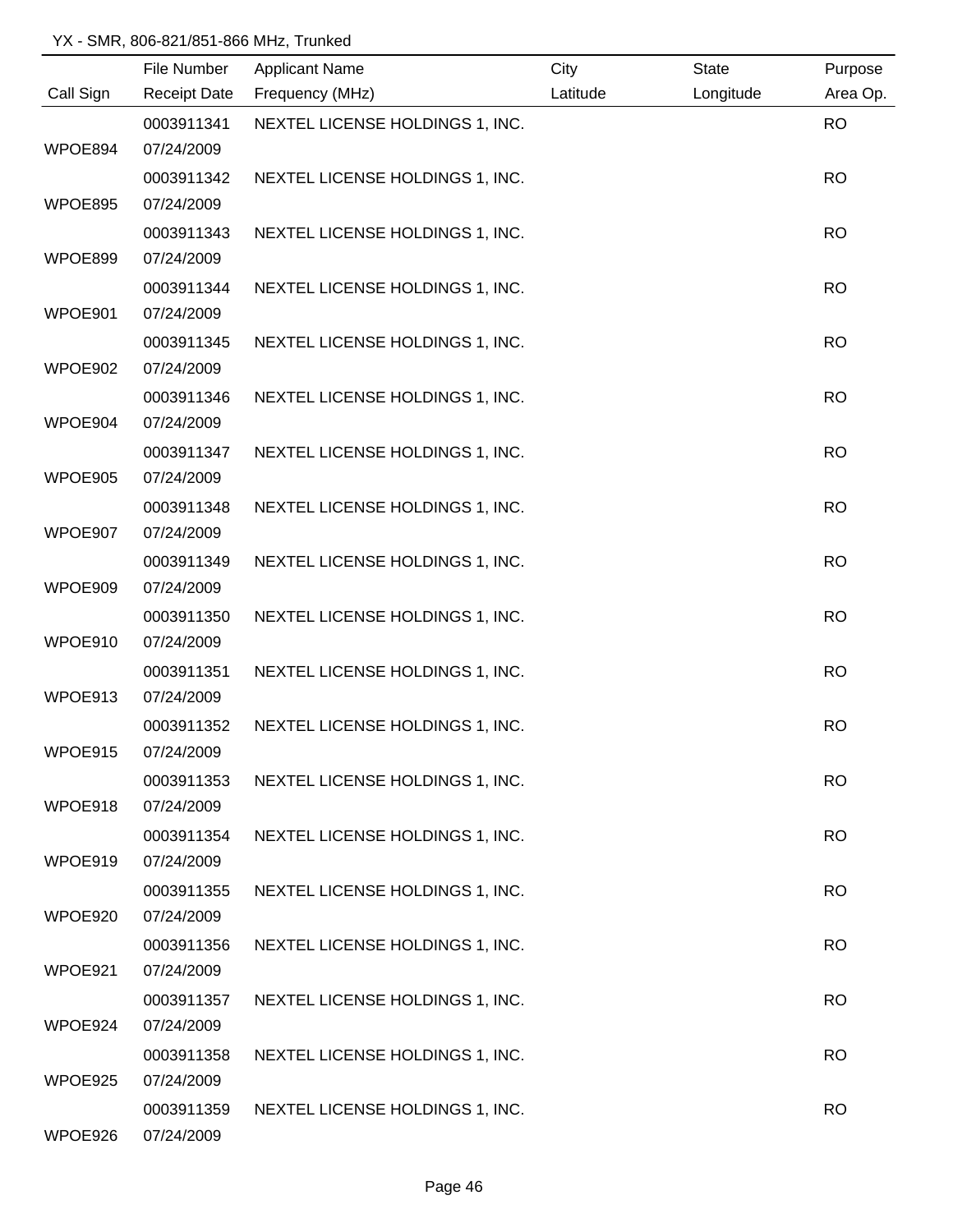|           | File Number | <b>Applicant Name</b>             | City     | <b>State</b> | Purpose   |
|-----------|-------------|-----------------------------------|----------|--------------|-----------|
| Call Sign |             | Receipt Date Frequency (MHz)      | Latitude | Longitude    | Area Op.  |
|           | 0003911360  | NEXTEL LICENSE HOLDINGS 1 INC     |          |              | <b>RO</b> |
| WPOE969   | 07/24/2009  |                                   |          |              |           |
|           | 0003911361  | NEXTEL LICENSE HOLDINGS 1 INC     |          |              | <b>RO</b> |
| WPOE970   | 07/24/2009  |                                   |          |              |           |
|           | 0003911362  | NEXTEL LICENSE HOLDINGS 1 INC     |          |              | <b>RO</b> |
| WPOE971   | 07/24/2009  |                                   |          |              |           |
|           | 0003911363  | NEXTEL LICENSE HOLDINGS 1 INC     |          |              | <b>RO</b> |
| WPOE974   | 07/24/2009  |                                   |          |              |           |
|           | 0003911364  | NEXTEL LICENSE HOLDINGS 1, INC.   |          |              | <b>RO</b> |
| WPOE975   | 07/24/2009  |                                   |          |              |           |
|           | 0003911365  | NEXTEL LICENSE HOLDINGS 1 INC     |          |              | <b>RO</b> |
| WPOE976   | 07/24/2009  |                                   |          |              |           |
|           | 0003911366  | NEXTEL LICENSE HOLDINGS 1 INC DB. |          |              | <b>RO</b> |
| WPOE928   | 07/24/2009  |                                   |          |              |           |
|           | 0003911367  | NEXTEL LICENSE HOLDINGS 1, INC.   |          |              | <b>RO</b> |
| WPOE930   | 07/24/2009  |                                   |          |              |           |
|           | 0003911368  | NEXTEL LICENSE HOLDINGS 1, INC.   |          |              | <b>RO</b> |
| WPOE931   | 07/24/2009  |                                   |          |              |           |
|           | 0003911369  | NEXTEL LICENSE HOLDINGS 1, INC.   |          |              | <b>RO</b> |
| WPOE933   | 07/24/2009  |                                   |          |              |           |
|           | 0003911370  | NEXTEL LICENSE HOLDINGS 1 INC     |          |              | <b>RO</b> |
| WPOE934   | 07/24/2009  |                                   |          |              |           |
|           | 0003911371  | NEXTEL LICENSE HOLDINGS 1, INC.   |          |              | <b>RO</b> |
| WPOE936   | 07/24/2009  |                                   |          |              |           |
|           | 0003911372  | NEXTEL LICENSE HOLDINGS 1, INC.   |          |              | <b>RO</b> |
| WPOE938   | 07/24/2009  |                                   |          |              |           |
|           | 0003911373  | NEXTEL LICENSE HOLDINGS 1, INC.   |          |              | <b>RO</b> |
| WPOE939   | 07/24/2009  |                                   |          |              |           |
|           | 0003911374  | NEXTEL LICENSE HOLDINGS 1, INC.   |          |              | <b>RO</b> |
| WPOE942   | 07/24/2009  |                                   |          |              |           |
|           | 0003911375  | NEXTEL LICENSE HOLDINGS 1, INC.   |          |              | <b>RO</b> |
| WPOE944   | 07/24/2009  |                                   |          |              |           |
|           | 0003911376  | NEXTEL LICENSE HOLDINGS 1 INC DB. |          |              | <b>RO</b> |
| WPOE947   | 07/24/2009  |                                   |          |              |           |
|           | 0003911377  | NEXTEL LICENSE HOLDINGS 1 INC     |          |              | <b>RO</b> |
| WPOE948   | 07/24/2009  |                                   |          |              |           |
|           | 0003911378  | NEXTEL LICENSE HOLDINGS 1 INC     |          |              | <b>RO</b> |
| WPOE949   | 07/24/2009  |                                   |          |              |           |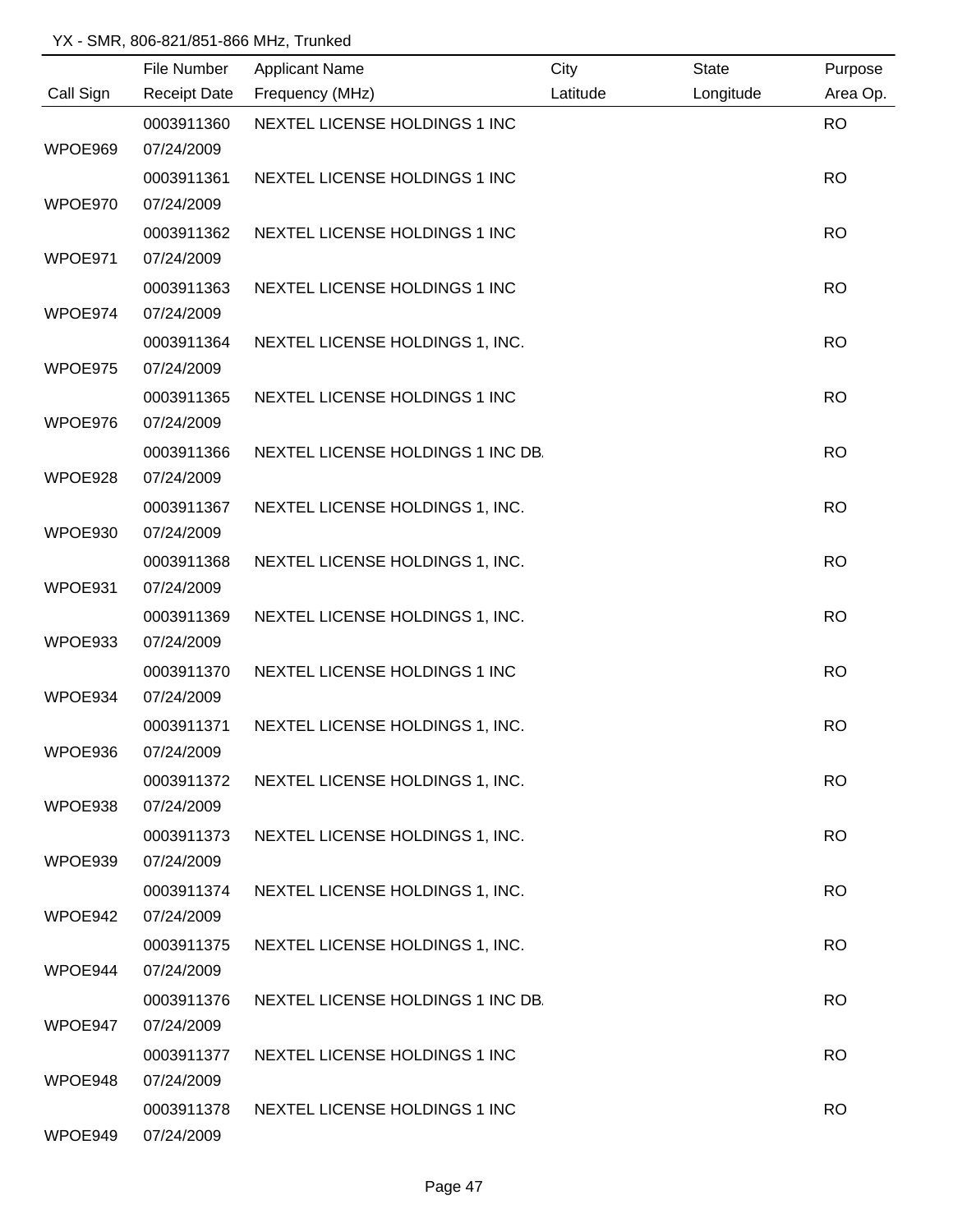|           | File Number              | <b>Applicant Name</b>             | City     | <b>State</b> | Purpose   |
|-----------|--------------------------|-----------------------------------|----------|--------------|-----------|
| Call Sign | <b>Receipt Date</b>      | Frequency (MHz)                   | Latitude | Longitude    | Area Op.  |
| WPOE950   | 0003911379<br>07/24/2009 | NEXTEL LICENSE HOLDINGS 1 INC DB. |          |              | <b>RO</b> |
|           | 0003911380               | NEXTEL LICENSE HOLDINGS 1 INC DB. |          |              | <b>RO</b> |
| WPOE955   | 07/24/2009               |                                   |          |              |           |
|           | 0003911381               | NEXTEL LICENSE HOLDINGS 1 INC DB. |          |              | <b>RO</b> |
| WPOE956   | 07/24/2009               |                                   |          |              |           |
|           | 0003911382               | NEXTEL LICENSE HOLDINGS 1 INC     |          |              | <b>RO</b> |
| WPOE957   | 07/24/2009               |                                   |          |              |           |
|           | 0003911383               | NEXTEL LICENSE HOLDINGS 1, INC.   |          |              | <b>RO</b> |
| WPOE960   | 07/24/2009               |                                   |          |              |           |
|           | 0003911384               | NEXTEL LICENSE HOLDINGS 1 INC     |          |              | <b>RO</b> |
| WPOE961   | 07/24/2009               |                                   |          |              |           |
|           | 0003911385               | NEXTEL LICENSE HOLDINGS 1 INC     |          |              | <b>RO</b> |
| WPOE962   | 07/24/2009               |                                   |          |              |           |
|           | 0003911386               | NEXTEL LICENSE HOLDINGS 1 INC     |          |              | <b>RO</b> |
| WPOE965   | 07/24/2009               |                                   |          |              |           |
| WPOE966   | 0003911387<br>07/24/2009 | NEXTEL LICENSE HOLDINGS 1 INC     |          |              | <b>RO</b> |
|           | 0003911388               | NEXTEL LICENSE HOLDINGS 1 INC     |          |              | <b>RO</b> |
| WPOE979   | 07/24/2009               |                                   |          |              |           |
|           | 0003911389               | NEXTEL LICENSE HOLDINGS 1 INC     |          |              | <b>RO</b> |
| WPOE983   | 07/24/2009               |                                   |          |              |           |
|           | 0003911390               | NEXTEL LICENSE HOLDINGS 1 INC     |          |              | <b>RO</b> |
| WPOE985   | 07/24/2009               |                                   |          |              |           |
|           | 0003911391               | NEXTEL LICENSE HOLDINGS 1, INC.   |          |              | <b>RO</b> |
| WPOE986   | 07/24/2009               |                                   |          |              |           |
|           | 0003911392               | NEXTEL LICENSE HOLDINGS 1 INC     |          |              | <b>RO</b> |
| WPOE988   | 07/24/2009               |                                   |          |              |           |
|           | 0003911393               | NEXTEL LICENSE HOLDINGS 1 INC     |          |              | <b>RO</b> |
| WPOE989   | 07/24/2009               |                                   |          |              |           |
|           | 0003911394               | NEXTEL LICENSE HOLDINGS 1 INC     |          |              | <b>RO</b> |
| WPOE991   | 07/24/2009               |                                   |          |              |           |
| WPOE993   | 0003911395<br>07/24/2009 | NEXTEL LICENSE HOLDINGS 1 INC     |          |              | <b>RO</b> |
|           | 0003911396               | NEXTEL LICENSE HOLDINGS 1 INC     |          |              | <b>RO</b> |
| WPOE994   | 07/24/2009               |                                   |          |              |           |
|           | 0003911397               | NEXTEL LICENSE HOLDINGS 1 INC DB. |          |              | <b>RO</b> |
| WPOE997   | 07/24/2009               |                                   |          |              |           |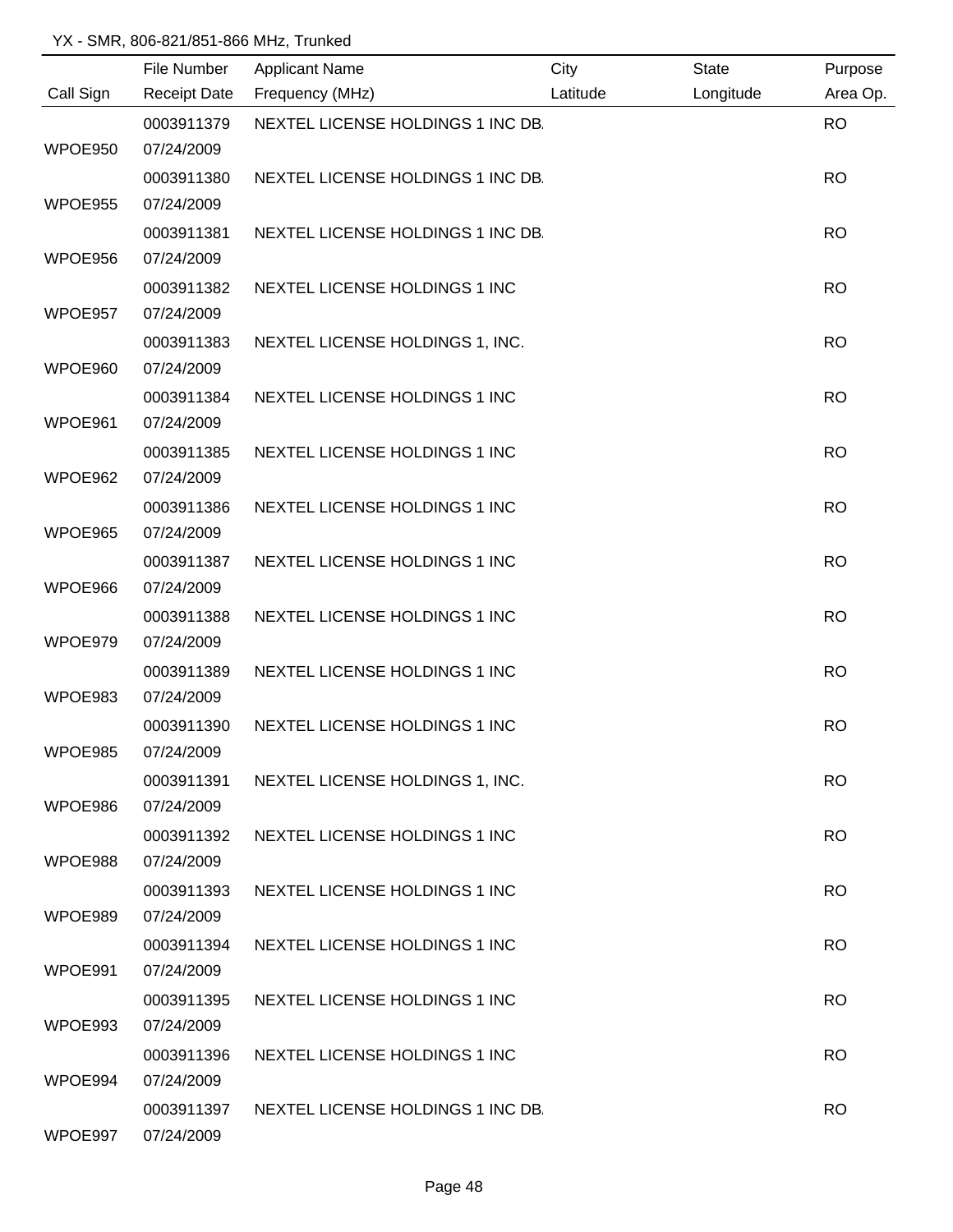|           | File Number              | <b>Applicant Name</b>           | City     | <b>State</b> | Purpose   |
|-----------|--------------------------|---------------------------------|----------|--------------|-----------|
| Call Sign | <b>Receipt Date</b>      | Frequency (MHz)                 | Latitude | Longitude    | Area Op.  |
|           | 0003911398               | NEXTEL LICENSE HOLDINGS 1 INC   |          |              | <b>RO</b> |
| WPOF200   | 07/24/2009               |                                 |          |              |           |
|           | 0003911399               | NEXTEL LICENSE HOLDINGS 1, INC. |          |              | <b>RO</b> |
| WPOF385   | 07/24/2009               |                                 |          |              |           |
|           | 0003911400               | NEXTEL LICENSE HOLDINGS 1, INC. |          |              | <b>RO</b> |
| WPOF386   | 07/24/2009               |                                 |          |              |           |
|           | 0003911401               | NEXTEL LICENSE HOLDINGS 1, INC. |          |              | <b>RO</b> |
| WPOF387   | 07/24/2009               |                                 |          |              |           |
|           | 0003911402               | NEXTEL LICENSE HOLDINGS 1, INC. |          |              | <b>RO</b> |
| WPOF388   | 07/24/2009               |                                 |          |              |           |
|           | 0003911403               | NEXTEL LICENSE HOLDINGS 1, INC. |          |              | <b>RO</b> |
| WPOF391   | 07/24/2009               |                                 |          |              |           |
|           | 0003911404               | NEXTEL LICENSE HOLDINGS 1, INC. |          |              | <b>RO</b> |
| WPOF392   | 07/24/2009               |                                 |          |              |           |
|           | 0003911405               | NEXTEL LICENSE HOLDINGS 1, INC. |          |              | <b>RO</b> |
| WPOF393   | 07/24/2009               |                                 |          |              |           |
|           | 0003911406               | NEXTEL LICENSE HOLDINGS 1, INC. |          |              | <b>RO</b> |
| WPOF396   | 07/24/2009               |                                 |          |              |           |
|           | 0003911407               | NEXTEL LICENSE HOLDINGS 1, INC. |          |              | <b>RO</b> |
| WPOF397   | 07/24/2009               |                                 |          |              |           |
|           | 0003911408               | NEXTEL LICENSE HOLDINGS 1, INC. |          |              | <b>RO</b> |
| WPOF398   | 07/24/2009               |                                 |          |              |           |
|           | 0003911409               | NEXTEL LICENSE HOLDINGS 1, INC. |          |              | <b>RO</b> |
| WPOF407   | 07/24/2009               |                                 |          |              |           |
|           | 0003911410               | NEXTEL LICENSE HOLDINGS 1, INC. |          |              | <b>RO</b> |
| WPOF408   | 07/24/2009               |                                 |          |              |           |
|           | 0003911411               | NEXTEL LICENSE HOLDINGS 1, INC. |          |              | <b>RO</b> |
| WPOF409   | 07/24/2009               |                                 |          |              |           |
|           | 0003911412               | NEXTEL LICENSE HOLDINGS 1, INC. |          |              | <b>RO</b> |
| WPOF492   | 07/24/2009               |                                 |          |              |           |
|           | 0003911413               | NEXTEL LICENSE HOLDINGS 1, INC. |          |              | <b>RO</b> |
| WPOF494   | 07/24/2009               |                                 |          |              |           |
|           | 0003911414               | NEXTEL LICENSE HOLDINGS 1, INC. |          |              | <b>RO</b> |
| WPOF495   | 07/24/2009               |                                 |          |              |           |
| WPOF497   | 0003911415<br>07/24/2009 | NEXTEL LICENSE HOLDINGS 1, INC. |          |              | <b>RO</b> |
|           |                          |                                 |          |              |           |
| WPOF498   | 0003911416<br>07/24/2009 | NEXTEL LICENSE HOLDINGS 1, INC. |          |              | <b>RO</b> |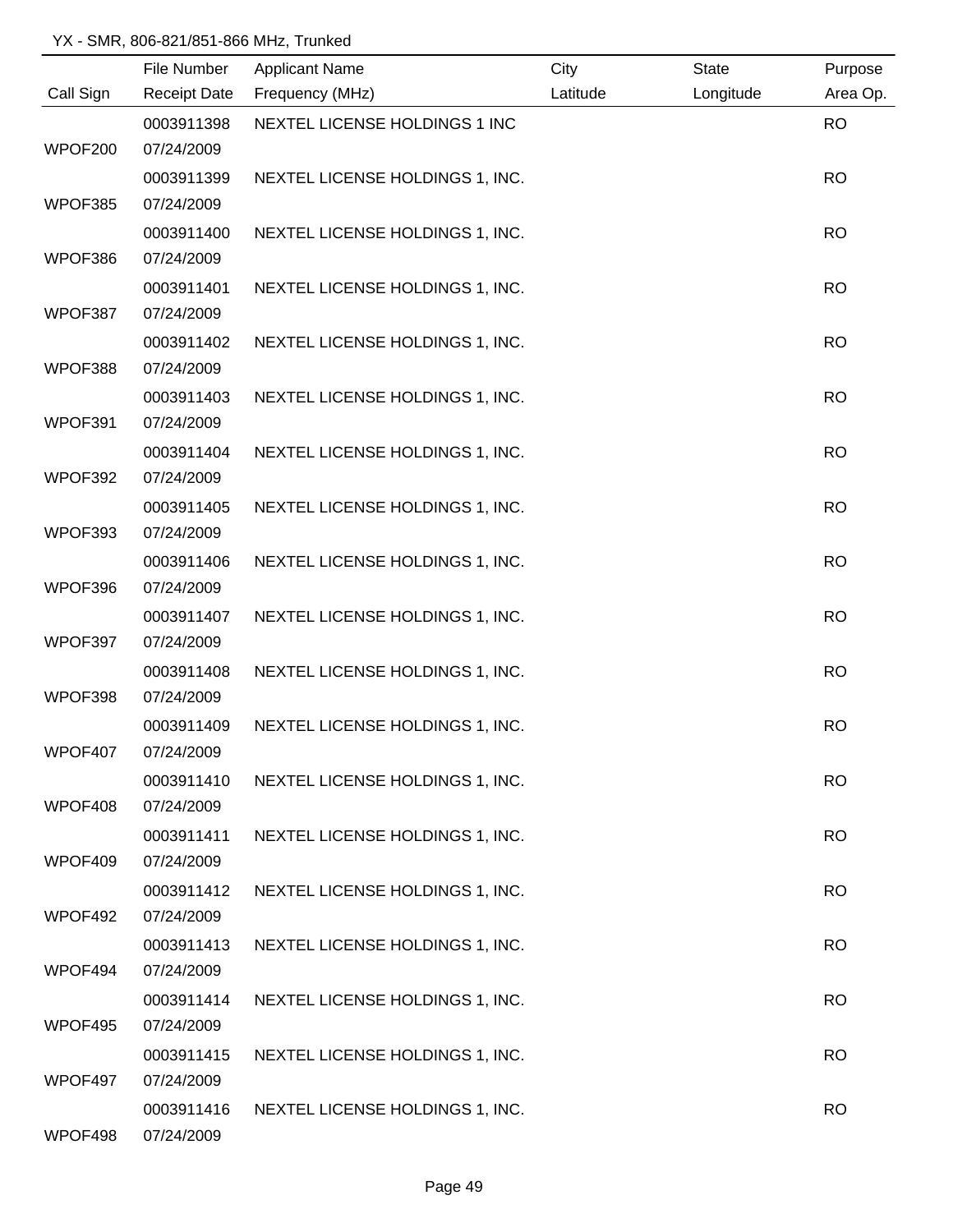|                | File Number         | <b>Applicant Name</b>             | City     | <b>State</b> | Purpose   |
|----------------|---------------------|-----------------------------------|----------|--------------|-----------|
| Call Sign      | <b>Receipt Date</b> | Frequency (MHz)                   | Latitude | Longitude    | Area Op.  |
|                | 0003911417          | NEXTEL LICENSE HOLDINGS 1, INC.   |          |              | <b>RO</b> |
| WPOF506        | 07/24/2009          |                                   |          |              |           |
|                | 0003911418          | NEXTEL LICENSE HOLDINGS 1, INC.   |          |              | <b>RO</b> |
| WPOF508        | 07/24/2009          |                                   |          |              |           |
|                | 0003911419          | NEXTEL LICENSE HOLDINGS 1, INC.   |          |              | <b>RO</b> |
| WPOF509        | 07/24/2009          |                                   |          |              |           |
|                | 0003911420          | NEXTEL LICENSE HOLDINGS 1, INC.   |          |              | <b>RO</b> |
| WPOF512        | 07/24/2009          |                                   |          |              |           |
|                | 0003911421          | NEXTEL LICENSE HOLDINGS 1, INC.   |          |              | <b>RO</b> |
| WPOF514        | 07/24/2009          |                                   |          |              |           |
|                | 0003911422          | NEXTEL LICENSE HOLDINGS 1 INC DB. |          |              | <b>RO</b> |
| WPOF517        | 07/24/2009          |                                   |          |              |           |
|                | 0003911423          | NEXTEL LICENSE HOLDINGS 1 INC DB. |          |              | <b>RO</b> |
| WPOF518        | 07/24/2009          |                                   |          |              |           |
|                | 0003911424          | NEXTEL LICENSE HOLDINGS 1, INC.   |          |              | <b>RO</b> |
| WPOF812        | 07/24/2009          |                                   |          |              |           |
|                | 0003911425          | NEXTEL LICENSE HOLDINGS 1, INC.   |          |              | <b>RO</b> |
| WPOF813        | 07/24/2009          |                                   |          |              |           |
|                | 0003911426          | NEXTEL LICENSE HOLDINGS 1, INC.   |          |              | <b>RO</b> |
| WPOF818        | 07/24/2009          |                                   |          |              |           |
|                | 0003911427          | NEXTEL LICENSE HOLDINGS 1 INC     |          |              | <b>RO</b> |
| WPPA734        | 07/24/2009          |                                   |          |              |           |
|                | 0003911428          | NEXTEL LICENSE HOLDINGS 1, INC.   |          |              | <b>RO</b> |
| WPOE725        | 07/24/2009          |                                   |          |              |           |
|                | 0003911429          | NEXTEL LICENSE HOLDINGS 1, INC.   |          |              | <b>RO</b> |
| WPOF406        | 07/24/2009          |                                   |          |              |           |
|                | 0003911431          | NEXTEL LICENSE HOLDINGS 1, INC.   |          |              | <b>RO</b> |
| <b>WPYN322</b> | 07/24/2009          |                                   |          |              |           |
|                | 0003911433          | Nextel License Holdings 1, Inc.   |          |              | <b>RO</b> |
| WQJM694        | 07/24/2009          |                                   |          |              |           |
|                | 0003911434          | Nextel License Holdings 1, Inc.   |          |              | <b>RO</b> |
| WQJM695        | 07/24/2009          |                                   |          |              |           |
|                | 0003911435          | Nextel License Holdings 1, Inc.   |          |              | <b>RO</b> |
| WQJM738        | 07/24/2009          |                                   |          |              |           |
|                | 0003911436          | Nextel License Holdings 1, Inc.   |          |              | <b>RO</b> |
| WQJM742        | 07/24/2009          |                                   |          |              |           |
|                | 0003911437          | Nextel License Holdings 1, Inc.   |          |              | <b>RO</b> |
| WQJM743        | 07/24/2009          |                                   |          |              |           |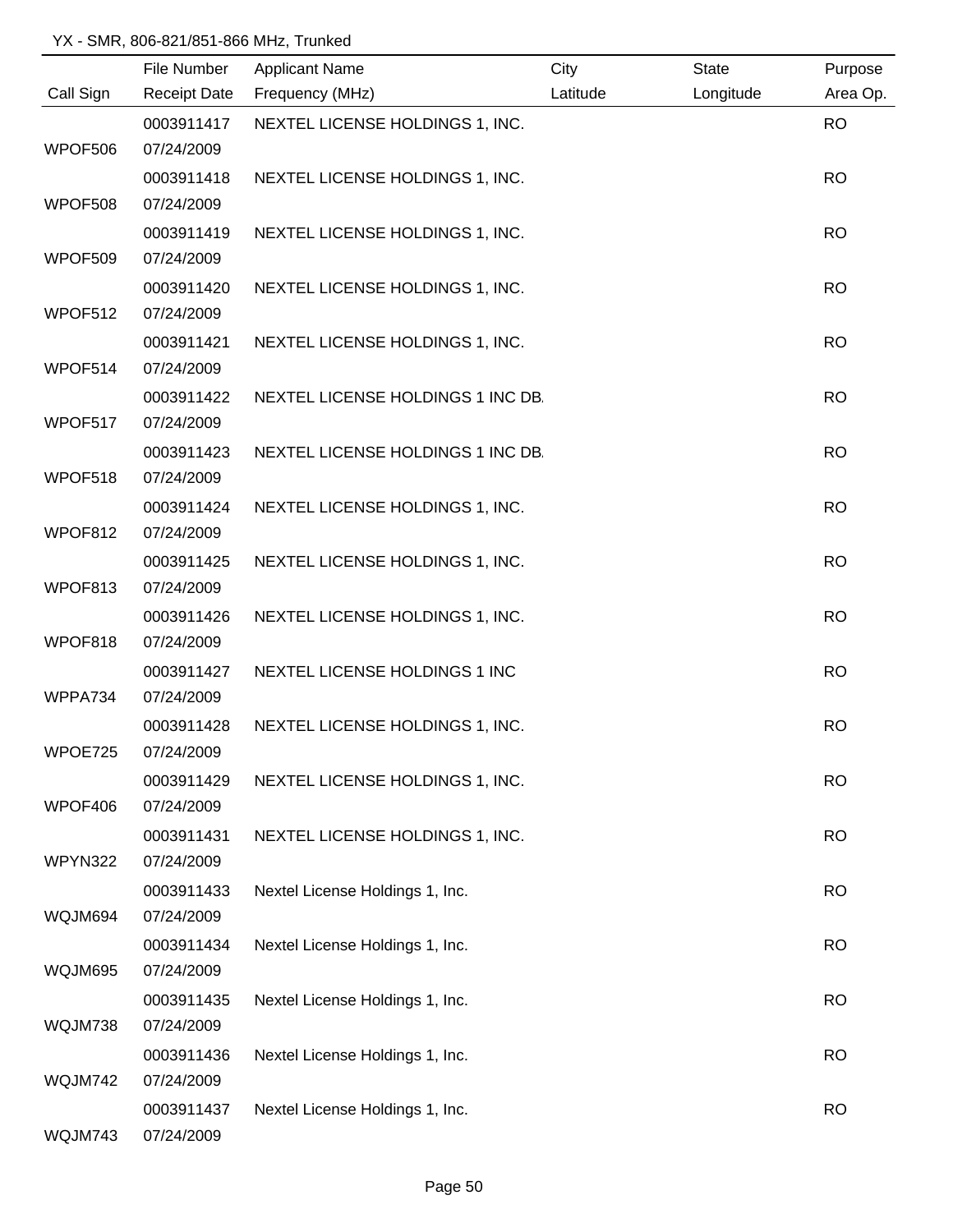|                | File Number         | <b>Applicant Name</b>           | City     | <b>State</b> | Purpose   |
|----------------|---------------------|---------------------------------|----------|--------------|-----------|
| Call Sign      | <b>Receipt Date</b> | Frequency (MHz)                 | Latitude | Longitude    | Area Op.  |
|                | 0003911438          | Nextel License Holdings 1, Inc. |          |              | <b>RO</b> |
| WQJM753        | 07/24/2009          |                                 |          |              |           |
|                | 0003911439          | Nextel License Holdings 1, Inc. |          |              | <b>RO</b> |
| WQJM764        | 07/24/2009          |                                 |          |              |           |
|                | 0003911440          | Nextel License Holdings 1, Inc. |          |              | <b>RO</b> |
| WQJM846        | 07/24/2009          |                                 |          |              |           |
|                | 0003911441          | Nextel License Holdings 1, Inc. |          |              | <b>RO</b> |
| WQJM848        | 07/24/2009          |                                 |          |              |           |
|                | 0003911442          | Nextel License Holdings 1, Inc. |          |              | <b>RO</b> |
| WQJX342        | 07/24/2009          |                                 |          |              |           |
|                | 0003911443          | NEXTEL LICENSE HOLDINGS 1 INC   |          |              | <b>RO</b> |
| <b>WNIX412</b> | 07/24/2009          |                                 |          |              |           |
|                | 0003911446          | NEXTEL LICENSE HOLDINGS 1, INC. |          |              | <b>RO</b> |
| WPOE742        | 07/24/2009          |                                 |          |              |           |
|                | 0003911447          | NEXTEL LICENSE HOLDINGS 1, INC. |          |              | <b>RO</b> |
| WPOE694        | 07/24/2009          |                                 |          |              |           |
|                | 0003911448          | NEXTEL LICENSE HOLDINGS 1, INC. |          |              | <b>RO</b> |
| WPOE705        | 07/24/2009          |                                 |          |              |           |
|                | 0003911449          | NEXTEL LICENSE HOLDINGS 1, INC. |          |              | <b>RO</b> |
| WPOE715        | 07/24/2009          |                                 |          |              |           |
|                | 0003911450          | NEXTEL LICENSE HOLDINGS 1, INC. |          |              | <b>RO</b> |
| WPOE782        | 07/24/2009          |                                 |          |              |           |
|                | 0003911451          | NEXTEL LICENSE HOLDINGS 1, INC. |          |              | <b>RO</b> |
| WPOE811        | 07/24/2009          |                                 |          |              |           |
|                | 0003911452          | NEXTEL LICENSE HOLDINGS 1, INC. |          |              | <b>RO</b> |
| WPOE821        | 07/24/2009          |                                 |          |              |           |
|                | 0003911453          | NEXTEL LICENSE HOLDINGS 1, INC. |          |              | <b>RO</b> |
| WPOE805        | 07/24/2009          |                                 |          |              |           |
|                | 0003911454          | NEXTEL LICENSE HOLDINGS 1, INC. |          |              | <b>RO</b> |
| WPOE855        | 07/24/2009          |                                 |          |              |           |
|                | 0003911455          | NEXTEL LICENSE HOLDINGS 1, INC. |          |              | <b>RO</b> |
| WPOE865        | 07/24/2009          |                                 |          |              |           |
|                | 0003911456          | NEXTEL LICENSE HOLDINGS 1, INC. |          |              | <b>RO</b> |
| WPOE896        | 07/24/2009          |                                 |          |              |           |
|                | 0003911457          | NEXTEL LICENSE HOLDINGS 1, INC. |          |              | <b>RO</b> |
| WPOE906        | 07/24/2009          |                                 |          |              |           |
|                | 0003911458          | NEXTEL LICENSE HOLDINGS 1, INC. |          |              | <b>RO</b> |
| WPOE916        | 07/24/2009          |                                 |          |              |           |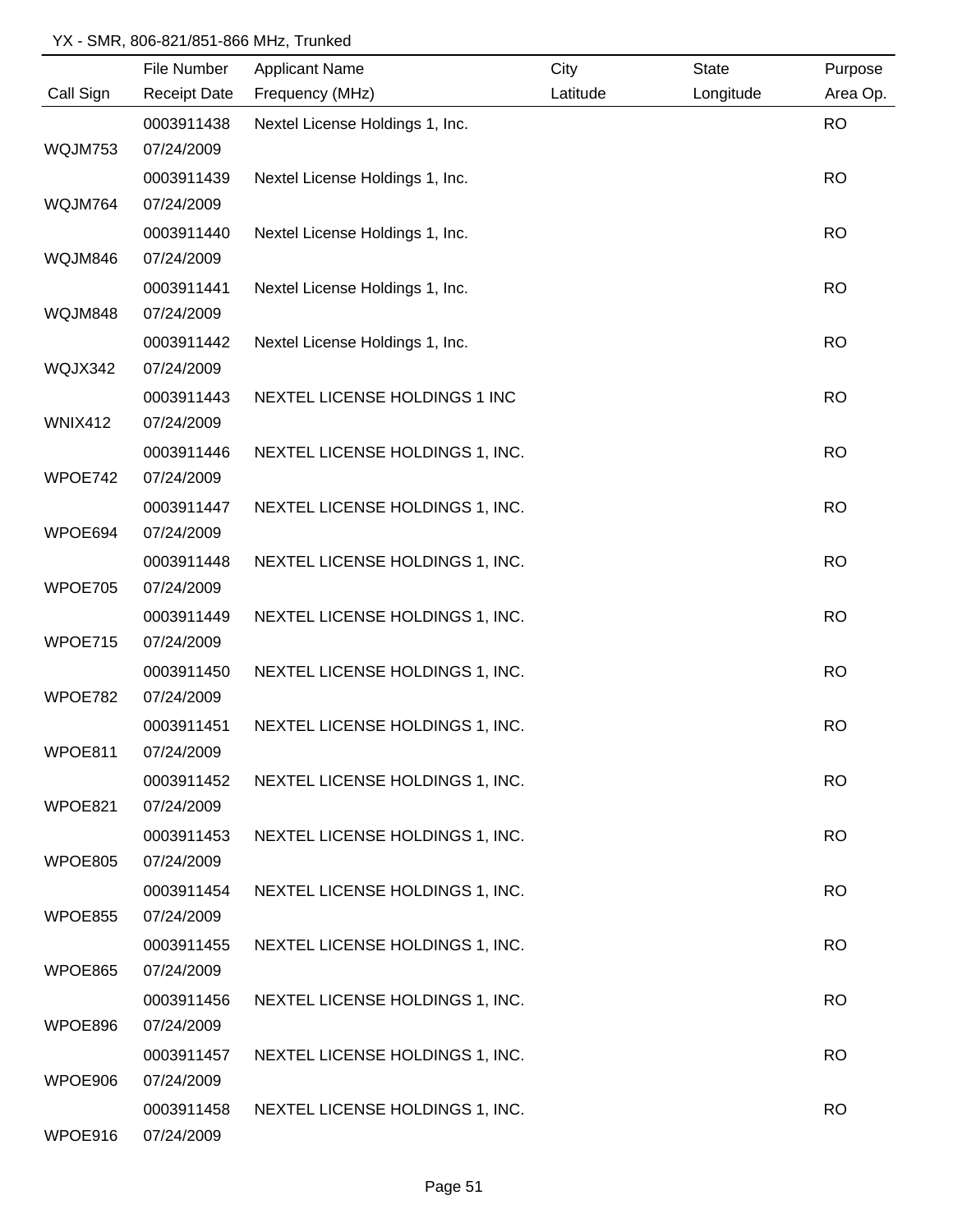|           | File Number         | <b>Applicant Name</b>             | City     | <b>State</b> | Purpose   |
|-----------|---------------------|-----------------------------------|----------|--------------|-----------|
| Call Sign | <b>Receipt Date</b> | Frequency (MHz)                   | Latitude | Longitude    | Area Op.  |
|           | 0003911459          | NEXTEL LICENSE HOLDINGS 1 INC     |          |              | <b>RO</b> |
| WPOE967   | 07/24/2009          |                                   |          |              |           |
|           | 0003911460          | NEXTEL LICENSE HOLDINGS 1 INC     |          |              | <b>RO</b> |
| WPOE958   | 07/24/2009          |                                   |          |              |           |
|           | 0003911461          | NEXTEL LICENSE HOLDINGS 1 INC     |          |              | <b>RO</b> |
| WPOE980   | 07/24/2009          |                                   |          |              |           |
|           | 0003911462          | NEXTEL LICENSE HOLDINGS 1, INC.   |          |              | <b>RO</b> |
| WPOF394   | 07/24/2009          |                                   |          |              |           |
|           | 0003911463          | NEXTEL LICENSE HOLDINGS 1, INC.   |          |              | <b>RO</b> |
| WPOF489   | 07/24/2009          |                                   |          |              |           |
|           | 0003911464          | NEXTEL LICENSE HOLDINGS 1, INC.   |          |              | <b>RO</b> |
| WPOF502   | 07/24/2009          |                                   |          |              |           |
|           | 0003911465          | NEXTEL LICENSE HOLDINGS 1, INC.   |          |              | <b>RO</b> |
| WPOF515   | 07/24/2009          |                                   |          |              |           |
|           | 0003911466          | NEXTEL LICENSE HOLDINGS 1 INC DB. |          |              | <b>RO</b> |
| WPOE726   | 07/24/2009          |                                   |          |              |           |
|           | 0003911467          | NEXTEL LICENSE HOLDINGS 1 INC     |          |              | <b>RO</b> |
| KNHH615   | 07/24/2009          |                                   |          |              |           |
|           | 0003911468          | NEXTEL LICENSE HOLDINGS 1 INC     |          |              | <b>RO</b> |
| WNPU578   | 07/24/2009          |                                   |          |              |           |
|           | 0003911469          | NEXTEL LICENSE HOLDINGS 1, INC.   |          |              | <b>RO</b> |
| WPOE734   | 07/24/2009          |                                   |          |              |           |
|           | 0003911470          | NEXTEL LICENSE HOLDINGS 1, INC.   |          |              | <b>RO</b> |
| WPOE744   | 07/24/2009          |                                   |          |              |           |
|           | 0003911471          | NEXTEL LICENSE HOLDINGS 1, INC.   |          |              | <b>RO</b> |
| WPOE701   | 07/24/2009          |                                   |          |              |           |
|           | 0003911472          | NEXTEL LICENSE HOLDINGS 1, INC.   |          |              | <b>RO</b> |
| WPOE717   | 07/24/2009          |                                   |          |              |           |
|           | 0003911473          | NEXTEL LICENSE HOLDINGS 1, INC.   |          |              | <b>RO</b> |
| WPOE789   | 07/24/2009          |                                   |          |              |           |
|           | 0003911474          | NEXTEL LICENSE HOLDINGS 1, INC.   |          |              | <b>RO</b> |
| WPOE813   | 07/24/2009          |                                   |          |              |           |
|           | 0003911475          | NEXTEL LICENSE HOLDINGS 1, INC.   |          |              | <b>RO</b> |
| WPOE999   | 07/24/2009          |                                   |          |              |           |
|           | 0003911476          | NEXTEL LICENSE HOLDINGS 1, INC.   |          |              | <b>RO</b> |
| WPOF399   | 07/24/2009          |                                   |          |              |           |
|           | 0003911478          | NEXTEL LICENSE HOLDINGS 1 INC     |          |              | <b>RO</b> |
| WPCW894   | 07/24/2009          |                                   |          |              |           |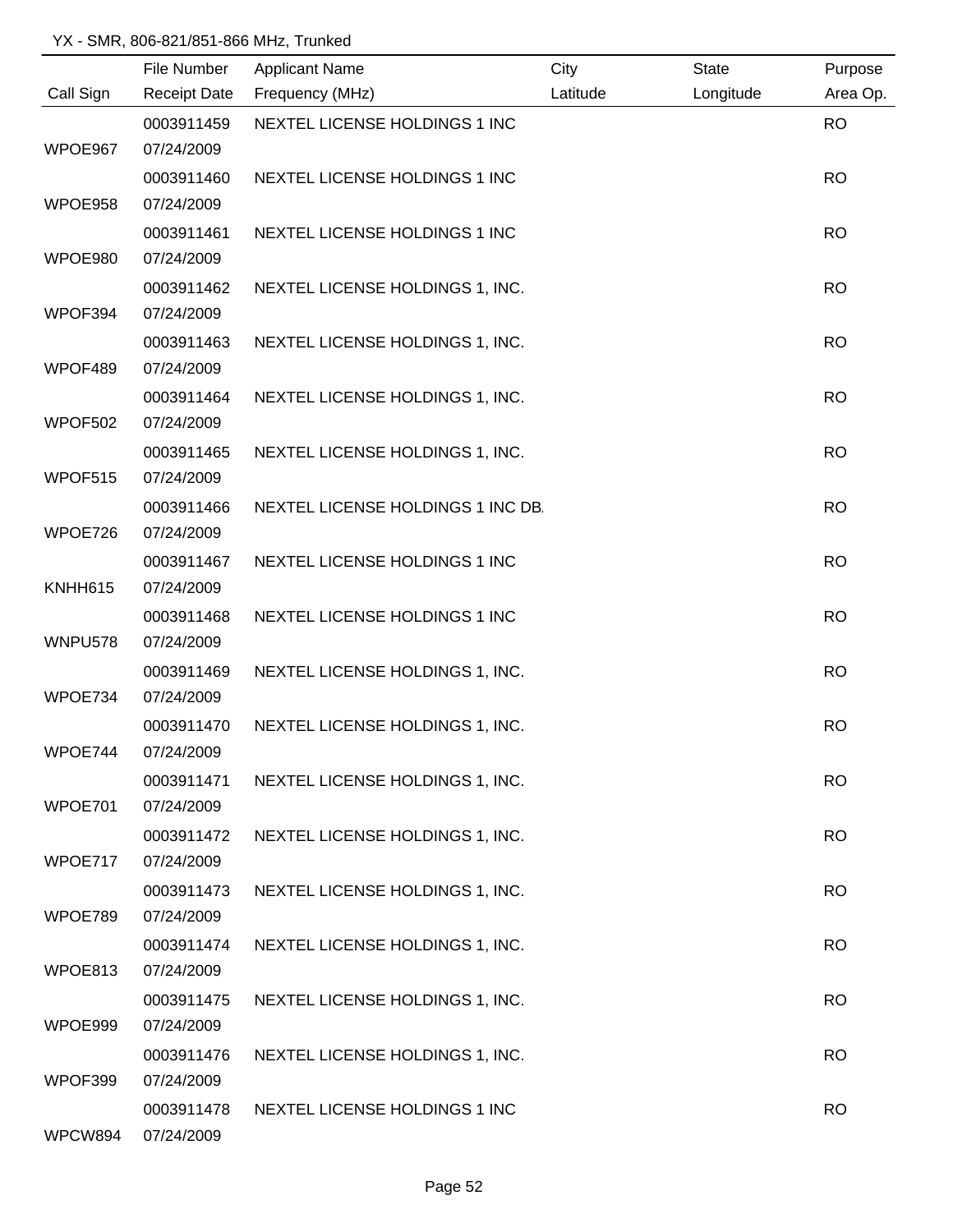|           | File Number              | <b>Applicant Name</b>           | City     | <b>State</b> | Purpose   |
|-----------|--------------------------|---------------------------------|----------|--------------|-----------|
| Call Sign | <b>Receipt Date</b>      | Frequency (MHz)                 | Latitude | Longitude    | Area Op.  |
|           | 0003911479               | NEXTEL LICENSE HOLDINGS 1, INC. |          |              | <b>RO</b> |
| WPOE886   | 07/24/2009               |                                 |          |              |           |
|           | 0003911481               | NEXTEL LICENSE HOLDINGS 1 INC   |          |              | <b>RO</b> |
| WNDQ853   | 07/24/2009               |                                 |          |              |           |
|           | 0003911483               | NEXTEL LICENSE HOLDINGS 1, INC. |          |              | <b>RO</b> |
| WPOE733   | 07/24/2009               |                                 |          |              |           |
|           | 0003911484               | NEXTEL LICENSE HOLDINGS 1, INC. |          |              | <b>RO</b> |
| WPOE747   | 07/24/2009               |                                 |          |              |           |
|           | 0003911485               | NEXTEL LICENSE HOLDINGS 1, INC. |          |              | <b>RO</b> |
| WPOE716   | 07/24/2009               |                                 |          |              |           |
|           | 0003911486               | NEXTEL LICENSE HOLDINGS 1, INC. |          |              | <b>RO</b> |
| WPOE777   | 07/24/2009               |                                 |          |              |           |
|           | 0003911487               | NEXTEL LICENSE HOLDINGS 1, INC. |          |              | <b>RO</b> |
| WPOE812   | 07/24/2009               |                                 |          |              |           |
|           | 0003911488               | NEXTEL LICENSE HOLDINGS 1, INC. |          |              | <b>RO</b> |
| WPOE837   | 07/24/2009               |                                 |          |              |           |
|           | 0003911489               | NEXTEL LICENSE HOLDINGS 1, INC. |          |              | <b>RO</b> |
| WPOE856   | 07/24/2009               |                                 |          |              |           |
|           | 0003911490               | NEXTEL LICENSE HOLDINGS 1, INC. |          |              | <b>RO</b> |
| WPOE870   | 07/24/2009               |                                 |          |              |           |
|           | 0003911491               | NEXTEL LICENSE HOLDINGS 1, INC. |          |              | <b>RO</b> |
| WPOE911   | 07/24/2009               |                                 |          |              |           |
|           | 0003911492               | NEXTEL LICENSE HOLDINGS 1 INC   |          |              | <b>RO</b> |
| WPOE978   | 07/24/2009               |                                 |          |              |           |
|           | 0003911493               | NEXTEL LICENSE HOLDINGS 1, INC. |          |              | <b>RO</b> |
| WPOE940   | 07/24/2009               |                                 |          |              |           |
|           | 0003911494               | NEXTEL LICENSE HOLDINGS 1, INC. |          |              | <b>RO</b> |
| WPOE981   | 07/24/2009               |                                 |          |              |           |
|           | 0003911495               | NEXTEL LICENSE HOLDINGS 1 INC   |          |              | <b>RO</b> |
| WPOE995   | 07/24/2009               |                                 |          |              |           |
|           | 0003911496               | NEXTEL LICENSE HOLDINGS 1, INC. |          |              | <b>RO</b> |
| WPOF510   | 07/24/2009               |                                 |          |              |           |
| WPOF490   | 0003911498<br>07/24/2009 | NEXTEL LICENSE HOLDINGS 1, INC. |          |              | <b>RO</b> |
|           |                          |                                 |          |              |           |
| WPOE945   | 0003911499<br>07/24/2009 | NEXTEL LICENSE HOLDINGS 1, INC. |          |              | <b>RO</b> |
|           | 0003911501               | NEXTEL LICENSE HOLDINGS 1, INC. |          |              | <b>RO</b> |
| WPOF390   | 07/24/2009               |                                 |          |              |           |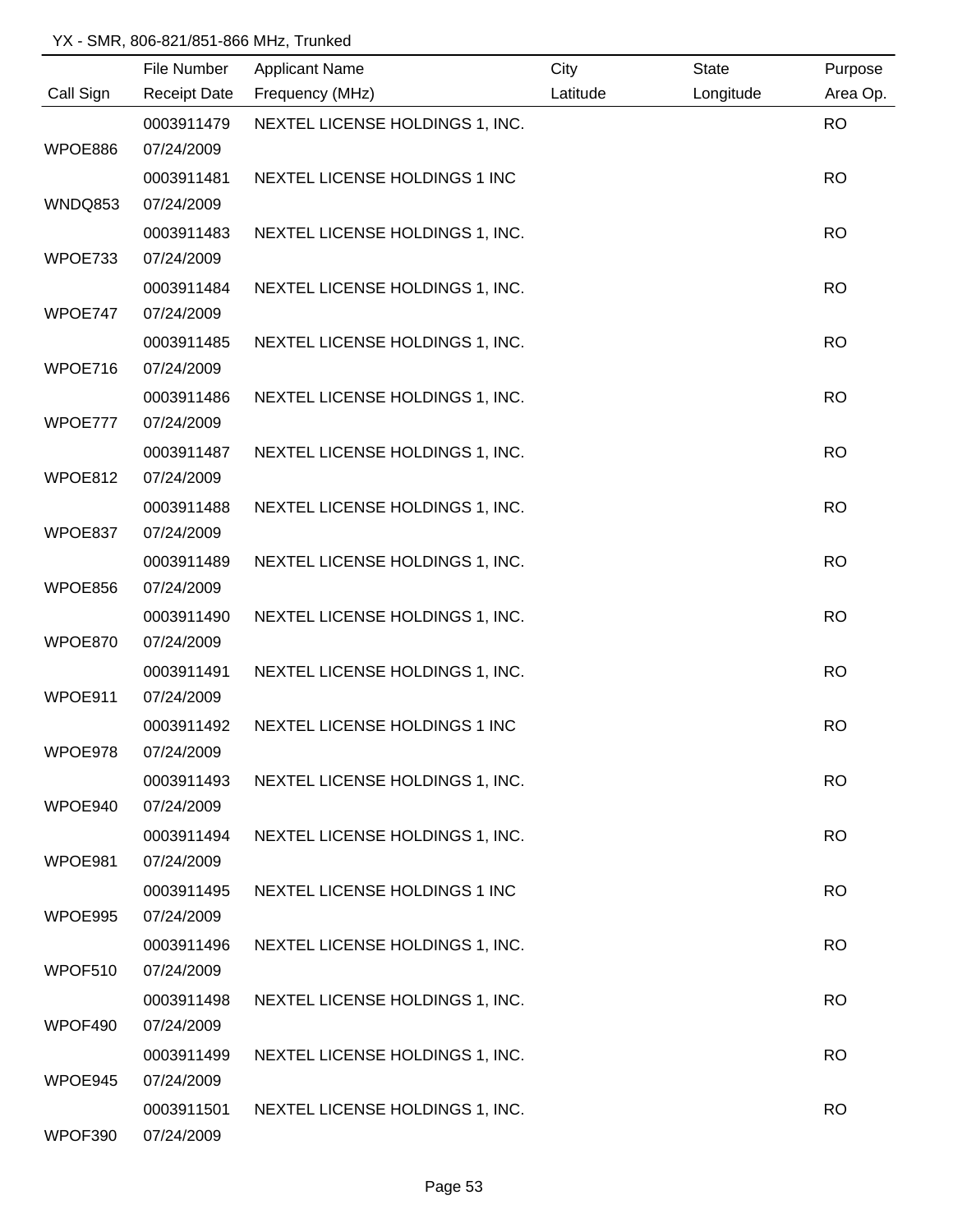|                | File Number         | <b>Applicant Name</b>             | City     | <b>State</b> | Purpose   |
|----------------|---------------------|-----------------------------------|----------|--------------|-----------|
| Call Sign      | <b>Receipt Date</b> | Frequency (MHz)                   | Latitude | Longitude    | Area Op.  |
|                | 0003911502          | NEXTEL LICENSE HOLDINGS 1, INC.   |          |              | <b>RO</b> |
| WNGQ700        | 07/24/2009          |                                   |          |              |           |
|                | 0003911503          | NEXTEL LICENSE HOLDINGS 1, INC.   |          |              | <b>RO</b> |
| <b>WNQQ886</b> | 07/24/2009          |                                   |          |              |           |
|                | 0003911506          | NEXTEL LICENSE HOLDINGS 1, INC.   |          |              | <b>RO</b> |
| WPOE728        | 07/24/2009          |                                   |          |              |           |
|                | 0003911507          | NEXTEL LICENSE HOLDINGS 1, INC.   |          |              | <b>RO</b> |
| WPOE739        | 07/24/2009          |                                   |          |              |           |
|                | 0003911508          | NEXTEL LICENSE HOLDINGS 1, INC.   |          |              | <b>RO</b> |
| WPOE748        | 07/24/2009          |                                   |          |              |           |
|                | 0003911509          | NEXTEL LICENSE HOLDINGS 1, INC.   |          |              | <b>RO</b> |
| WPOE700        | 07/24/2009          |                                   |          |              |           |
|                | 0003911510          | NEXTEL LICENSE HOLDINGS 1, INC.   |          |              | <b>RO</b> |
| WPOE711        | 07/24/2009          |                                   |          |              |           |
|                | 0003911511          | NEXTEL LICENSE HOLDINGS 1 INC     |          |              | <b>RO</b> |
| WPOE973        | 07/24/2009          |                                   |          |              |           |
|                | 0003911512          | NEXTEL LICENSE HOLDINGS 1, INC.   |          |              | <b>RO</b> |
| WPOE932        | 07/24/2009          |                                   |          |              |           |
|                | 0003911513          | NEXTEL LICENSE HOLDINGS 1, INC.   |          |              | <b>RO</b> |
| WPOE941        | 07/24/2009          |                                   |          |              |           |
|                | 0003911514          | NEXTEL LICENSE HOLDINGS 1 INC DB. |          |              | <b>RO</b> |
| WPOE951        | 07/24/2009          |                                   |          |              |           |
|                | 0003911515          | NEXTEL LICENSE HOLDINGS 1 INC     |          |              | <b>RO</b> |
| WPOE987        | 07/24/2009          |                                   |          |              |           |
|                | 0003911516          | NEXTEL LICENSE HOLDINGS 1 INC     |          |              | <b>RO</b> |
| WPOE996        | 07/24/2009          |                                   |          |              |           |
|                | 0003911517          | NEXTEL LICENSE HOLDINGS 1, INC.   |          |              | <b>RO</b> |
| WPOF389        | 07/24/2009          |                                   |          |              |           |
|                | 0003911518          | NEXTEL LICENSE HOLDINGS 1, INC.   |          |              | <b>RO</b> |
| WPOF400        | 07/24/2009          |                                   |          |              |           |
|                | 0003911519          | NEXTEL LICENSE HOLDINGS 1, INC.   |          |              | <b>RO</b> |
| WPOF496        | 07/24/2009          |                                   |          |              |           |
|                | 0003911520          | NEXTEL LICENSE HOLDINGS 1, INC.   |          |              | <b>RO</b> |
| WPOF511        | 07/24/2009          |                                   |          |              |           |
|                | 0003911521          | NEXTEL LICENSE HOLDINGS 1, INC.   |          |              | <b>RO</b> |
| WPOF815        | 07/24/2009          |                                   |          |              |           |
|                | 0003911523          | Nextel License Holdings 1, Inc.   |          |              | <b>RO</b> |
| WQJM748        | 07/24/2009          |                                   |          |              |           |